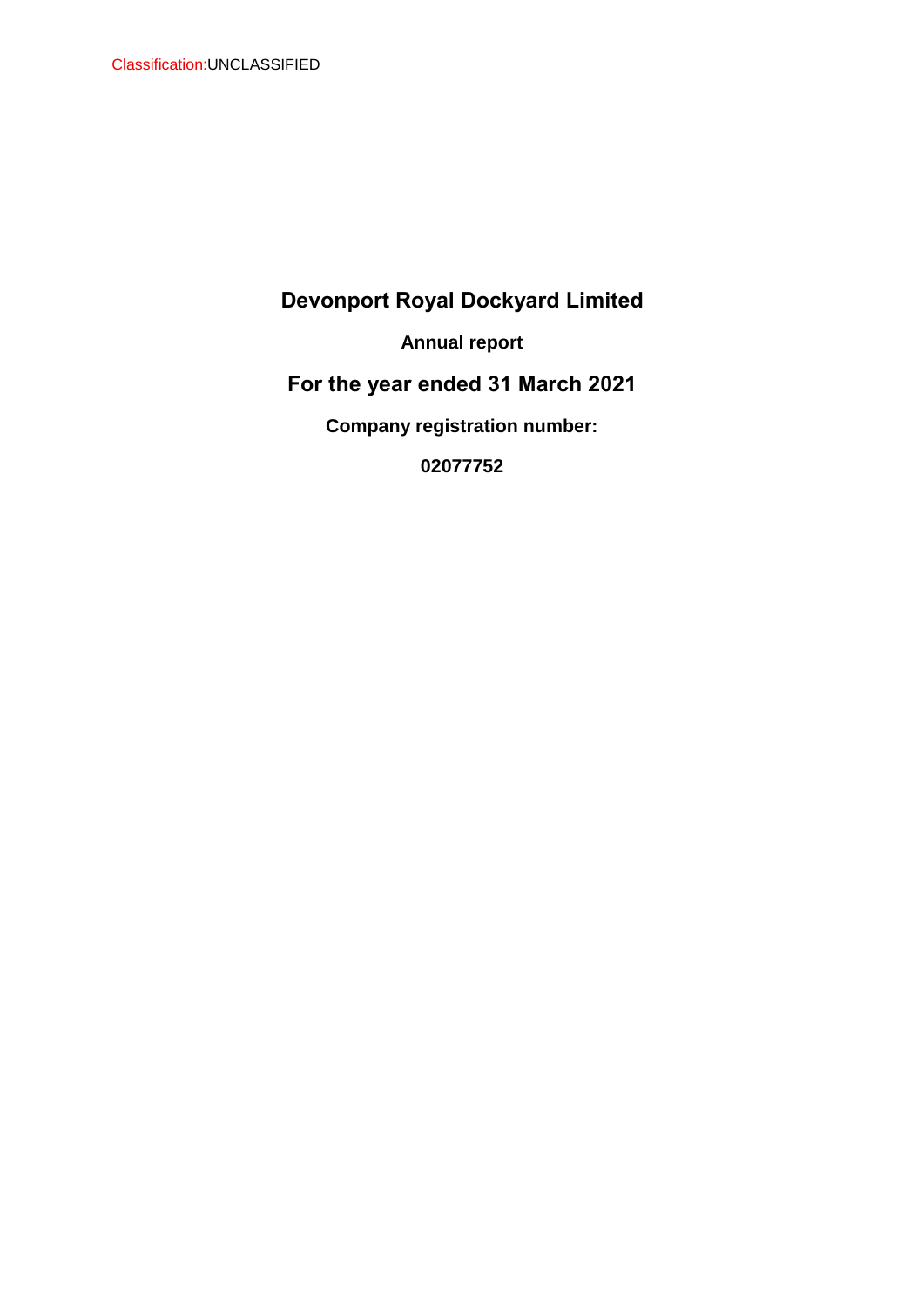# **Directors and advisors**

# **Current Directors**

A D H Mathews A Spurr S C Bowen R Foran P Foster N M Fox D Kieran

## **Company Secretary**

J M Wood

## **Registered Office**

Devonport Royal Dockyard Devonport **Plymouth** PL<sub>1</sub> 4SG

## **Independent Auditors**

PricewaterhouseCoopers LLP Chartered Accountants and Statutory Auditors 2 Glass Wharf Temple Quay Bristol BS2 0FR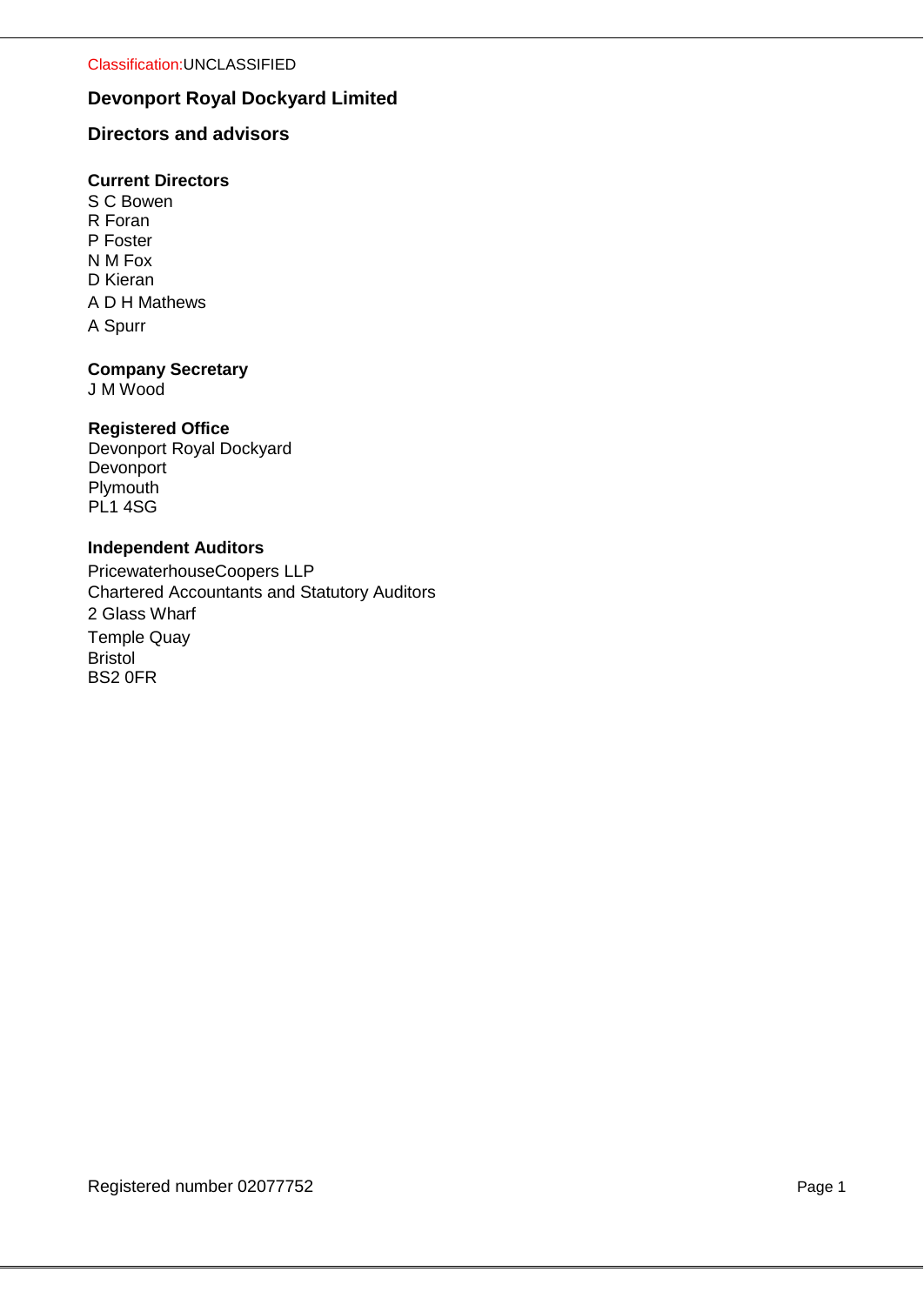## **Strategic report for the year ended 31 March 2021**

The directors present their strategic report on the Company for the year ended 31 March 2021.

#### **Principal activities**

The Company's principal activity is the maintenance and refit of Royal Navy warships and submarines, the provision of engineering services to the Ministry of Defence ("MOD") in relation to the operation of the Devonport Royal Dockyard, and the provision of a range of other technical and engineering services primarily to the MOD. The classes of business in which the Company operates are considered similar and are of an inter-related nature.

#### **Review of the business**

|                               | 2021<br>£000 | 2020<br>£000 |
|-------------------------------|--------------|--------------|
| Revenue                       | 814,230      | 790,813      |
| Profit for the financial year | 58,079       | 82,807       |

Over the course of the year, the Company's core business activities continued to perform in line with expectations.

Following a restructure of Babcock International Group PLC's ("Babcock") operating model, the Company's Submarine and Naval Base Services activities now form part of the Nuclear Sector of Babcock, whilst Warship and other services continue to form part of the Marine Sector. The Company continues to participate in a wide range of initiatives that are intended to deliver key elements of the MOD's maritime change programme. This programme seeks to deliver improvements in both cost effectiveness and performance across the joint industrial-MOD enterprise, whilst ensuring that important naval design, build and support capabilities are retained.

The MOD programme is operated under a contractual framework set out in the 15 year Terms of Business Agreement ("ToBA") which commenced in April 2010, and has continued to operate successfully. The operative contract of the ToBA framework for the financial year was the Maritime Support Delivery Framework ("MSDF"), which included all allocated Warship Upkeep, Ships and Submarine fleet time support, along with elements of Engineering Services design activities. This contract expired at the end of March 2021 and is being replaced by the Future Maritime Support Programme ("FMSP") which provides continuity of these activities for a further 5 year period please options to extend up to a further 2 years at the end of the core term. FMSP is being contracted as four separate Qualifying Defence Contracts ("QDCs") under the Defence Reform Act and is subject to the Single Source Contracting Regulations. Deep maintenance of Vanguard class submarines, which were previously contracted separately, will be included in the FMSP scope for future vessels as will deep maintenance for the Astute class submarines.

The provision of fleet time maintenance to the nuclear-powered submarine flotilla based at Devonport continued during the year, in parallel with the Deep Maintenance Period (Refuel) and life extension on a Vanguard Class submarine. This is the fifth refuelling of a Trident Class submarine at Devonport. The reduction in Company profit from the prior financial year mainly reflects a loss reported against this contract.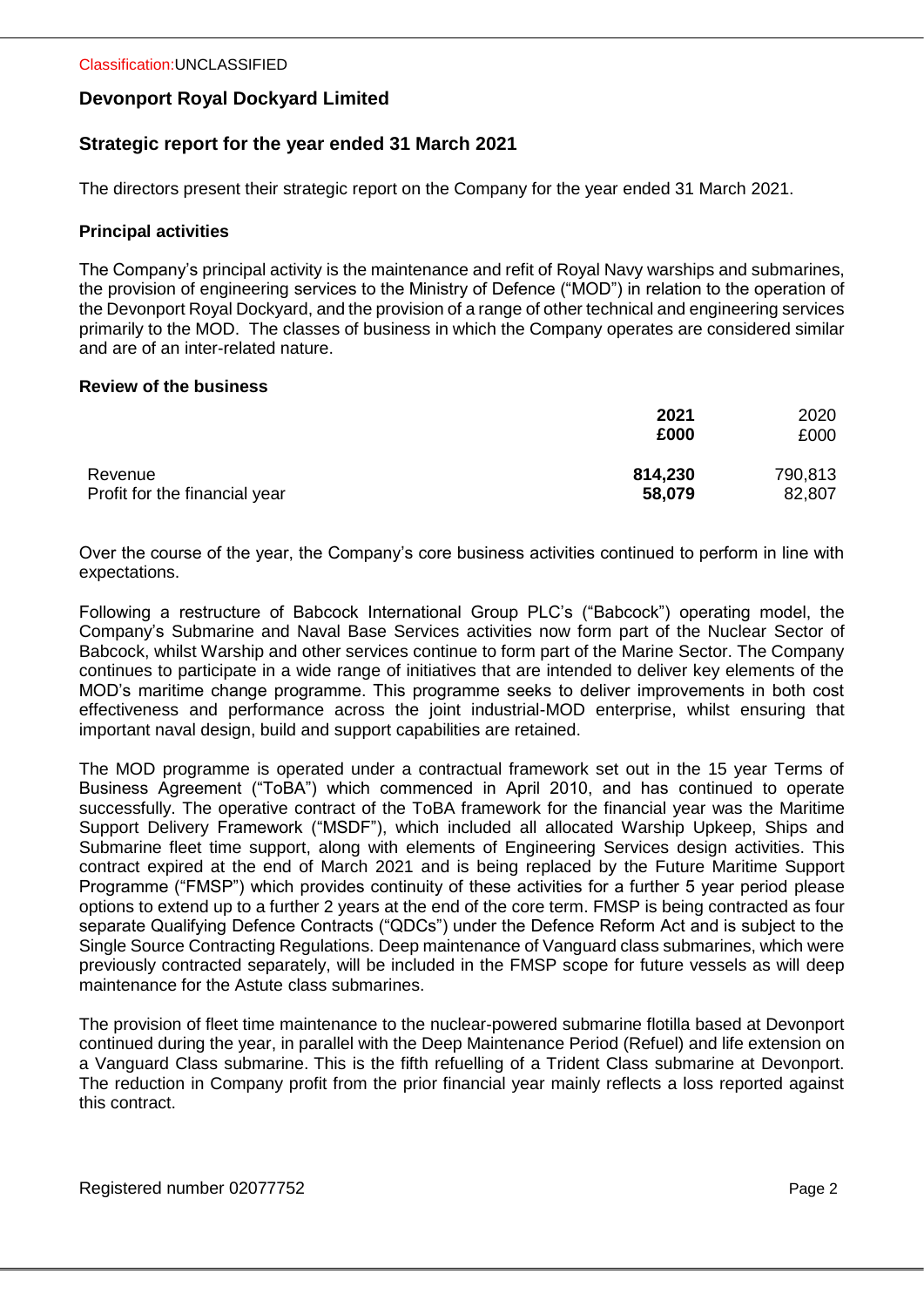## **Strategic report for the year ended 31 March 2021** *(continued)*

#### **Review of the business** *(continued)*

During the year, the Company progressed design work relating to the strategic infrastructure upgrades required to support the future deep maintenance of new Naval platforms. This work will continue through detailed design and construction work over the following few years.

The Company is also providing engineering support in the future submarine programme for Dreadnought Class and the Astute Class replacement.

The Company also continues to provide fleet time support to the surface ship flotilla based at Devonport and to support a continuous programme of warship upkeep and upgrade projects, which are encompassed under the MSDF contract. Six upkeeps at various stages were undertaken in year within the Surface Ships Support Alliance ("SSSA"). This included an amphibious platform which is approximately half way through a five year Optimised Support Period. Five Type 23 frigate upkeeps were also undertaken in year and are at various stages of completion. All have accommodated significant scope growth due to ageing and upgrade requirements. A number of other Fleet Time Support Periods on surface ships were also carried out. The Company has also provided engineering support in the future warship programmes for Queen Elizabeth Class ("QEC") Aircraft Carriers and the Type 23 replacement frigate.

Throughout the year the Company progressed a number of equipment-related 'through life' engineering support contracts with the MOD, using its established facilities and the engineering skill base of its employees. The Company also continued to manage the provision of submarine configuration management, in-service performance and other support services to the MOD across the entire UK nuclear-powered submarine flotilla.

Striving for, and maintaining, an excellent Health and Safety record remains a fundamental objective across the Devonport site. The leadership of health and safety and environment has been strengthened with a blend of expertise from similar sites and promoting internal talent. A range of improvements are being progressed including culture, governance, learning from ourselves and others, leadership for safety and the environment, delegating and empowering expertise to manage the main hazards, and implementing improved management tools and training. Zero harm and zero waste to land fill are key objectives. From a regulatory compliance perspective, Forward Action Plans have been agreed with the Office for Nuclear Regulation ("ONR") who will monitor progress. This includes the Nuclear Safety Improvement Programme which has been refreshed with increased expertise to deliver sustainable improvements.

The COVID-19 pandemic has had an impact, to varying degrees, throughout the year. Working closely with the MOD, the Company continued to implement government guidelines and review operational support priorities.

#### **Principal risks and uncertainties**

The management of the business and the execution of the Company's strategy are subject to a number of risks and uncertainties. These are managed through the operational review process supplemented at Group level by independent challenge and review by the Group Risk Manager and the Audit and Risk Committee.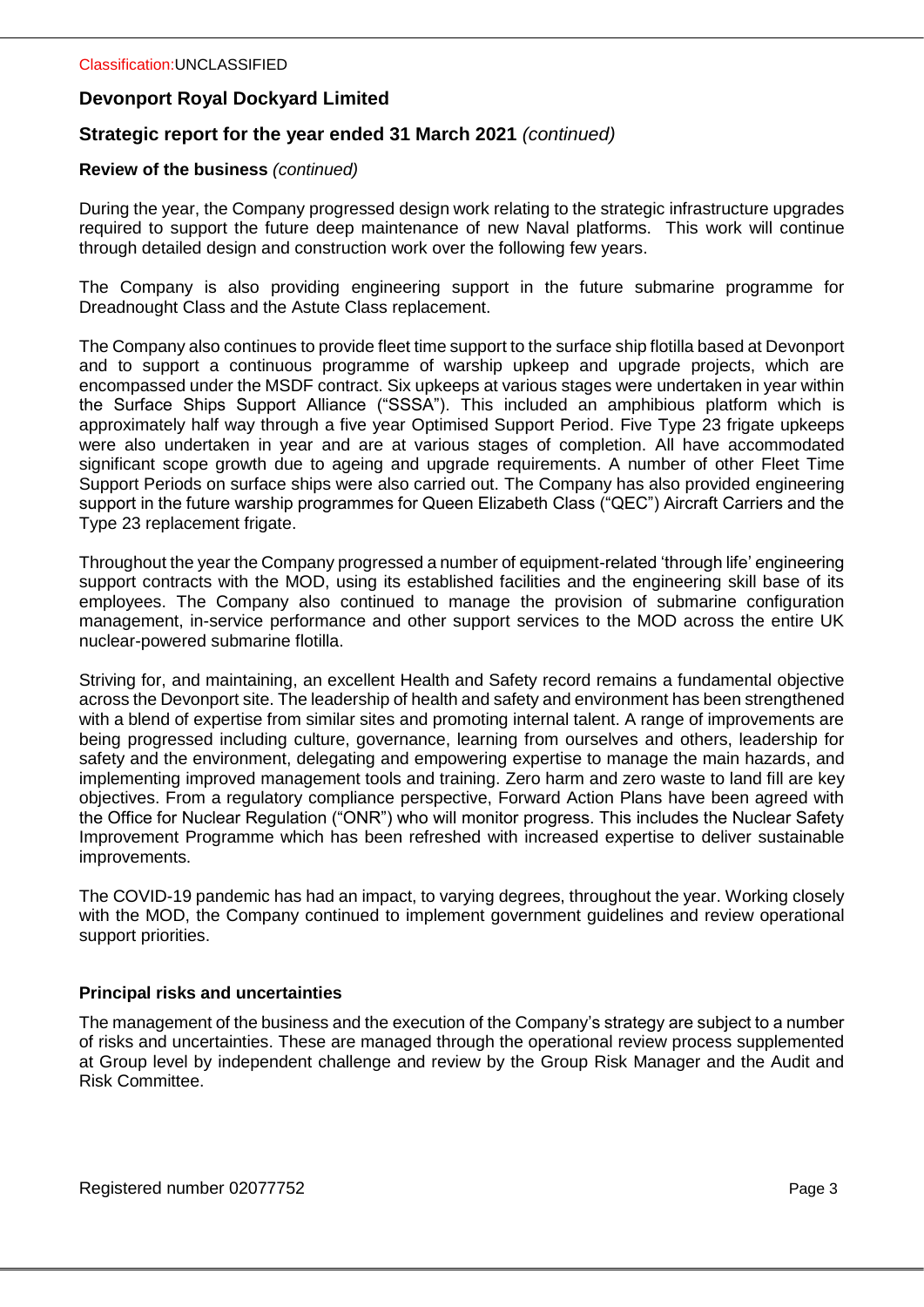## **Strategic report for the year ended 31 March 2021** *(continued)*

#### **Principal risks and uncertainties** *(continued)*

The key risks and uncertainties affecting the Company are considered to relate to contractual performance, timely agreement of the infrastructure needs to support MOD programmes, the political and regulatory environment, and exposure to the defined pension schemes. The directors manage this risk by meeting on a regular basis to discuss these risks.

Further discussion of these risks and uncertainties, in the context of the Group as a whole, and including the impact of COVID-19, is provided on pages 84 to 95 of the annual report of Babcock International Group PLC, which does not form part of this report.

#### **Future developments**

Under the new FMSP contract, commencing in 2021/22, the Company will continue to focus on developing and implementing efficiency improvements across the site to deliver the committed savings in addition to ensuring contractual performance obligations are met or exceeded.

The SSSA Upkeep programme continues with the commencement of one further Type 23 Frigate upkeep in 2021/22.

Activity will continue during 2021/22 on the Trident submarine Deep Maintenance Period (Refuel) as the programme progresses through key stages of the contract.

The Company continues its active engagement in a number of pan-industry alliances with the MOD that will determine long term arrangements for delivering and supporting current and future classes of surface warships and submarines, including design and assessment work on the planned successor deterrent submarine, new classes of surface warship and modernisation of infrastructure to support future submarine and warship programmes.

We remain confident that the Company will continue to benefit from the strength of its relationship with the MOD.

The directors are confident about the future trading prospects of the Company due to its current order book and market opportunities.

#### **Key performance indicators**

The Company's activities are managed on a divisional basis. For this reason, the Company's directors believe that analysis using key performance indicators for the Company is not necessary or appropriate for an understanding of the development, performance or position of the Company. The growth and performance of Marine and Nuclear, two of the divisions of Babcock International Group PLC, both of which include the Company, is discussed on pages 50 to 53 of the annual report of Babcock International Group PLC, which does not form part of this report.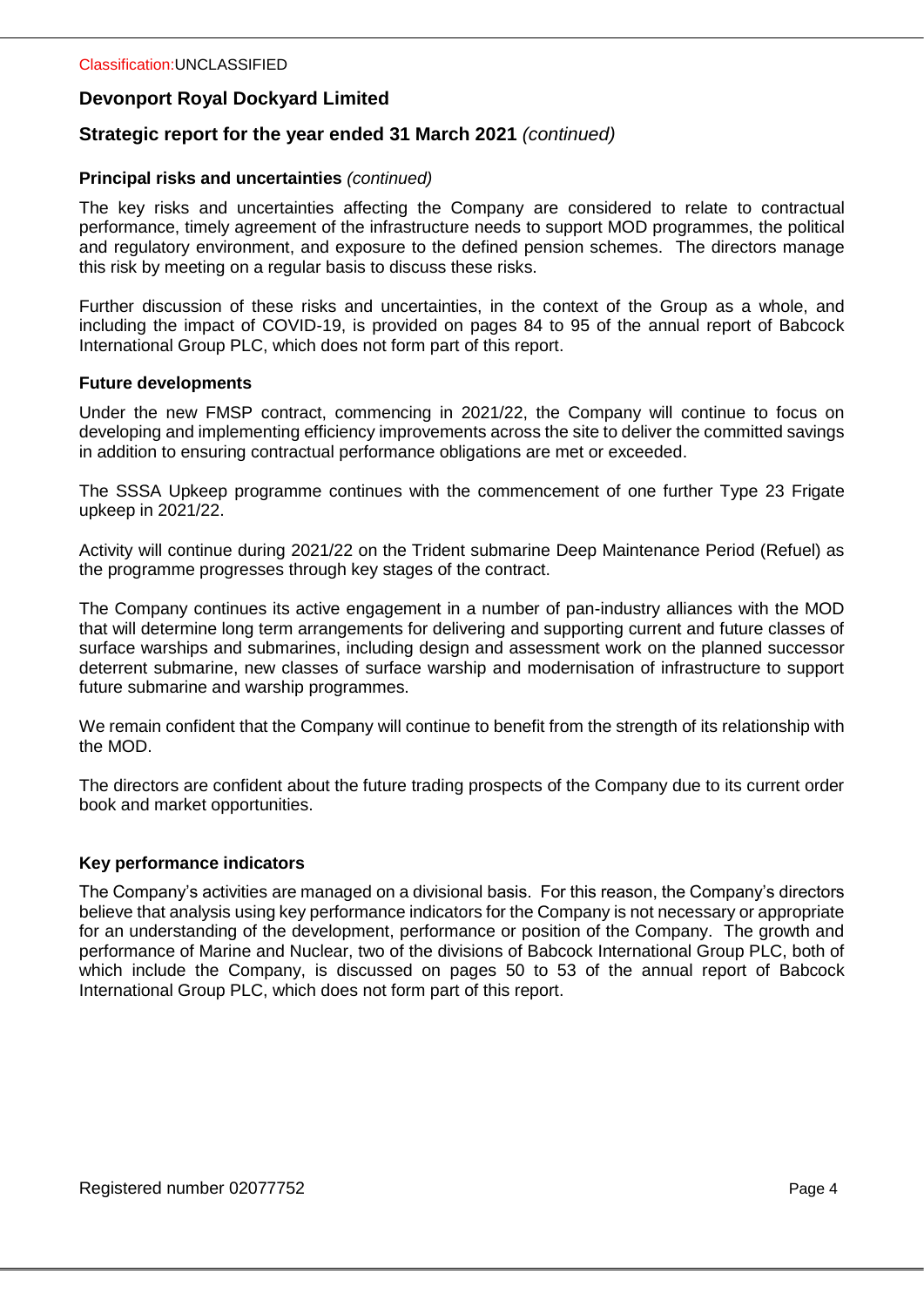# **Strategic report for the year ended 31 March 2021** *(continued)*

## **S172(1) statement and stakeholder engagement**

This statement explains how the Directors, both individually and collectively, have acted in a way that they consider, in good faith, to be most likely to promote the long-term success of the Company for the benefit of the Shareholders as a whole, while having regard for all stakeholders. Section 172(1) requires a director to have regard, among other matters to the

- likely consequences of any decision in the long term;
- interests of the Company's employees;
- need to foster the Company's business relationships with suppliers, customers and others;
- impact of the Company's operations on the community and environment;
- desirability of the Company maintaining a reputation for high standards of business conduct; and
- need to act fairly as between members of the Company.

Depending on the matter under consideration the relevance of the different factors set out in s172(1) will vary. The Board does seek to balance the interests of its different stakeholders, but, where there are competing interests, not every decision the Board has made will result in a positive outcome for all our stakeholders. However, by considering key stakeholder groups and aligning our activities with our strategic plan, as well as the Company's culture and values, we aim to act fairly, transparently and in the best interests of the Company over the long term. Stakeholder engagement in relation to key stakeholder groups includes the following:

#### **Customers**

- Regular ongoing relationship engagement at all levels
- Contract negotiation and execution
- Strategic Partnership programme
- Work on joint initiatives

#### Investors

- Annual Report and financial statements
- Babcock website, including dedicated Investor section

#### Employees

- Employee forums and meetings with representative groups
- Regular employee surveys
- CEO and senior management vlogs
- Regular updates on the intranet and company briefings
- Apprentice and Graduate programmes
- Regular training, including on Code of Conduct

#### **Regulators**

- Regular engagement (national, local and official level)
- Briefing on key issues
- Dedicated compliance teams
- Response to direct queries

#### **Suppliers**

- Regular open and honest two-way communications
- Supplier Code of Conduct
- Supplier due diligence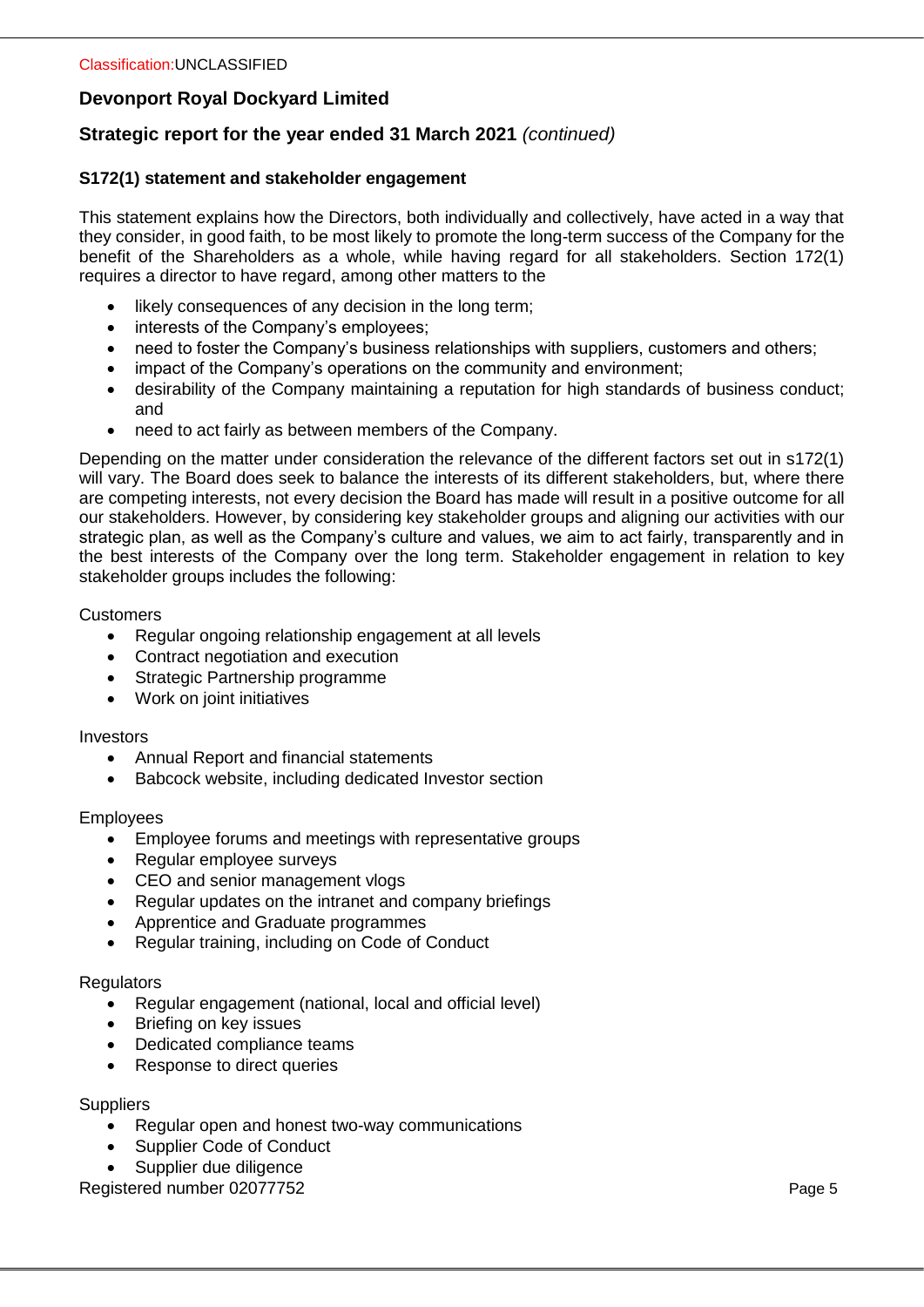**Strategic report for the year ended 31 March 2021** *(continued)*

**S172(1) statement and stakeholder engagement** *(continued)*

**Communities** 

- Sponsorship
- Employee volunteering
- STEM Ambassadors
- Engagement with local community programmes

On behalf of the board

olle

P Foster **Director** 2 November 2021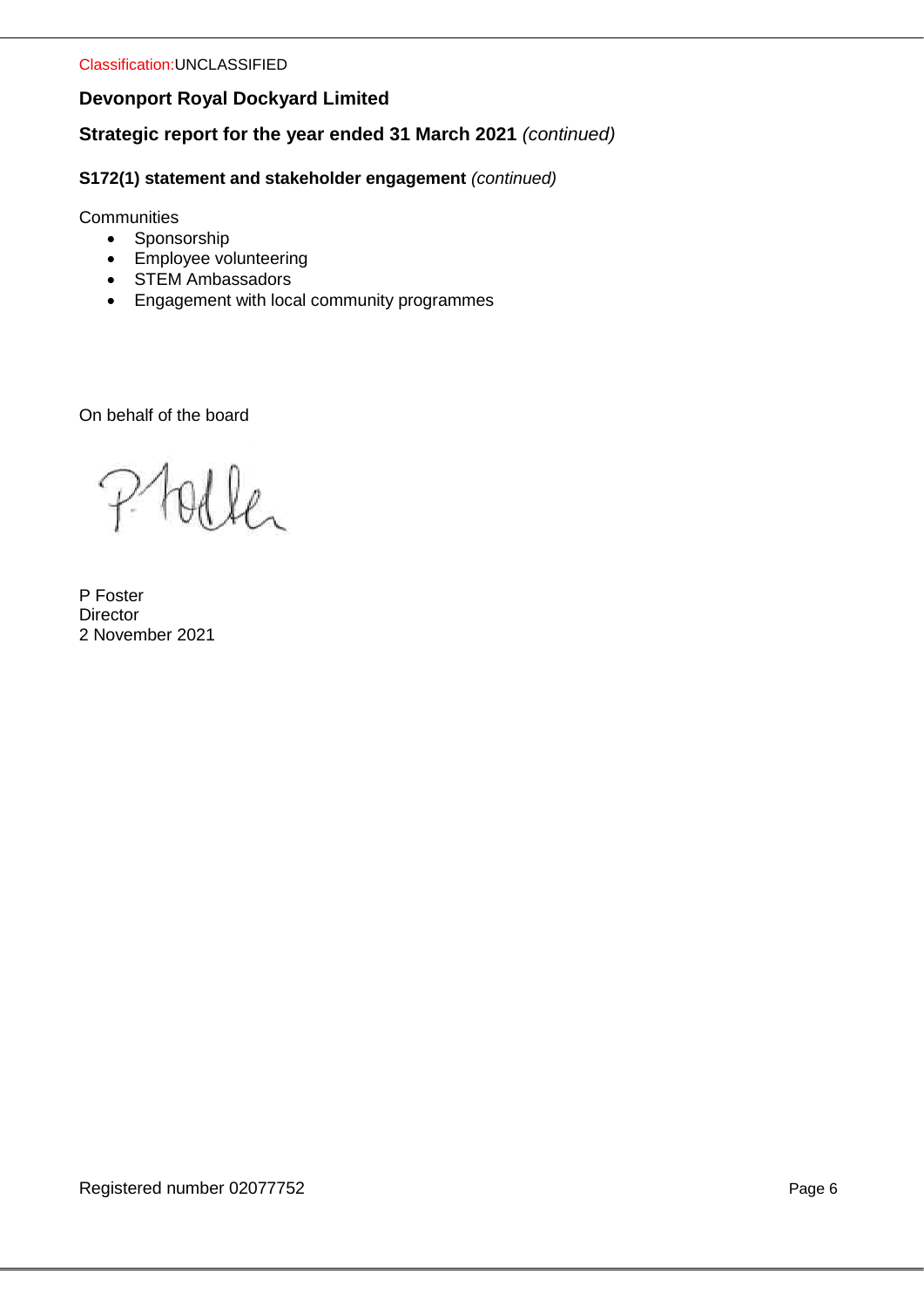## **Directors' report for the year ended 31 March 2021**

The directors present their report and the audited financial statements of the Company for the year ended 31 March 2021.

## **Dividends**

An interim dividend of £30,000,000 (2020: £30,000,000) representing 560.75 pence (2020: 560.75 pence) per ordinary share was declared and paid in the year. No final dividend for the year ended 31 March 2021 is proposed by the directors (2020: £nil).

#### **Future developments**

There are no plans to alter significantly the business of the Company.

## **Financial risk management**

The Company's operations expose it to a variety of financial risks that include the effects of changes in price risk, credit risk, liquidity risk and interest rate risk. The Company has in place a risk management programme that seeks to limit adverse effects on the financial performance of the Company by monitoring levels of debt finance and the related finance costs.

Given the size of the Company, the directors have not delegated the responsibility of monitoring financial risk management to a sub-committee of the board. The policies set by the board of directors of Babcock International Group PLC are implemented by the Group and Company's finance departments. The department has a policy and procedures manual that sets out specific guidelines to allow it to manage interest rate risk, credit risk and circumstances where it would be appropriate to use financial instruments to manage these.

#### *Price risk*

The Company is exposed to price risk as a result of its operations. This risk is mitigated by specific functions which assess pricing in respect of both selling and procurement activities. The Company has no exposure to equity securities price risks as it holds no listed equity investments.

#### *Credit risk*

The Company has implemented policies that require appropriate credit checks on potential customers before sales are made. The Company also monitors existing customer accounts on an on-going basis and takes appropriate action where necessary to minimise any potential credit risk. Cash and bank balances are held with banks that have been assigned satisfactory credit ratings by international credit rating agencies.

#### *Liquidity risk*

The Company retains access to pooled cash resources to ensure it has sufficient available funds for operations. The Company also has access to longer term funding from its ultimate parent undertaking if required.

#### *Interest rate cash flow risk*

The Company has both interest-bearing assets and interest-bearing liabilities. The interest-bearing assets earn interest at a fixed rate, with the exception of interest earned on cash balances which accrue interest at a floating rate. Interest-bearing liabilities accrue interest at a floating rate. The Company does not use derivative financial instruments to manage interest rate costs and, as such, no hedge accounting is applied.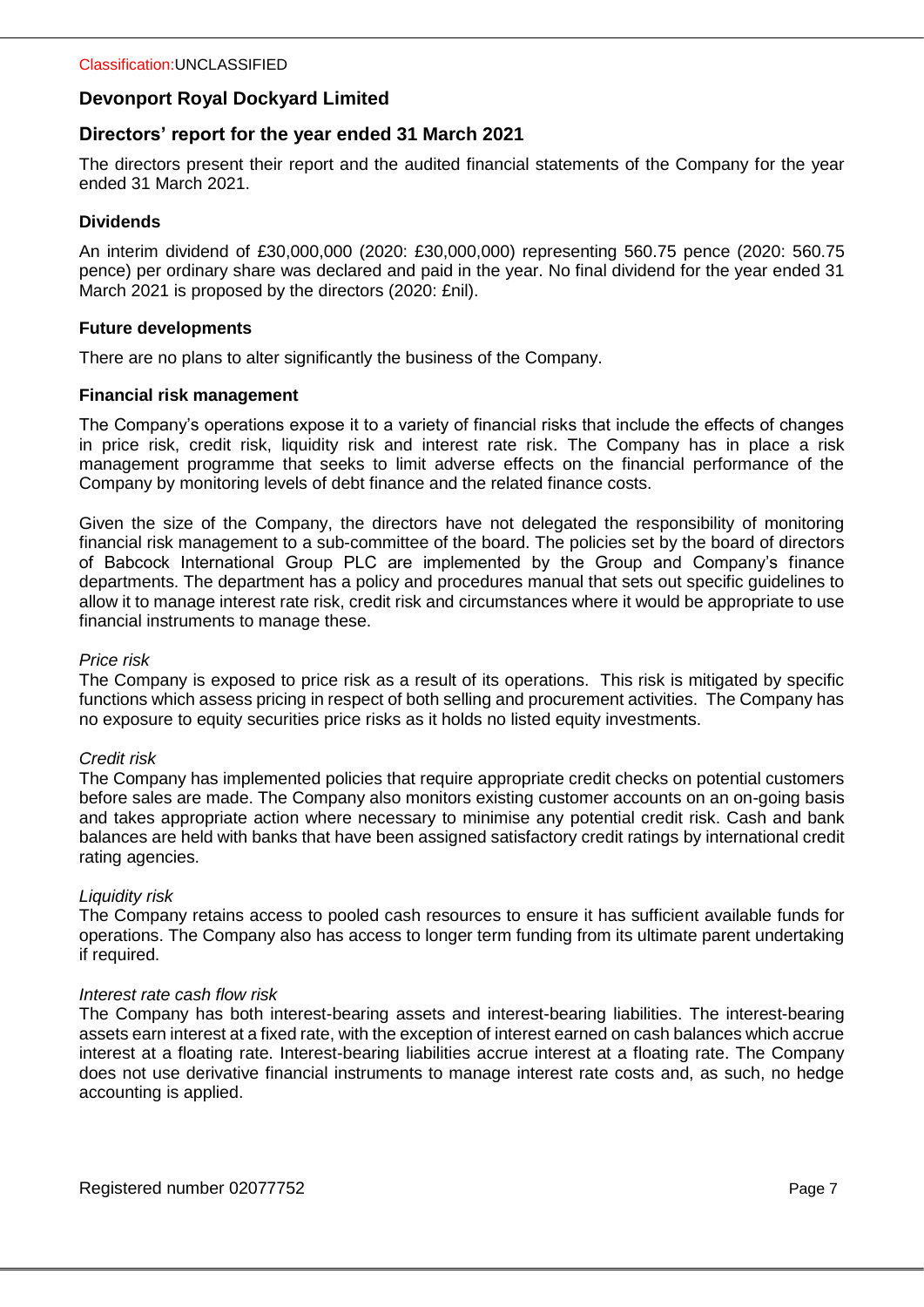# **Directors' report for the year ended 31 March 2021** *(continued)*

#### **Financial risk management** *(continued)*

#### **Directors**

The directors who held office during the year and up to the date of signing the annual report were as follows:

| S C Bowen     |                                 |
|---------------|---------------------------------|
| R Foran       | (appointed on 25 June 2020)     |
| P Foster      | (appointed on 15 October 2020)  |
| N M Fox       | (appointed on 17 February 2021) |
| S A French    | (resigned 18 June 2020)         |
| M S Homer     | (resigned 18 August 2021)       |
| D Kieran      | (appointed 15 September 2021)   |
| A D H Mathews |                                 |
| A Spurr       |                                 |

#### **Employment of disabled persons**

Applications for employment by disabled persons are always fully considered, bearing in mind the respective aptitudes and abilities of the applicant concerned. In the event of members of staff becoming disabled, every effort is made to ensure that their employment with the Company continues and the appropriate training is arranged. It is the policy of the Company that the training, career development and promotion of a disabled person should, as far as possible, be identical to that of a person who does not suffer from a disability.

#### **Employee involvement**

Consultation with employees or their representatives has continued at all levels, with the aim of ensuring that their views are taken into account when decisions are made that are likely to affect their interests and that all employees are aware of the financial and economic performance of their business units and of the Company as a whole. Communication with all employees continues through the inhouse newspaper and newsletters, briefing groups and the distribution of the annual report.

#### **Safety policy**

The Company recognises the promotion of health and safety at work as a fundamental objective. It is Company policy to take steps to ensure, as far as reasonably practical, the health, safety and welfare of the employees of the Company.

#### **Research and development**

The Company commits resources to research and development to the extent management considers reasonable for the evolution and development of the business.

#### **Environment**

The Company recognises its responsibility to minimise so far as reasonably possible the potential for adverse impacts from its operations. It aims to achieve the highest standards in environmental management and seek accreditation to appropriate standards where applicable.

The Company has developed and implemented an environmental policy to ensure that the impact of its activities on the environment is limited to the minimum practicable level.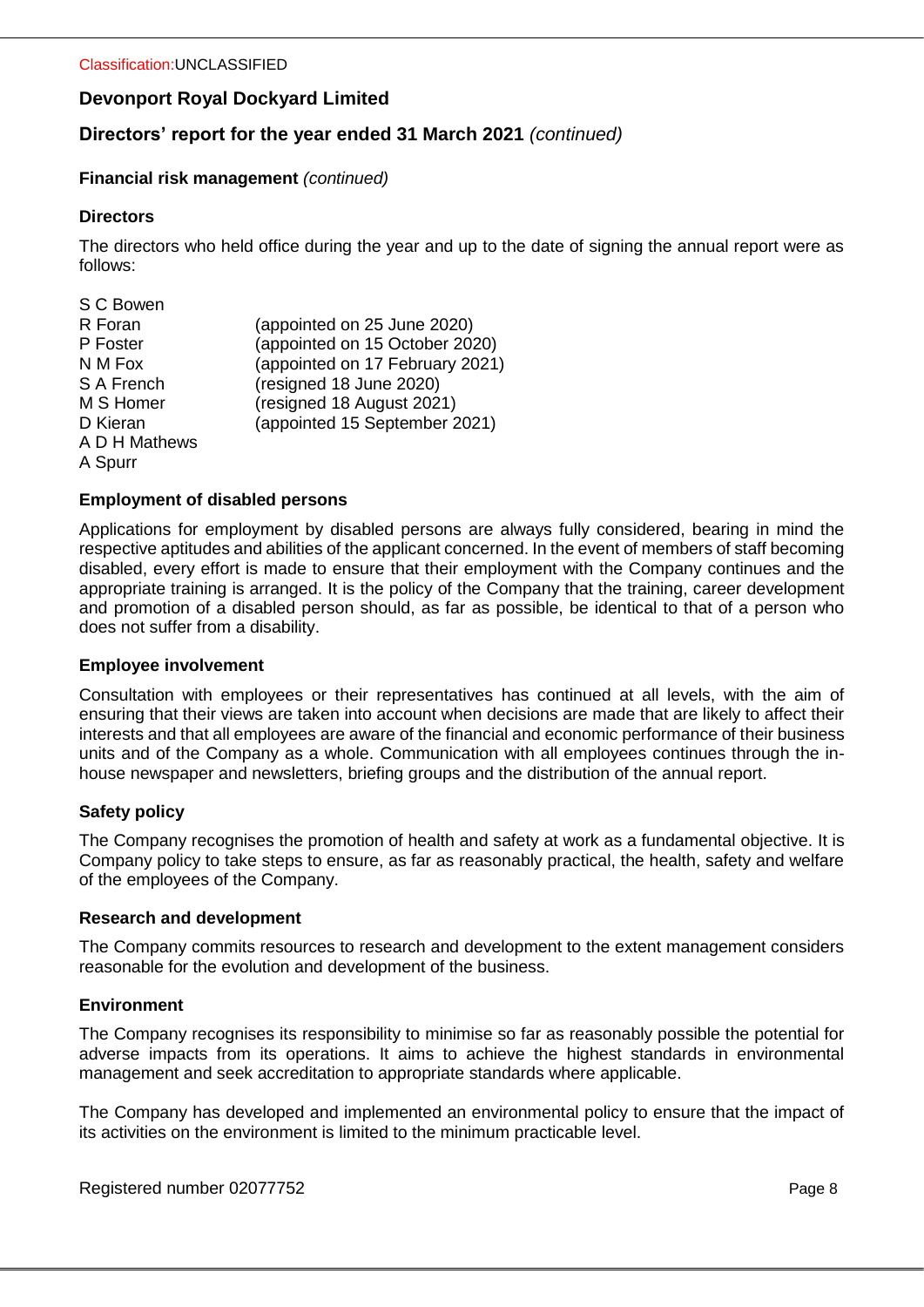# **Directors' report for the year ended 31 March 2021** *(continued)*

#### **Statement of directors' responsibilities in respect of the financial statements**

The directors are responsible for preparing the Strategic report, the Directors' report and the financial statements in accordance with applicable law and regulation.

Company law requires the directors to prepare financial statements for each financial year. Under that law the directors have prepared the financial statements in accordance with United Kingdom Generally Accepted Accounting Practice (United Kingdom Accounting Standards, comprising FRS 101 "Reduced Disclosure Framework", and applicable law). Under company law the directors must not approve the financial statements unless they are satisfied that they give a true and fair view of the state of affairs of the Company and of the profit or loss of the Company for that period.

In preparing the financial statements, the directors are required to:

- select suitable accounting policies and then apply them consistently;
- make judgements and accounting estimates that are reasonable and prudent:
- state whether applicable United Kingdom Accounting Standards, comprising FRS 101, have been followed, subject to any material departures disclosed and explained in the financial statements; and
- prepare the financial statements on the going concern basis unless it is inappropriate to presume that the Company will continue in business.

The directors are responsible for safeguarding the assets of the Company and hence for taking reasonable steps for the prevention and detection of fraud and other irregularities. The directors are also responsible for keeping adequate accounting records that are sufficient to show and explain the Company's transactions and disclose with reasonable accuracy at any time the financial position of the Company and enable them to ensure that the financial statements comply with the Companies Act 2006.

#### **Qualifying third party indemnity provisions**

Babcock International Group PLC provides protections for directors of companies within the Group against personal financial exposure they may incur in their capacity as such. These include qualifying third party indemnity provisions (as defined by Companies Act 2006) for the benefit of members of Babcock International Group PLC, including, where applicable, in their capacity as a director of the Company and other companies within the Group. These indemnities came into force in 2012 and remain in force.

#### **Corporate governance**

As a subsidiary of Babcock International Group PLC, the Company adheres to the broader governance of the Group and its policies. Babcock International Group PLC is listed on the London Stock Exchange and therefore complies with the UK Corporate Governance code.

No formal corporate governance code has been adopted in the last financial year. The directors have applied the following governance activities throughout the year and will continue to monitor the appropriateness of any formal corporate governance code: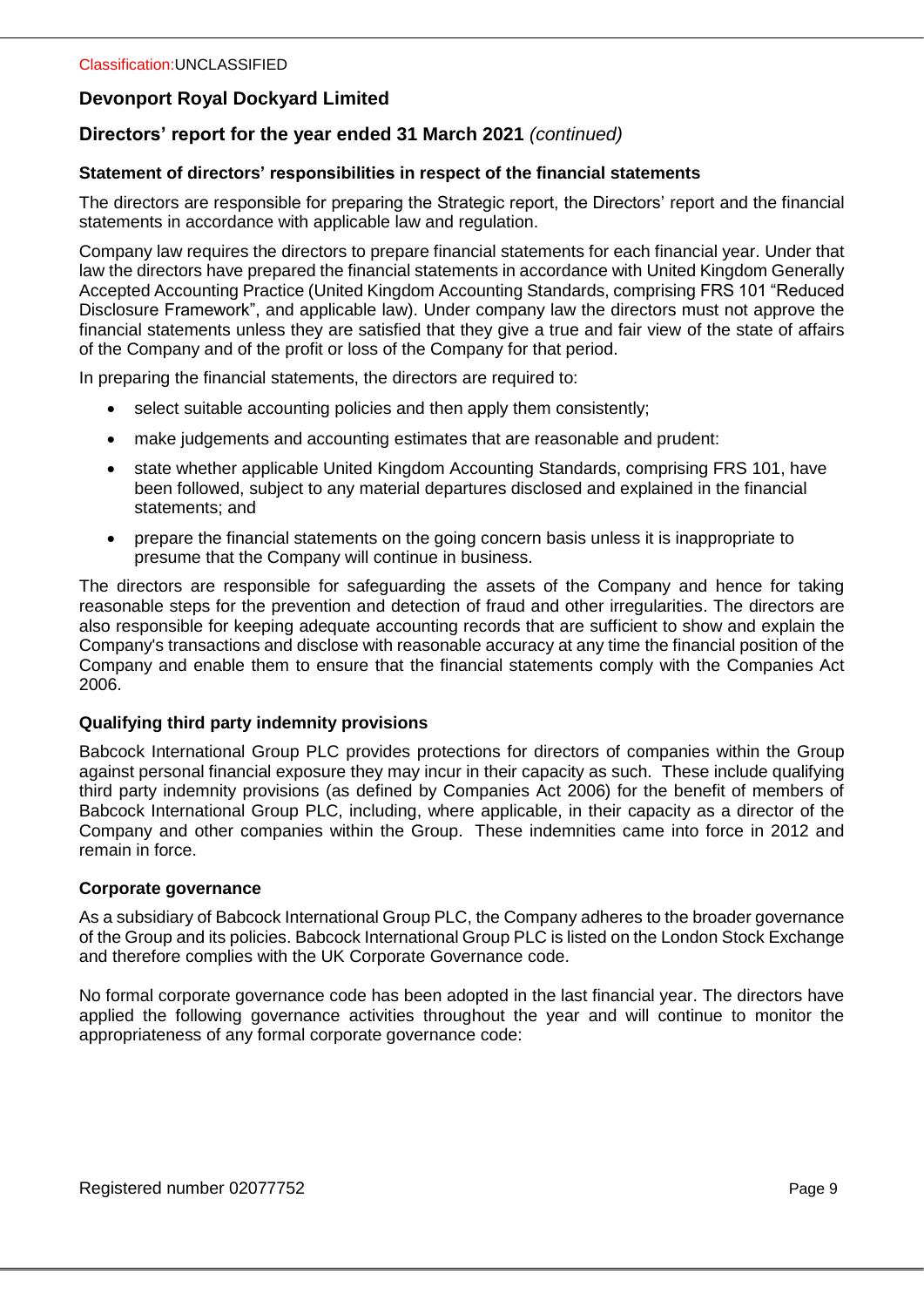# **Directors' report for the year ended 31 March 2021** *(continued)*

#### **Corporate governance** *(continued)*

- The directors work with the ONR and DNSR, who are the independent regulators of the Devonport licensed and authorised site for nuclear activities. The regulators set out regulatory requirements and the directors determine and justify how best to achieve those requirements on an as low as reasonably possible risk basis. The directors are in regular dialogue with ONR representatives. The Company has an internal assurance director who conducts internal regulation, monitors compliance against arrangements and works closely with ONR.
- The Company has adopted a suite of Safety arrangements which comply with ONR's and DNSR's guidance, which documents and demonstrates the adequacy of the Company's arrangements for managing the nuclear licensed site. These are subject to regular scrutiny and are updated in line with continuous improvement principles.
- The Company maintains a strong Board which is comprised of an appropriate mix of suitably qualified and experienced executive and non- executive directors whose experiences and skills complement each other. Each director has a clearly defined role and responsibilities.
- Any new appointees to the Board are required to demonstrate that they are suitably qualified and experienced to take on the role. The approval of the Secretary of State for Defence is required to any prospective appointee in accordance with the rights attaching to the one Special Share of £1 in the capital of the Company. Board members are expected to dedicate sufficient time maintaining appropriate skills and knowledge to discharge their duties appropriately.
- The Company complies with an internal scheme of delegated authorities, which means that any significant transaction is required to be approved in accordance with strict internal governance procedures involving both Sector and Group.
- The Board understands its responsibility in ensuring that the financial statements present a fair, balanced and understandable assessment of the Company's position and prospects. All key risks are properly disclosed and described within the annual report and financial statements and appropriate and robust internal control mechanisms are in place. In particular a robust and independent external audit function, a strong internal audit function that reports to senior management not directly responsible for the entity, a functional reporting structure which encourages accurate reporting through key disciplines (such as finance), and a strong local control environment. The Company's auditors are appointed at a Group level and are appointed through a transparent and robust tender and review process.
- The issued equity shares of the Company are held by Babcock International Group PLC through a number of intermediate holding companies; as such the requirement to communicate with investors is minimal.

#### **Statement of disclosure of information to independent auditors**

Each director, as at the date of this report, has confirmed that in so far as they are aware there is no relevant audit information of which the Company's auditors are unaware, and they have taken all the steps that they ought to have taken as a director in order to make themselves aware of any relevant audit information and to establish that the Company's auditors are aware of this information.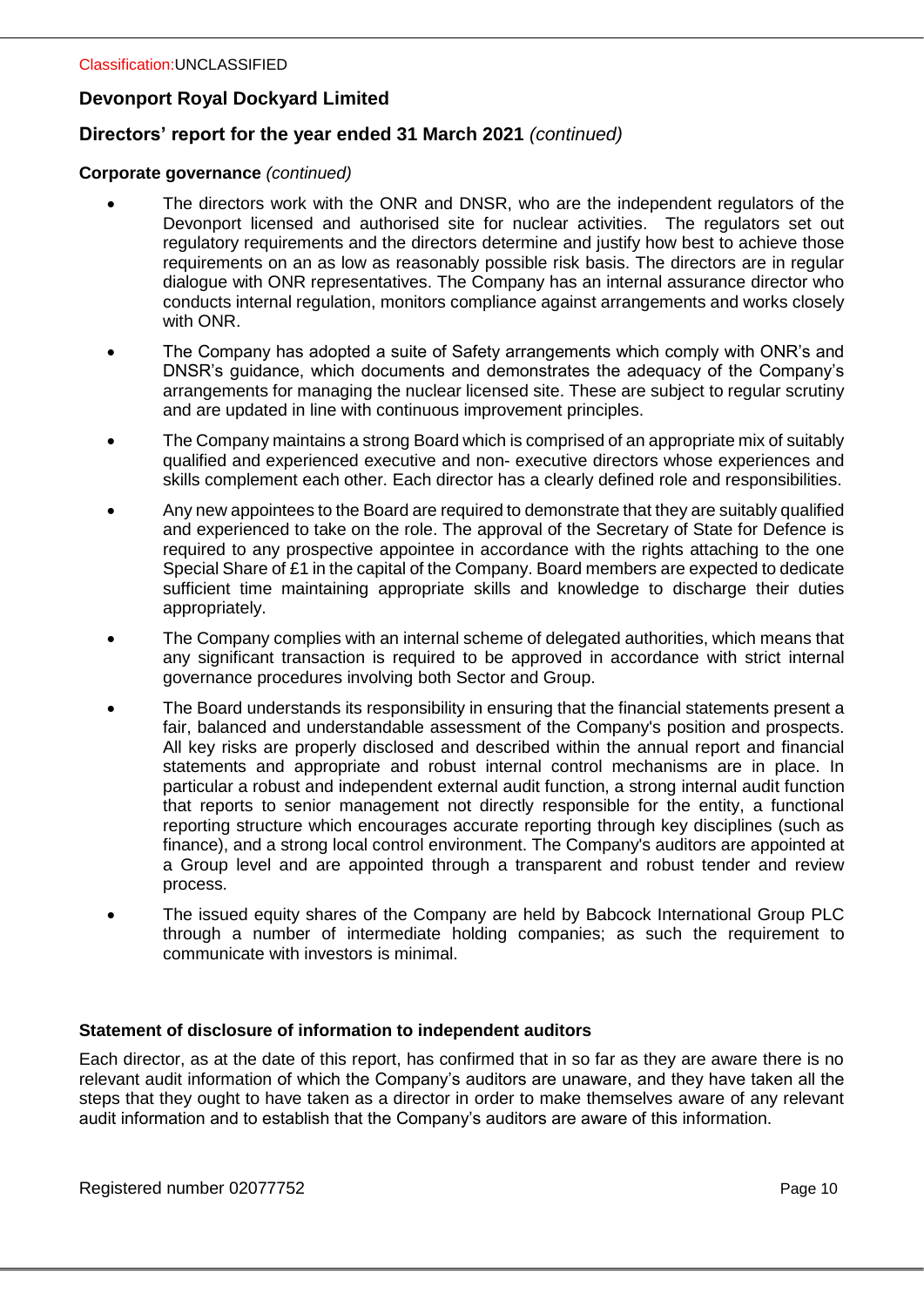# **Directors' report for the year ended 31 March 2021** *(continued)*

## **Reappointment of auditors**

PricewaterhouseCoopers LLP has now completed its final audit as external independent auditors. Deloitte LLP has been selected as the Company's external auditor for the financial year ending 31 March 2022 following shareholder approval at the Annual General Meeting of the ultimate parent, Babcock International Group PLC.

On behalf of the board

tolle  $\mathcal{P}$ 

P Foster **Director** 2 November 2021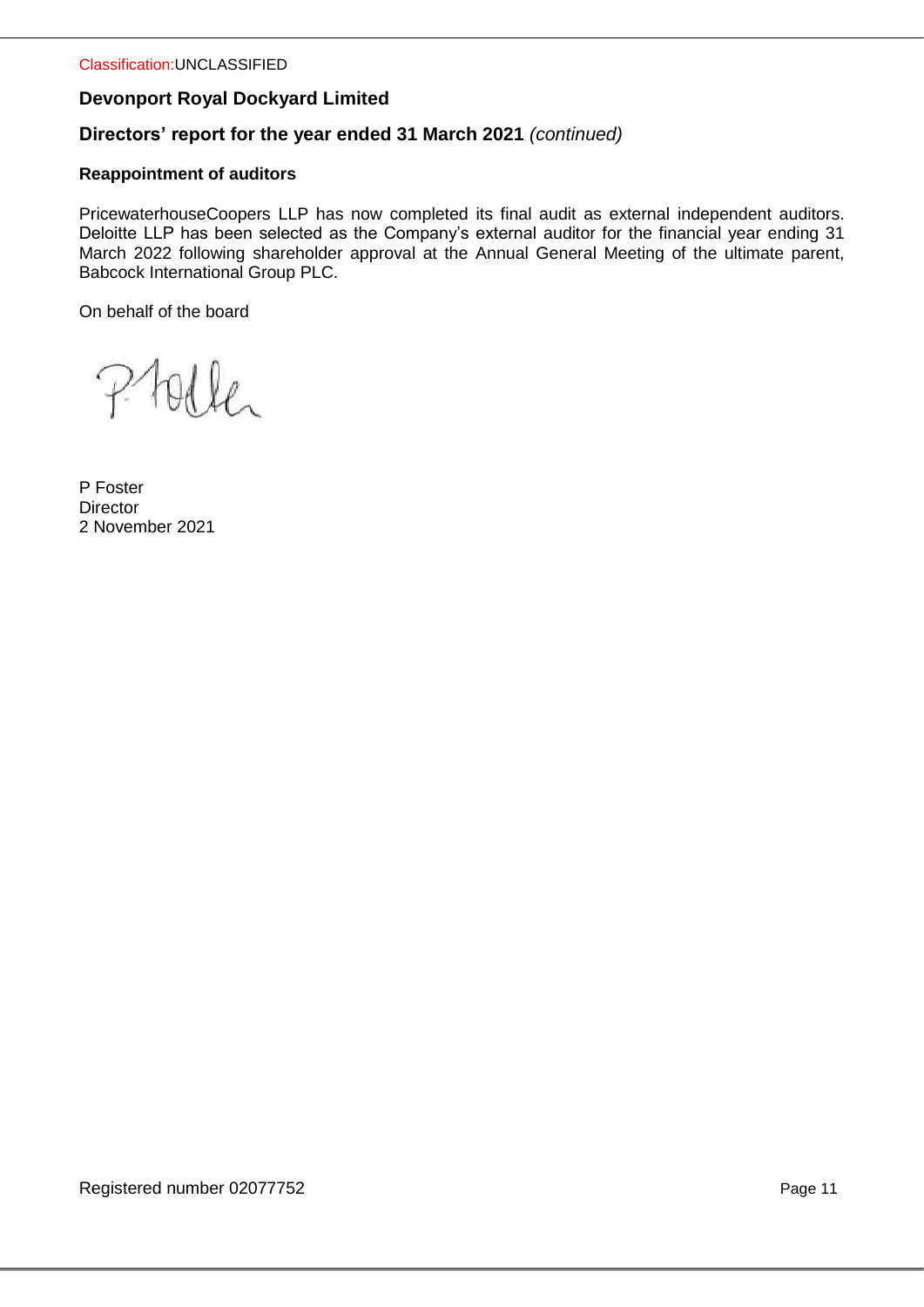# **Independent auditors' report to the members of Devonport Royal Dockyard Limited**

# **Report on the audit of the financial statements**

## **Opinion**

In our opinion, Devonport Royal Dockyard Limited's financial statements:

- give a true and fair view of the state of the company's affairs as at 31 March 2021 and of its profit for the year then ended;
- have been properly prepared in accordance with United Kingdom Generally Accepted Accounting Practice (United Kingdom Accounting Standards, comprising FRS 101 "Reduced Disclosure Framework", and applicable law); and
- have been prepared in accordance with the requirements of the Companies Act 2006.

We have audited the financial statements, included within the Annual Report, which comprise: the Statement of financial position as at 31 March 2021; the Income statement, Statement of comprehensive income and Statement of changes in equity for the year then ended; and the notes to the financial statements, which include a description of the significant accounting policies.

## **Basis for opinion**

We conducted our audit in accordance with International Standards on Auditing (UK) ("ISAs (UK)") and applicable law. Our responsibilities under ISAs (UK) are further described in the Auditors' responsibilities for the audit of the financial statements section of our report. We believe that the audit evidence we have obtained is sufficient and appropriate to provide a basis for our opinion.

## *Independence*

We remained independent of the company in accordance with the ethical requirements that are relevant to our audit of the financial statements in the UK, which includes the FRC's Ethical Standard, and we have fulfilled our other ethical responsibilities in accordance with these requirements.

# **Conclusions relating to going concern**

Our evaluation of the directors' assessment of the company's ability to continue to adopt the going concern basis of accounting included:

- Obtaining managements forecasts and going concern paper setting out the key assumptions, and considering the reasonableness of these forecasts in light of past performance.
- We have considered the audit procedures performed at the group level over the group's liquidity, funding and covenant compliance, given that the company has given guarantees or has joint and several liability for Babcock International Group's bank facilities.
- We have considered the sensitivity of management forecasts to a severe but plausible downside scenario.

Based on the work we have performed, we have not identified any material uncertainties relating to events or conditions that, individually or collectively, may cast significant doubt on the company's ability to continue as a going concern for a period of at least twelve months from when the financial statements are authorised for issue.

In auditing the financial statements, we have concluded that the directors' use of the going concern basis of accounting in the preparation of the financial statements is appropriate.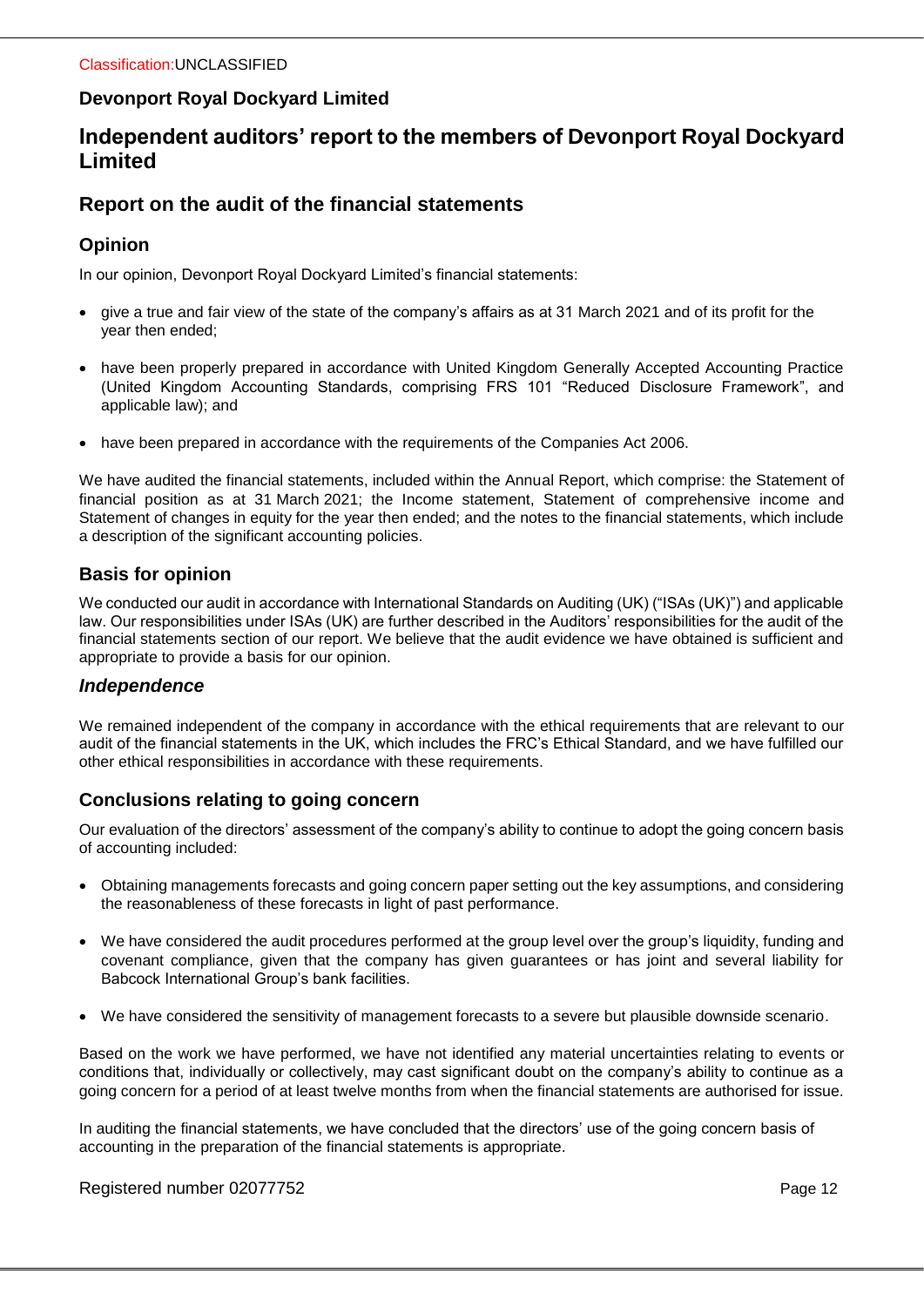# **Independent auditors' report to the members of Devonport Royal Dockyard Limited** *(continued)*

However, because not all future events or conditions can be predicted, this conclusion is not a guarantee as to the company's ability to continue as a going concern.

Our responsibilities and the responsibilities of the directors with respect to going concern are described in the relevant sections of this report.

## **Reporting on other information**

The other information comprises all of the information in the Annual Report other than the financial statements and our auditors' report thereon. The directors are responsible for the other information. Our opinion on the financial statements does not cover the other information and, accordingly, we do not express an audit opinion or, except to the extent otherwise explicitly stated in this report, any form of assurance thereon.

In connection with our audit of the financial statements, our responsibility is to read the other information and, in doing so, consider whether the other information is materially inconsistent with the financial statements or our knowledge obtained in the audit, or otherwise appears to be materially misstated. If we identify an apparent material inconsistency or material misstatement, we are required to perform procedures to conclude whether there is a material misstatement of the financial statements or a material misstatement of the other information. If, based on the work we have performed, we conclude that there is a material misstatement of this other information, we are required to report that fact. We have nothing to report based on these responsibilities.

With respect to the Strategic report and Directors' Report, we also considered whether the disclosures required by the UK Companies Act 2006 have been included.

Based on our work undertaken in the course of the audit, the Companies Act 2006 requires us also to report certain opinions and matters as described below.

## *Strategic report and Directors' Report*

In our opinion, based on the work undertaken in the course of the audit, the information given in the Strategic report and Directors' Report for the year ended 31 March 2021 is consistent with the financial statements and has been prepared in accordance with applicable legal requirements.

In light of the knowledge and understanding of the company and its environment obtained in the course of the audit, we did not identify any material misstatements in the Strategic report and Directors' Report.

## **Responsibilities for the financial statements and the audit**

#### *Responsibilities of the directors for the financial statements*

As explained more fully in the Statement of directors' responsibilities, the directors are responsible for the preparation of the financial statements in accordance with the applicable framework and for being satisfied that they give a true and fair view. The directors are also responsible for such internal control as they determine is necessary to enable the preparation of financial statements that are free from material misstatement, whether due to fraud or error.

In preparing the financial statements, the directors are responsible for assessing the company's ability to continue as a going concern, disclosing, as applicable, matters related to going concern and using the going concern basis of accounting unless the directors either intend to liquidate the company or to cease operations, or have no realistic alternative but to do so.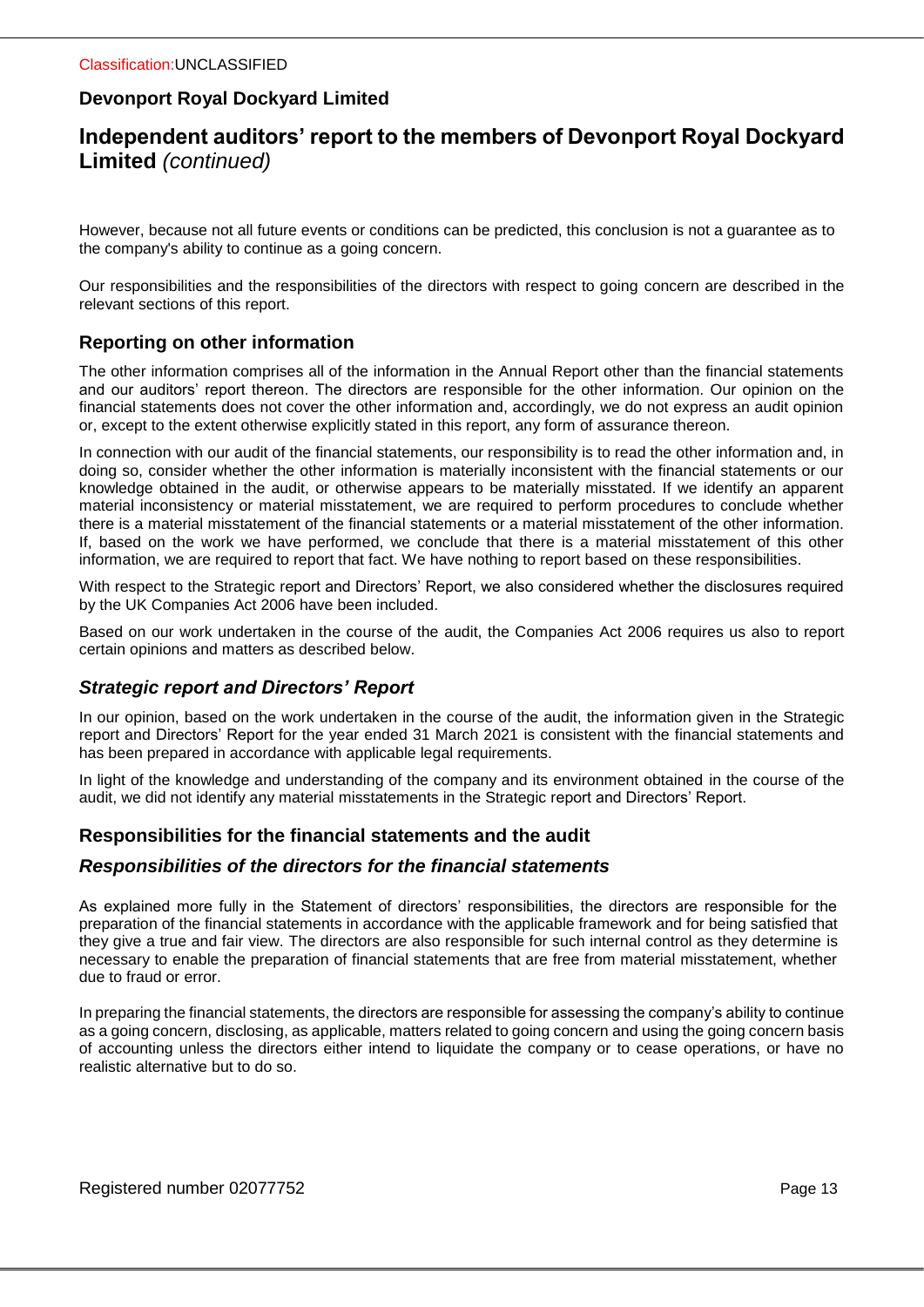# **Independent auditors' report to the members of Devonport Royal Dockyard Limited** *(continued)*

## *Auditors' responsibilities for the audit of the financial statements*

Our objectives are to obtain reasonable assurance about whether the financial statements as a whole are free from material misstatement, whether due to fraud or error, and to issue an auditors' report that includes our opinion. Reasonable assurance is a high level of assurance, but is not a guarantee that an audit conducted in accordance with ISAs (UK) will always detect a material misstatement when it exists. Misstatements can arise from fraud or error and are considered material if, individually or in the aggregate, they could reasonably be expected to influence the economic decisions of users taken on the basis of these financial statements.

Irregularities, including fraud, are instances of non-compliance with laws and regulations. We design procedures in line with our responsibilities, outlined above, to detect material misstatements in respect of irregularities, including fraud. The extent to which our procedures are capable of detecting irregularities, including fraud, is detailed below.

Based on our understanding of the company and industry, we identified that the principal risks of non-compliance with laws and regulations related to defence contracting, health and safety legislation and tax regulations, and we considered the extent to which non-compliance might have a material effect on the financial statements. We also considered those laws and regulations that have a direct impact on the financial statements such as the Companies Act 2006. We evaluated management's incentives and opportunities for fraudulent manipulation of the financial statements (including the risk of override of controls), and determined that the principal risks were related to manipulation of results to achieve management objectives through improper revenue / profit recognition, given the judgemental nature of contract accounting, and the inappropriate recording of costs or expenses given the complex nature of the industry in which the entity operates. Audit procedures performed by the engagement team included:

- Understanding of managements' policies and procedures
- Enquiries of management, testing of journals
- Testing a sample of long term revenue contracts with particular focus on individually material contracts and those incorporating significant management estimates and / or judgements

There are inherent limitations in the audit procedures described above. We are less likely to become aware of instances of non-compliance with laws and regulations that are not closely related to events and transactions reflected in the financial statements. Also, the risk of not detecting a material misstatement due to fraud is higher than the risk of not detecting one resulting from error, as fraud may involve deliberate concealment by, for example, forgery or intentional misrepresentations, or through collusion.

A further description of our responsibilities for the audit of the financial statements is located on the FRC's website at: www.frc.org.uk/auditorsresponsibilities. This description forms part of our auditors' report.

#### *Use of this report*

This report, including the opinions, has been prepared for and only for the company's members as a body in accordance with Chapter 3 of Part 16 of the Companies Act 2006 and for no other purpose. We do not, in giving these opinions, accept or assume responsibility for any other purpose or to any other person to whom this report is shown or into whose hands it may come save where expressly agreed by our prior consent in writing.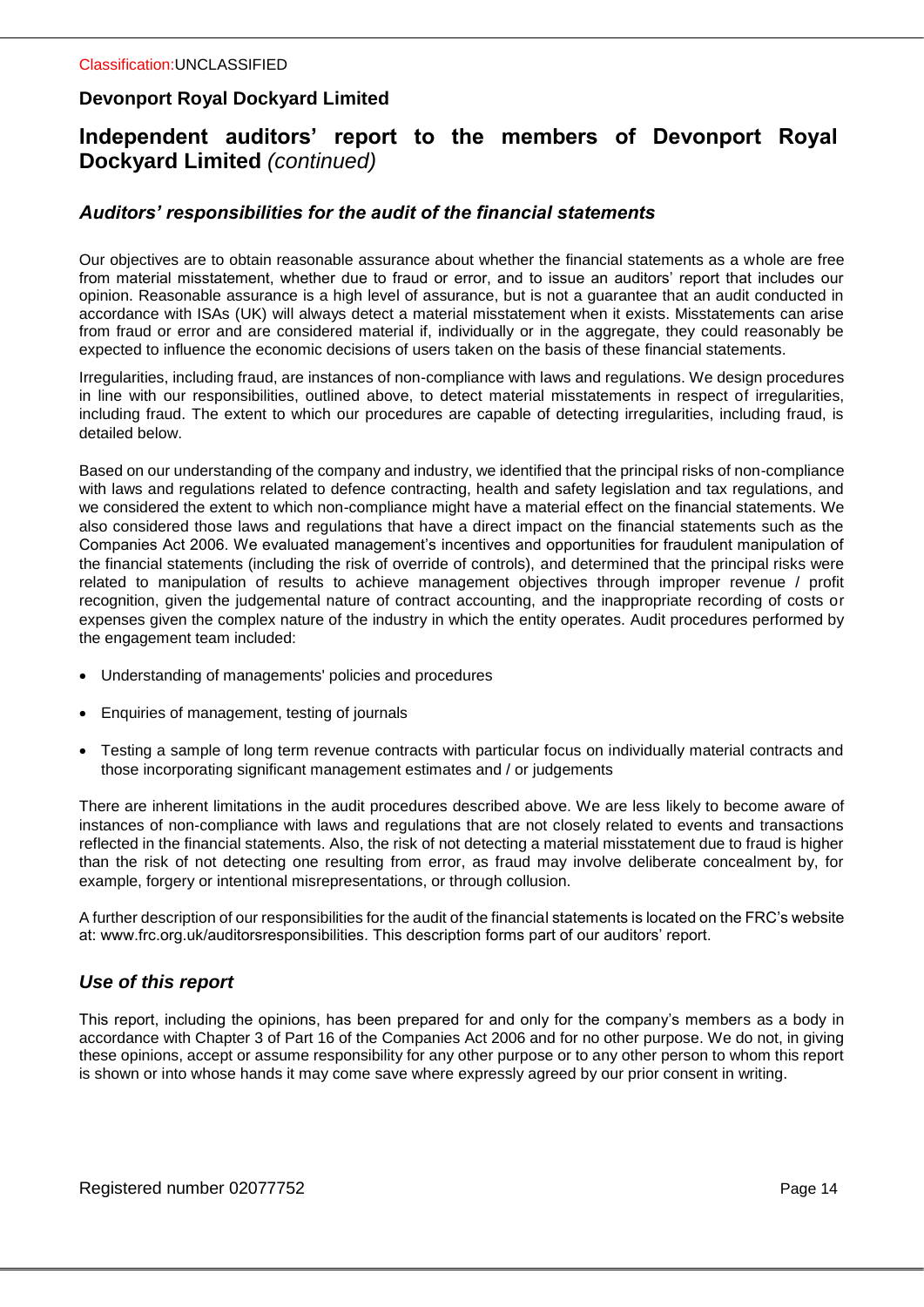# **Independent auditors' report to the members of Devonport Royal Dockyard Limited** *(continued)*

# **Other required reporting**

## **Companies Act 2006 exception reporting**

Under the Companies Act 2006 we are required to report to you if, in our opinion:

- we have not obtained all the information and explanations we require for our audit; or
- adequate accounting records have not been kept by the company, or returns adequate for our audit have not been received from branches not visited by us; or
- certain disclosures of directors' remuneration specified by law are not made; or
- the financial statements are not in agreement with the accounting records and returns.

We have no exceptions to report arising from this responsibility.

KEFN

Katharine Finn (Senior Statutory Auditor) for and on behalf of PricewaterhouseCoopers LLP Chartered Accountants and Statutory Auditors Bristol

2 November 2021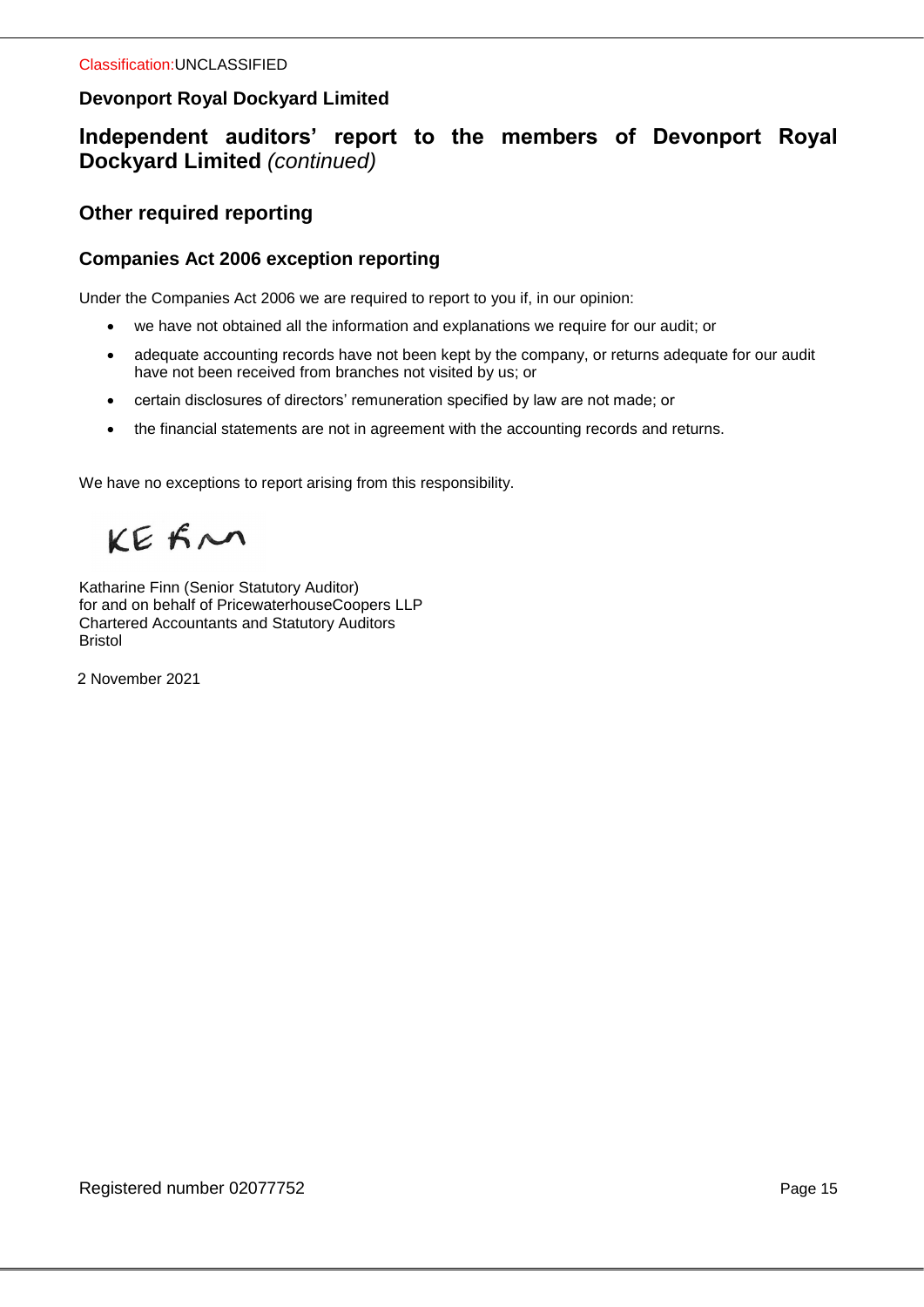#### Classification:UNCLASSIFIED

# **Devonport Royal Dockyard Limited**

#### **Income statement**

*for the year ended 31 March 2021*

|                                 | <b>Note</b> | 2021<br>£000         | 2020<br>£000          |
|---------------------------------|-------------|----------------------|-----------------------|
| <b>Revenue</b><br>Cost of sales | 4           | 814,230<br>(769,565) | 790,813<br>(690, 487) |
| <b>Gross profit</b>             |             | 44,665               | 100,326               |
| Other income                    | 2           | 13,168               |                       |
| <b>Operating profit</b>         | 6           | 57,833               | 100,326               |
| Finance income<br>Finance costs | 5<br>5      | 6,467<br>(591)       | 5,820<br>(781)        |
| <b>Profit before taxation</b>   |             | 63,709               | 105,365               |
| Income tax expense              | 10          | (5,630)              | (22, 558)             |
| Profit for the financial year   |             | 58,079               | 82,807                |

All of the above results derive from continuing operations.

# **Statement of comprehensive income**

*for the year ended 31 March 2021*

|                                                                                                                     | <b>Note</b> | 2021<br>£000 | 2020<br>£000 |
|---------------------------------------------------------------------------------------------------------------------|-------------|--------------|--------------|
| Profit for the financial year                                                                                       |             | 58,079       | 82,807       |
| Other comprehensive (expense)/income:<br>Items that may be subsequently reclassified to<br><i>income statement:</i> |             |              |              |
| Fair value adjustment of interest rate and foreign<br>exchange hedges                                               |             | (178)        | 42           |
| Tax on fair value adjustment of interest rate and<br>foreign exchange hedges                                        | 21          | 34           | (8)          |
| Items that will not be subsequently reclassified to<br><i>income statement:</i>                                     |             |              |              |
| (Loss) on measurement of net defined benefit<br>obligation                                                          | 26          | (221, 724)   | (7,056)      |
| Tax on net defined benefit obligation                                                                               | 21          | 42,127       | 1,341        |
| Impact of change in rate of taxation                                                                                | 21          |              | (3, 435)     |
| Total other comprehensive (expense)                                                                                 |             | (179, 741)   | (9, 116)     |
| Total comprehensive (expense)/income for the<br>year                                                                |             | (121, 662)   | 73,691       |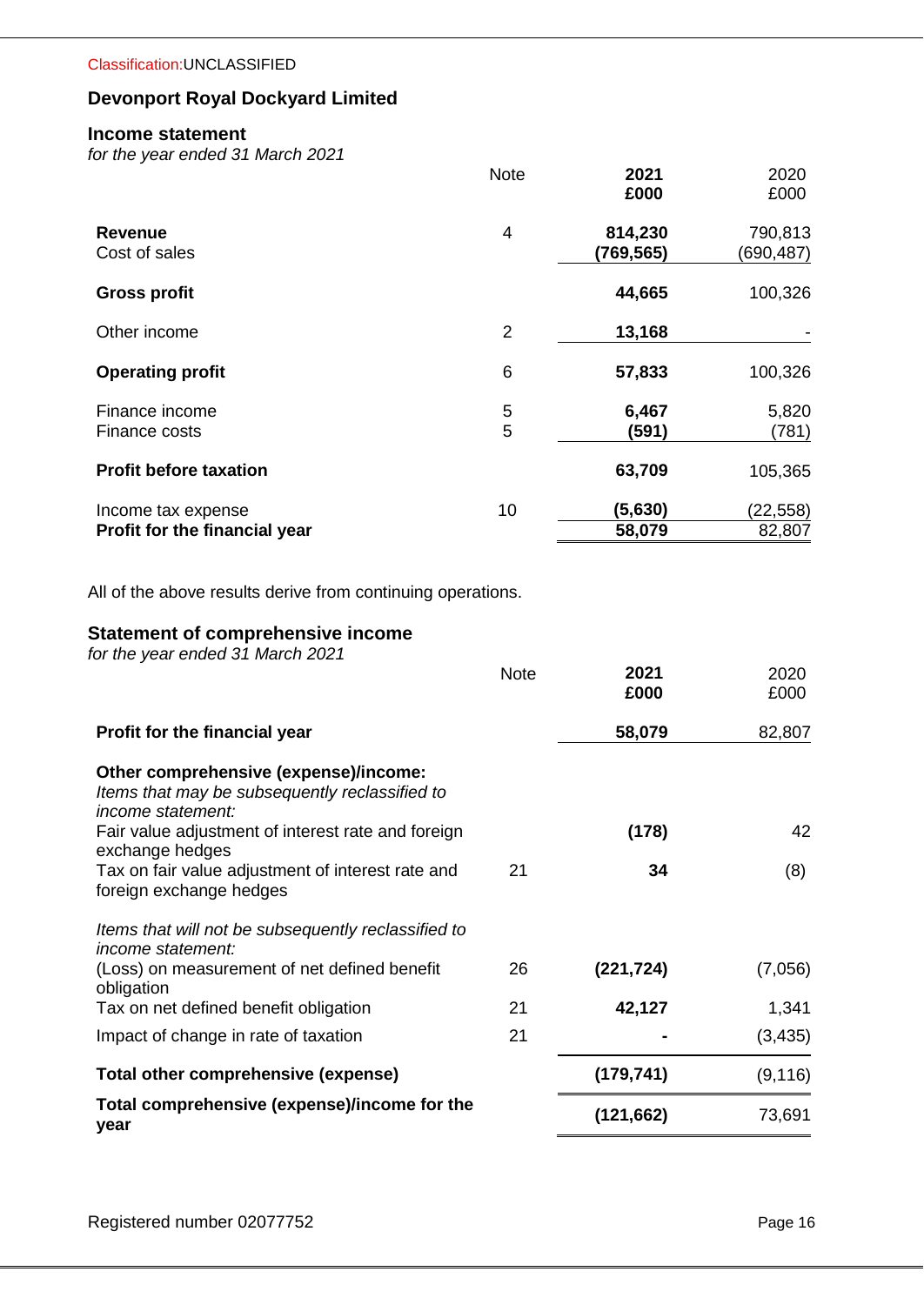# **Statement of financial position**

*as at 31 March 2021*

|                                                                            |      | 2021       | 2020       |
|----------------------------------------------------------------------------|------|------------|------------|
| <b>Non-current assets</b>                                                  | Note | £000       | £000       |
| Intangible assets                                                          | 11   | 2,502      | 9,446      |
| Tangible assets                                                            | 12   | 159,739    | 152,460    |
| Right-of-use assets                                                        | 13   | 9,192      | 10,991     |
| Investments                                                                | 14   | 1,015      | 1,015      |
| Retirement benefits surpluses                                              | 26   | 12,931     | 199,561    |
|                                                                            |      | 185,379    | 373,473    |
| <b>Current assets</b>                                                      |      |            |            |
| Inventories                                                                | 15   | 7,957      | 7,397      |
| Trade and other receivables                                                | 16   | 591,824    | 610,306    |
| Corporation tax recoverable                                                |      | 38,398     | 27,219     |
| Other financial assets                                                     | 20   |            | 54         |
| Cash and cash equivalents                                                  |      | 118,341    | 75,139     |
|                                                                            |      | 756,520    | 720,115    |
| <b>Current liabilities</b>                                                 |      |            |            |
| Trade and other payables – amounts falling due                             | 17   | (412, 879) | (372, 487) |
| within one year                                                            |      |            |            |
| Lease liabilities                                                          | 18   | (1,870)    | (2,044)    |
| Other financial liabilities                                                | 20   | (124)      |            |
| Corporation tax payable                                                    |      | (107, 063) | (113,076)  |
| <b>Net current assets</b>                                                  |      | 234,584    | 232,508    |
| <b>Total assets less current liabilities</b>                               |      | 419,963    | 605,981    |
| <b>Non-current liabilities</b>                                             |      |            |            |
| Trade and other payables - amounts falling due<br>after more than one year | 17   | (547)      | (669)      |
| Lease liabilities                                                          | 18   | (8, 111)   | (9,686)    |
| Deferred tax liability                                                     | 21   | (4,218)    | (40, 612)  |
| Provisions for other liabilities and charges                               | 19   | (3,747)    | (12)       |
| <b>Net assets</b>                                                          |      | 403,340    | 555,002    |
| <b>Equity</b>                                                              |      |            |            |
| Called up share capital                                                    | 22   | 5,350      | 5,350      |
| Share premium account                                                      |      | 32,700     | 32,700     |
| Hedging reserve                                                            | 20   | (124)      | 54         |
| Retained earnings                                                          |      | 365,414    | 516,898    |
| <b>Total shareholders' funds</b>                                           |      | 403,340    | 555,002    |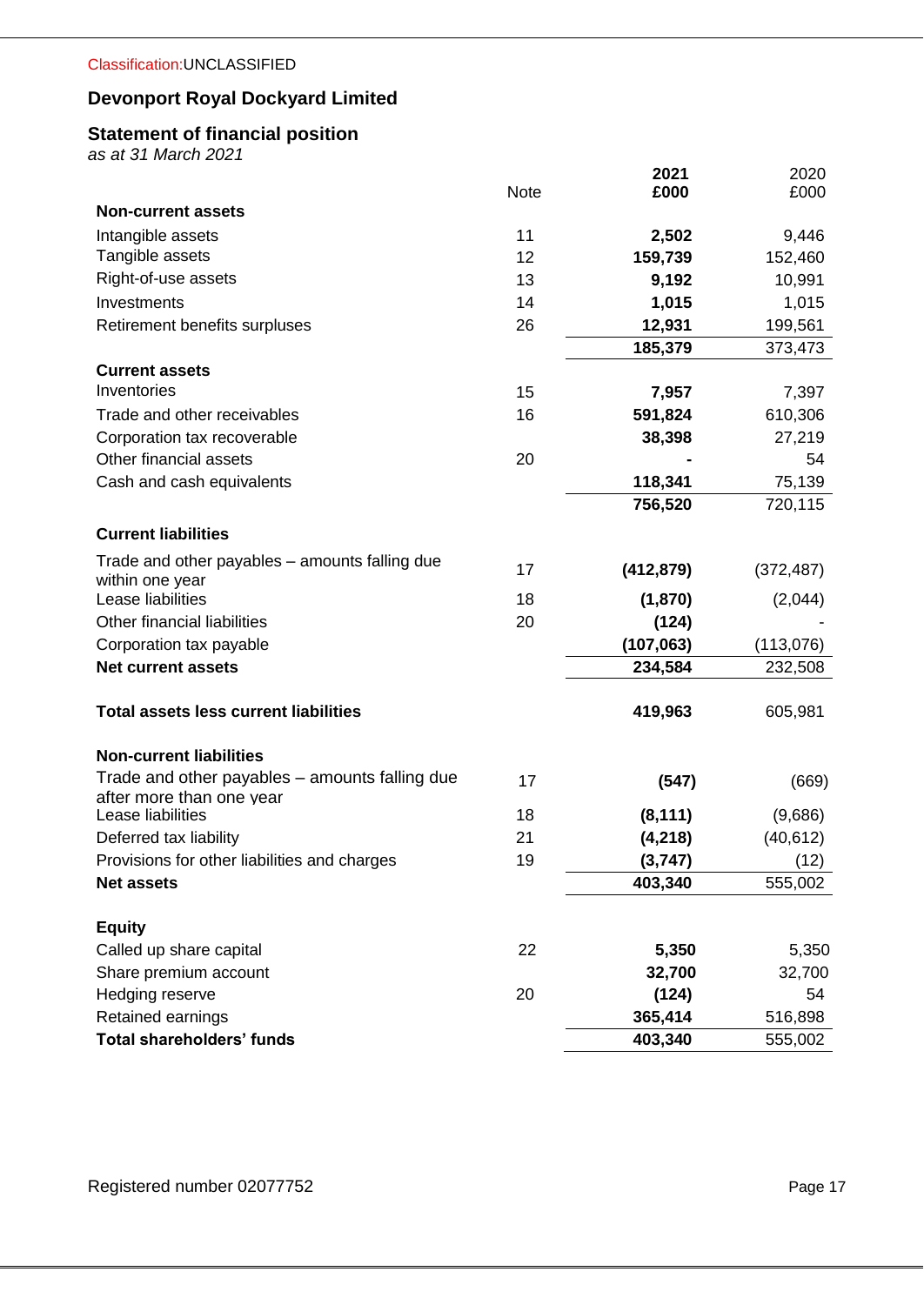Classification:UNCLASSIFIED

# **Devonport Royal Dockyard Limited**

The notes on pages 20 to 48 are an integral part of these financial statements. The financial statements on pages 16 to 48 were approved by the board of directors on 2 November 2021 and signed on its behalf by:

 $\mathcal{P}$ Olla

P Foster **Director** 2 November 2021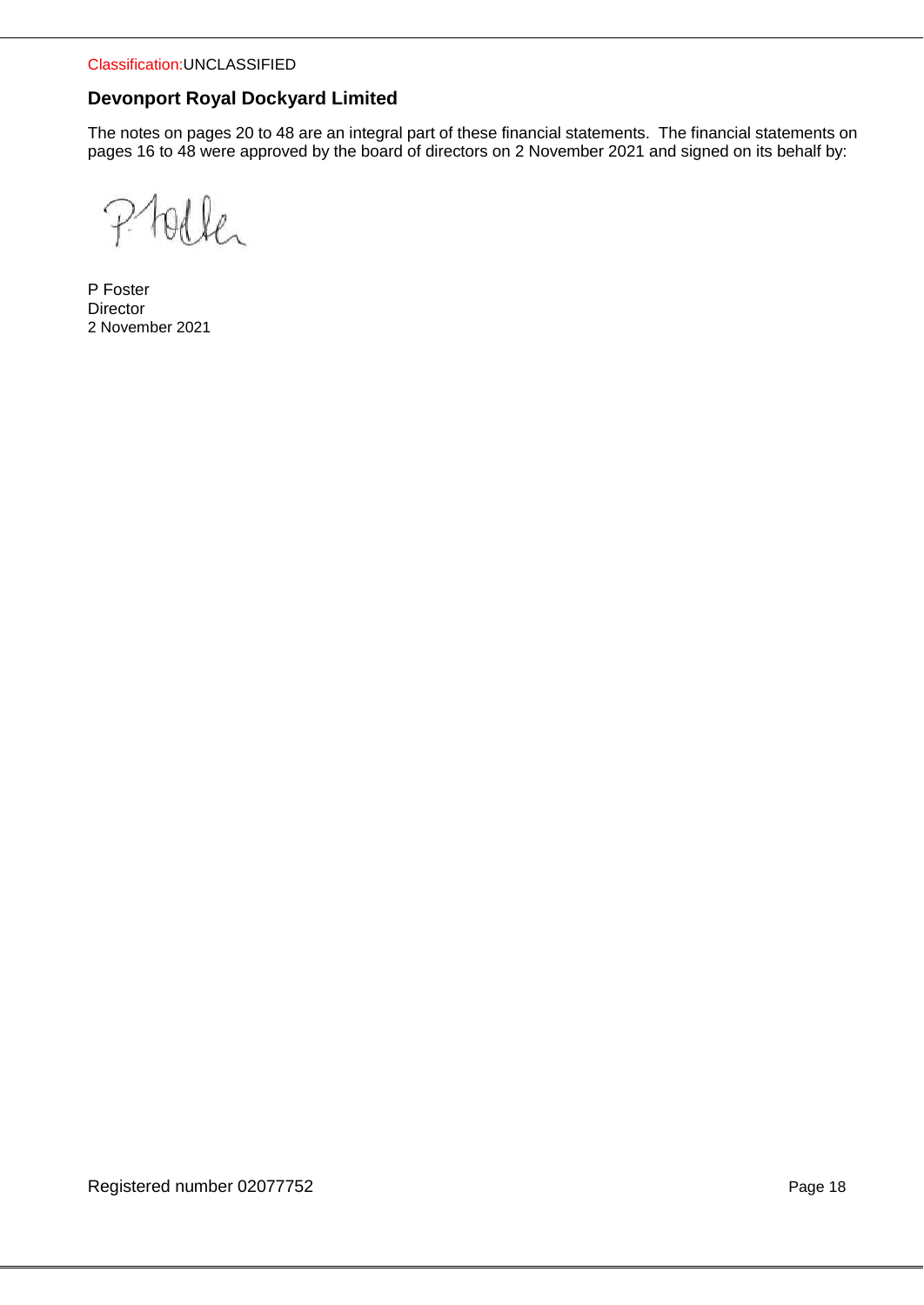# **Statement of changes in equity**

*for the year ended 31 March 2021*

|                                    | <b>Note</b> | <b>Called</b><br>up share<br>capital<br>£000 | <b>Share</b><br>premium<br>£000 | <b>Hedging</b><br>reserve<br>£000 | <b>Retained</b><br>earnings<br>£000 | <b>Total</b><br>Shareholders'<br>funds<br>£000 |
|------------------------------------|-------------|----------------------------------------------|---------------------------------|-----------------------------------|-------------------------------------|------------------------------------------------|
| <b>Balance at 1 April</b><br>2019  |             | 5,350                                        | 32,700                          | 12                                | 473,893                             | 511,955                                        |
| Profit for the financial<br>year   |             |                                              |                                 |                                   | 82,807                              | 82,807                                         |
| Other comprehensive<br>loss        |             |                                              |                                 | 42                                | (9, 151)                            | (9, 109)                                       |
| Transition to IFRS16:<br>Leases    |             |                                              |                                 |                                   | (651)                               | (651)                                          |
| Dividends paid                     | 23          |                                              |                                 |                                   | (30,000)                            | (30,000)                                       |
| <b>Balance at 31 March</b><br>2020 |             | 5,350                                        | 32,700                          | 54                                | 516,898                             | 555,002                                        |
| Profit for the financial<br>year   |             |                                              |                                 |                                   | 58,079                              | 58,079                                         |
| Other comprehensive<br>loss        |             |                                              |                                 | (178)                             | (179, 563)                          | (179, 741)                                     |
| Dividends paid                     | 23          |                                              |                                 |                                   | (30,000)                            | (30,000)                                       |
| <b>Balance at 31 March</b><br>2021 |             | 5,350                                        | 32,700                          | (124)                             | 365,414                             | 403,340                                        |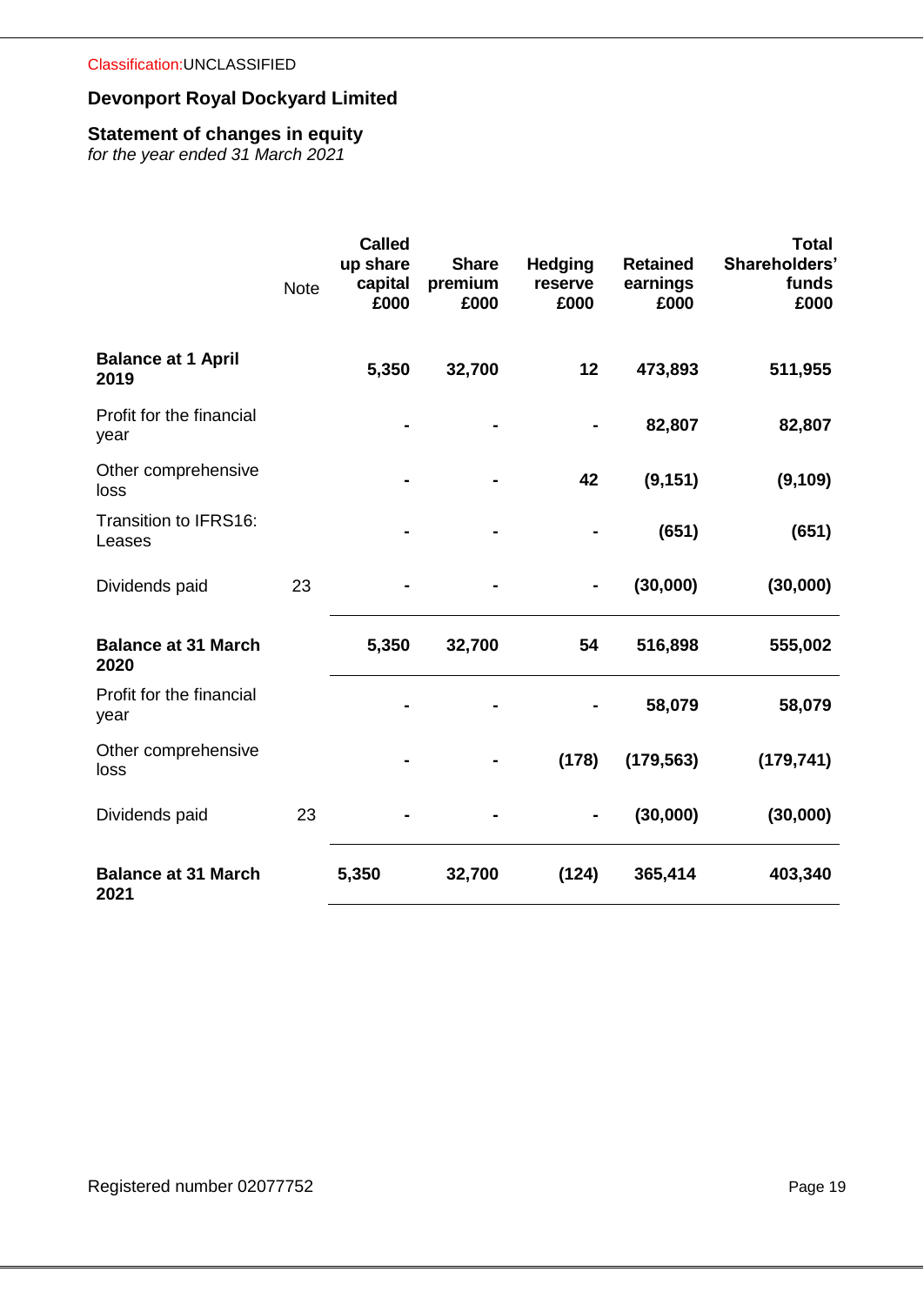#### **Notes to the financial statements**

## **1 General information**

Devonport Royal Dockyard Limited is a private company limited by shares, which is incorporated and domiciled in England the UK. The address of the registered Office is Devonport Royal Dockyard, Devonport, Plymouth, PL1 4SG.

## **2 Summary of significant accounting policies**

The principal accounting policies applied in the preparation of these financial statements are set out below. These policies have been consistently applied to all the years presented.

## **Basis of preparation**

The financial statements have been prepared in accordance with Financial Reporting Standard 101, 'Reduced Disclosure Framework' (FRS 101).

These financial statements are prepared on a going concern basis, under the historical cost convention, as modified by the revaluation of land and buildings and certain financial assets and liabilities measured at fair value through profit and loss in accordance with the Companies Act 2006. The financial statements are prepared in sterling which is the functional currency of the Company and rounded to the nearest thousand (£000).

The preparation of financial statements in conformity with FRS 101 requires the use of certain critical accounting estimates. The areas involving a higher degree of judgement or complexity, or areas where assumptions and estimates are significant to the financial statements are disclosed in note 3.

The Company is a wholly owned subsidiary of Babcock Marine (Devonport) Limited and of its ultimate parent, Babcock International Group PLC. It is included in the consolidated financial statements of Babcock International Group PLC which are publicly available. Therefore the Company is exempt by virtue of section 400 of the Companies Act 2006 from the requirement to prepare consolidated financial statements.

The following exemptions from the requirements of IFRS have been applied in the preparation of these financial statements, in accordance with FRS 101:

- a) Paragraphs 45(b) and 46 to 52 of IFRS 2, 'Share based payments'
- b) IFRS 7, 'Financial instruments: Disclosures'
- c) Paragraphs 91 to 99 of IFRS 13 'Fair value measurement' (disclosure of valuation techniques and inputs used for fair value measurement of assets and liabilities)
- d) Paragraph 38 of IAS 1, 'Presentation of financial statements' comparative information in respect of:
- paragraph 79(a) (iv) of IAS 1 Share capital and reserves;
- paragraph 73(e) of IAS 16 Property, plant and equipment; and
- paragraph 118(e) of IAS 38 Intangible assets (reconciliations between the carrying amount at the beginning and end of the period)
- e) The requirements of the second sentence of paragraph 110 and paragraphs 113(a), 114, 115, 118, 119(a) to (c), 120 to 127 and 129 of IFRS 15 Revenue from Contracts with Customers
- f) The requirements of paragraph 52, the second sentence of paragraph 89, and paragraphs 90, 91 and 93 of IFRS 16 Leases
- g) The following paragraphs of IAS 1, 'Presentation of financial statements':
- 10(d), 10(f), 16, 38, 40, 111, and 134-136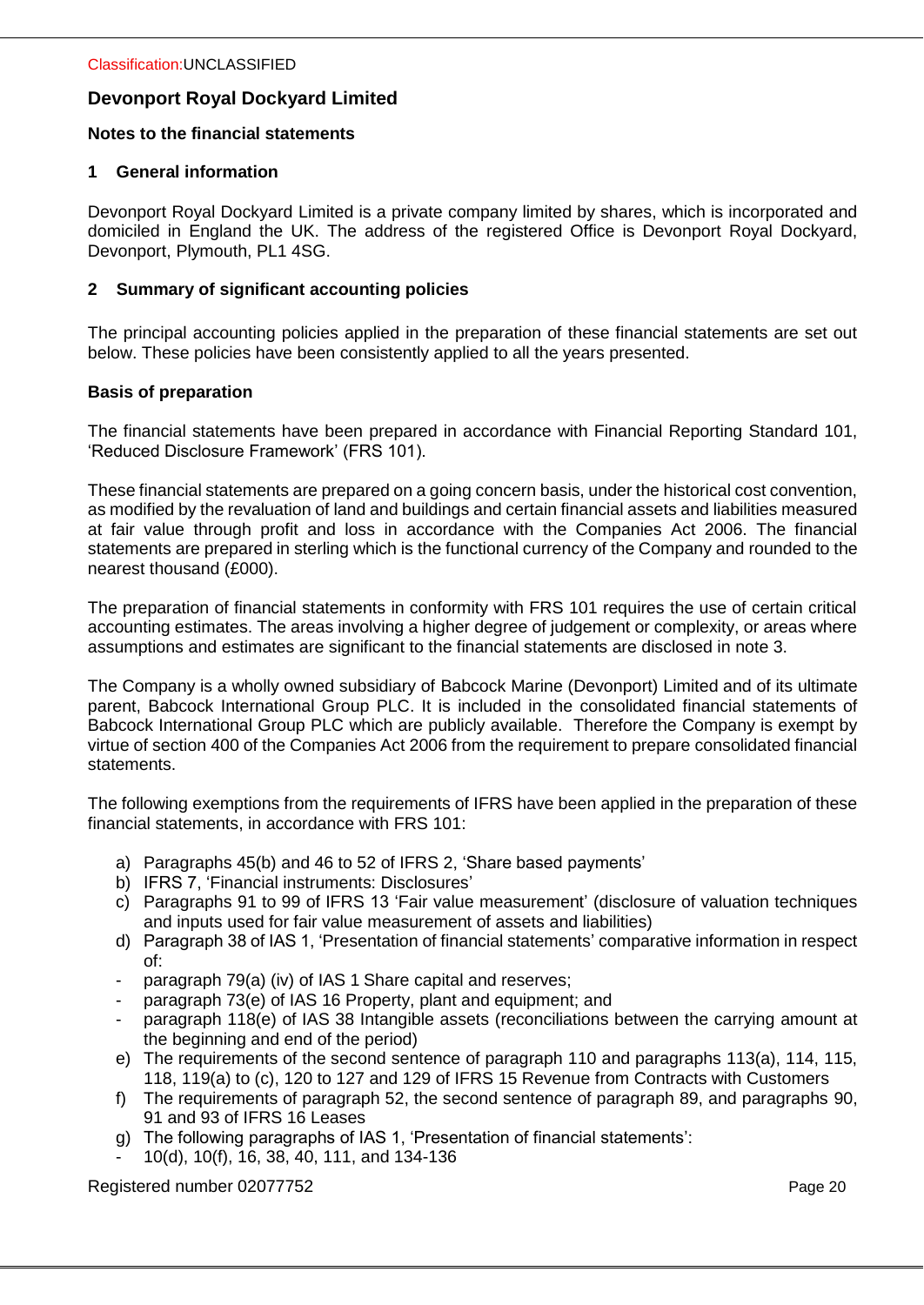# **Notes to the financial statements** *(continued)*

## **2 Summary of significant accounting policies** *(continued)*

**Basis of preparation** *(continued)*

- h) IAS 7, 'Statement of cash flows'
- i) Paragraph 30 and 31 of IAS 8 'Accounting policies, changes in accounting estimates and errors'
- j) Paragraph 17 of IAS 24, 'Related party transactions' in respect of key management compensation
- k) The requirements of IAS 24, 'Related party disclosures' to disclose related party transactions entered into between two or more members of a group.

#### **Going concern**

After making enquiries, the directors have a reasonable expectation that the Company has adequate resources to continue in operational existence for the foreseeable future. Accordingly, the directors consider it appropriate to continue to adopt the going concern basis in preparing these financial statements.

## **Adoption of new and revised standards**

There are no amendments to accounting standards, or IFRIC interpretations that are effective for the year ended 31 March 2021 that have a material impact on the Company's financial statements.

#### **Revenue**

Revenue recognised represents income derived from contracts with customers for the provision of goods and services in the ordinary course of business. Revenue is recognised in line with IFRS 15, Revenue from Contracts with Customers. IFRS 15 requires the identification of performance obligations in contracts, allocation of the contract price to the performance obligations and recognition of revenue as performance obligations are satisfied.

(a) Performance obligations

Contracts are assessed to identify each promise to transfer either a distinct good or service or a series of distinct goods or services that are substantially the same and have the same pattern of transfer to the customer. Goods and services are distinct and accounted for as separate performance obligations if the customer can benefit from them either on their own or together with other resources readily available to the customer and they are separately identifiable in the contract. The integrated output nature of many of the goods and services provided by the Company can result in contracts with one performance obligation.

#### (b) Allocation of contract price to performance obligations

The contract price represents the amount of consideration which the Company expects to receive in exchange for delivering the promised goods or services to the customer. Variable consideration is included in the contract price on the most likely outcome basis but only to the extent that it is highly probable that it will not reverse in the future. Given the bespoke nature of many of the goods and services the Company provides, stand-alone selling prices are generally not available and, in these circumstances, the Company allocates the contract price to performance obligations based on cost plus margin. The Company's contracts typically do not include significant financing components.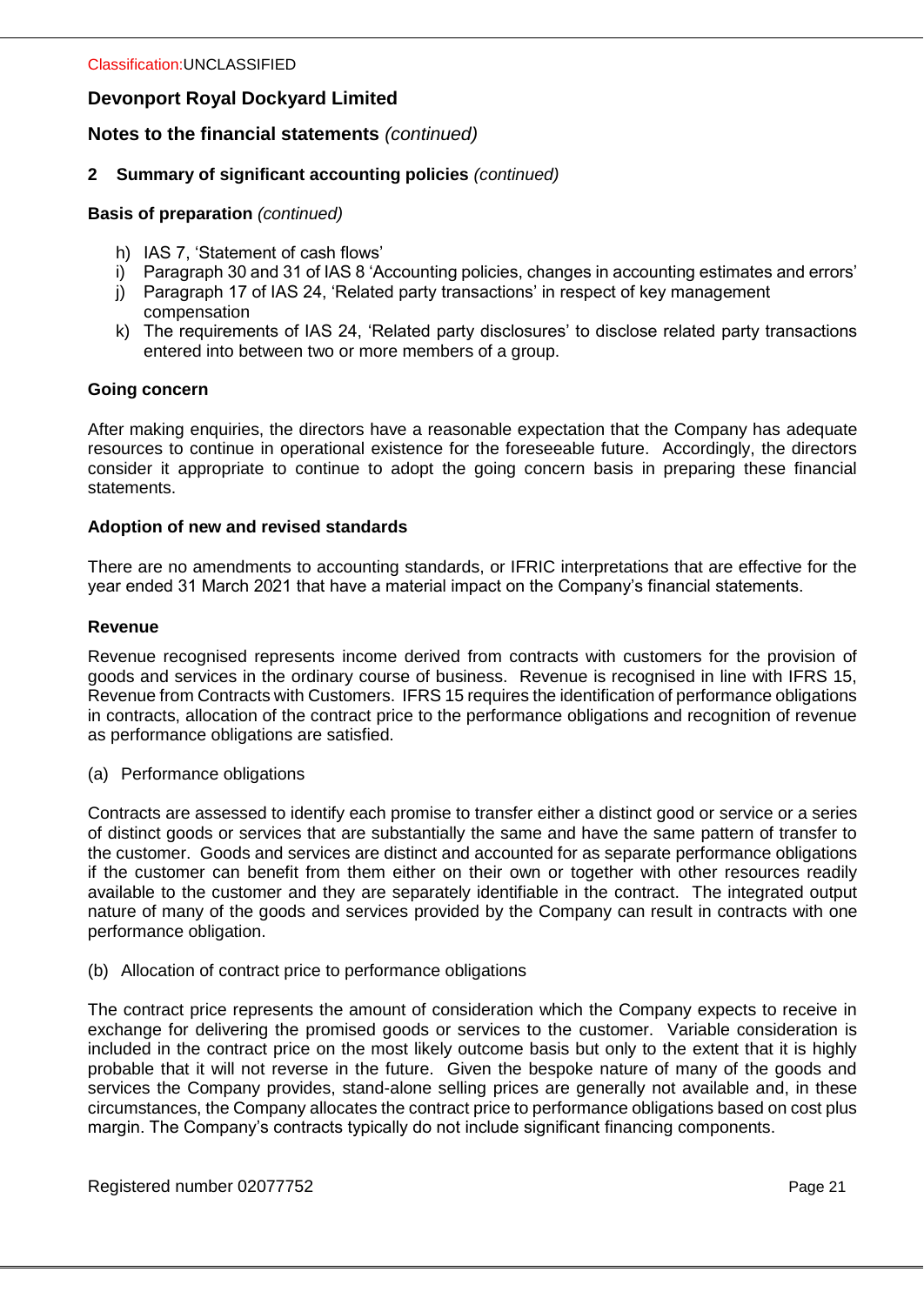# **Notes to the financial statements** *(continued)*

## **2 Summary of significant accounting policies** *(continued)*

#### **Revenue** *(continued)*

#### (c) Revenue and profit recognition

Performance obligations are satisfied, and revenue recognised, as control of goods and services is transferred to the customer. Control can be transferred at a point in time or over time and the Company determines, for each performance obligation, whether it is satisfied over time or at a point in time. Performance obligations are satisfied over time if any of the following criteria are satisfied:

- the customer simultaneously receives and consumes the benefits of the Company's performance as it performs; or
- the Company's performance does not create an asset with an alternative use to the Company and the Company has an enforceable right to payment for work done; or
- the Company's performance creates or enhances an asset controlled by the customer.

Most of the Company's contracts meet the requirements to satisfy performance obligations and recognise revenue over time either because the customer simultaneously receives and consumes the benefits of the Company's performance as it performs or the Company's performance does not create an asset with an alternative use to the Company and the Company has an enforceable right to payment for work done.

Where the Company satisfies performance obligations over time, revenue is recognised using costs incurred as a proportion of total estimated costs to assess stage of completion, but with the stage of completion and revenue assessed in relation to each performance obligation. In some circumstances the Company also uses an output based earned value approach, as an indicator, to validate the cost based input approach and this approach uses suitably qualified and experienced Company personnel to assess the stage of completion of performance obligations.

If a performance obligation is not satisfied over time, then revenue is recognised at the point in time that control is transferred to the customer. Point in time recognition mainly applies to sale of goods. Control typically transfers to the customer when the customer has legal title to the goods and this is usually coincident with delivery of the goods to the customer and right to payment by the Company.

Profit is recognised to the extent that the final outcome on contracts can be reliably assessed. Contract outturn assessments are carried out on a contract-by-contract basis, including consideration of technical and other risks, by suitably qualified and experienced personnel and the assessments of all significant contracts are subject to review and challenge.

Assessment of outcomes is in relation to separate performance obligations and includes variable consideration, which can include judgements on variations and claims, measured using the most likely outcome approach, to the extent that it is highly probable that there will not be a reversal in the amount of cumulative revenue recognised. Judgements on contract variations and claims may consider, amongst other matters, the contract terms and conditions, previous experience with customers and the status of negotiations at the time judgements are made. Any expected loss on a contract is recognised immediately in the income statement.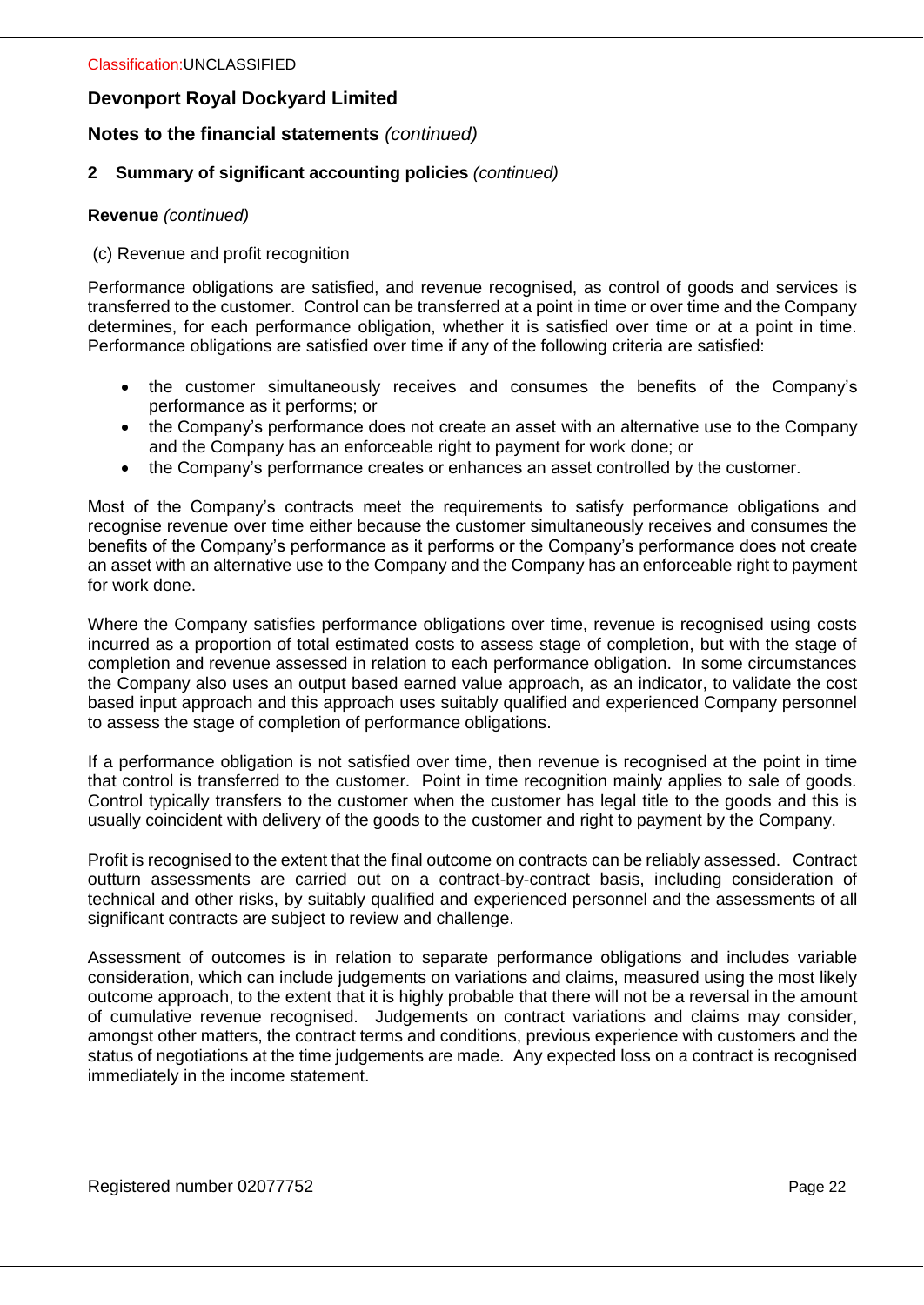# **Notes to the financial statements** *(continued)*

## **2 Summary of significant accounting policies** *(continued)*

#### **Revenue** *(continued)*

The Company operates in a partnering environment with some customers and certain contracts include pain/gain share arrangements under which cost under/over spends against the contract target cost are shared with the customer. These contract sharing arrangements are included in the assessment of contract outturns.

The Company presents as an asset the gross amount due from customers for contract work for all contracts in progress for which costs incurred plus recognised profits (less recognised losses) exceed progress billings. The Company presents as a liability the gross amount due to customers for contract work for all contracts in progress for which progress billings exceed costs incurred plus recognised profits (less recognised losses).

#### (d) Costs of obtaining a contract

Pre-contract costs are recognised as expenses as incurred, except that directly attributable costs incurred from the point that it can be reliably expected that a contract will be obtained, typically at preferred bidder stage, are recognised as an asset in capitalised contract costs and amortised over the life of the contract, provided that the contract is expected to result in future net cash inflows.

#### (e) Contract mobilisation costs

Post-contract award but pre-contract operational start-up mobilisation costs are recognised as an asset and amortised over the life of the contract. These mobilisation costs are included within the contract value and relate to ensuring that assets and resources are mobilised as necessary to support delivery of performance obligations in accordance with contract requirements.

#### **Government grants**

Government grants relating to costs are recognised as income over the periods necessary to match them with the related costs and are presented as other income credit in the income statement. Where grants are received in advance of the related expenses, they are initially recognised as liabilities within trade payables and other liabilities and released to match the related expenditure. Other income reflected in the income statement of £13,168,000 (2020: £nil) relates to income received from the Government for non-productive COVID-19 costs.

#### **Intangible assets**

Intangible assets are stated at cost less accumulated amortisation. The intangible assets are amortised on a straight line basis as follows:

#### (a) Computer software

Software includes software licences acquired plus the costs incurred in bringing the software into use and is shown at cost less accumulated amortisation and is amortised over its expected useful lives of between three and five years.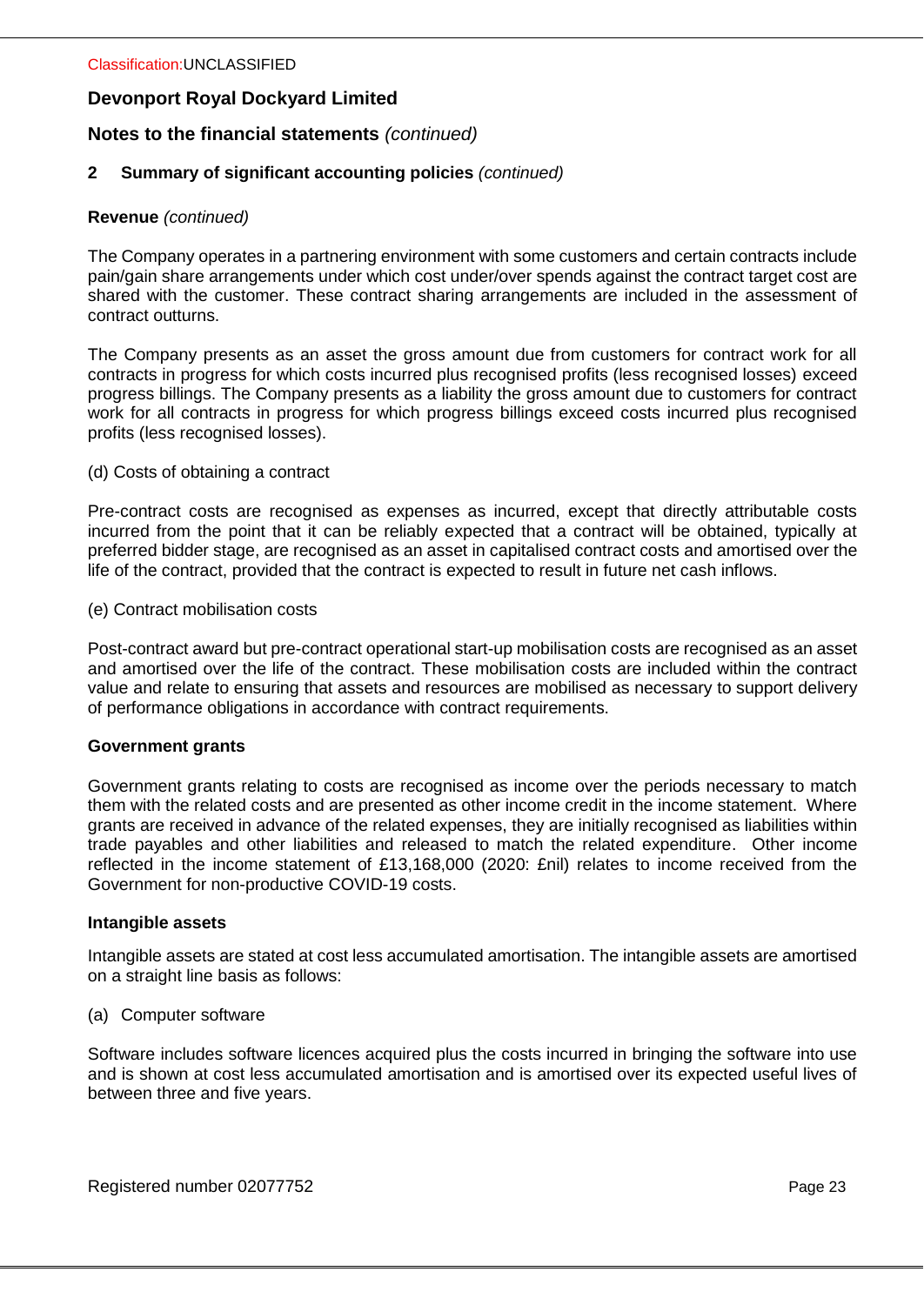## **Notes to the financial statements** *(continued)*

## **2 Summary of significant accounting policies** *(continued)*

#### **Property, plant and equipment**

Property, plant and equipment is shown at cost less subsequent depreciation and impairment, except for land, which is shown at cost less impairment. Cost includes expenditure that is directly attributable to the acquisition of the items. Depreciation is provided on a straight-line basis to write off the cost of PPE over the estimated useful lives to their estimated residual value (reassessed at each balance sheet date) at the following annual rates:

| Freehold property   | 2% to 8%      |
|---------------------|---------------|
| Leasehold property  | Lease term    |
| Plant and equipment | 6.6% to 33.3% |

PPE is reviewed for impairment whenever events or changes in circumstances indicate that the carrying amount of the fixed asset may not be recoverable. An asset's carrying amount is written down immediately to its recoverable amount if the asset's carrying amount exceeds the higher of an asset's fair value less cost to sell or value in use.

Capitalised interest is recognised for projects with costs exceeding £250,000 and duration greater than three months. Interest capitalised during the year is not charged to the Company by Babcock International Group PLC. The interest cost is settled by the Group, and is disclosed in the annual report of Babcock International Group PLC. A capitalisation rate of 3% (2020: 3%) was used to determine the amount of borrowing costs eligible for capitalisation.

#### **Investments**

Fixed asset investments are stated at cost less provision for impairment in value.

#### **Inventory and work in progress**

Inventory is valued at the lower of cost and net realisable value. Cost is determined on a first-in firstout method. In the case of finished goods and work in progress, cost comprises direct material and labour and an appropriate proportion of overheads.

#### **Financial assets and liabilities at amortised cost**

Cash and cash equivalents, trade receivables, amounts due from related parties and other debtors are classified as financial assets held at amortised cost. Trade creditors, amounts due to related parties, other creditors, accruals and bank loans and overdrafts are classified as financial liabilities held at amortised cost.

The Company assesses on a forward-looking basis the expected credit losses associated with financial assets held at amortised cost. The impairment methodology applied depends on whether there has been a significant increase in credit risk.

#### **Share based payments**

The Group operates equity-settled, share-based compensation plans. The economic cost of awarding shares and share options to employees is recognised as an expense in the income statement equivalent to the fair value of the benefit awarded. The fair value is determined by reference to option pricing models. The charge is recognised in the income statement over the vesting period of the award.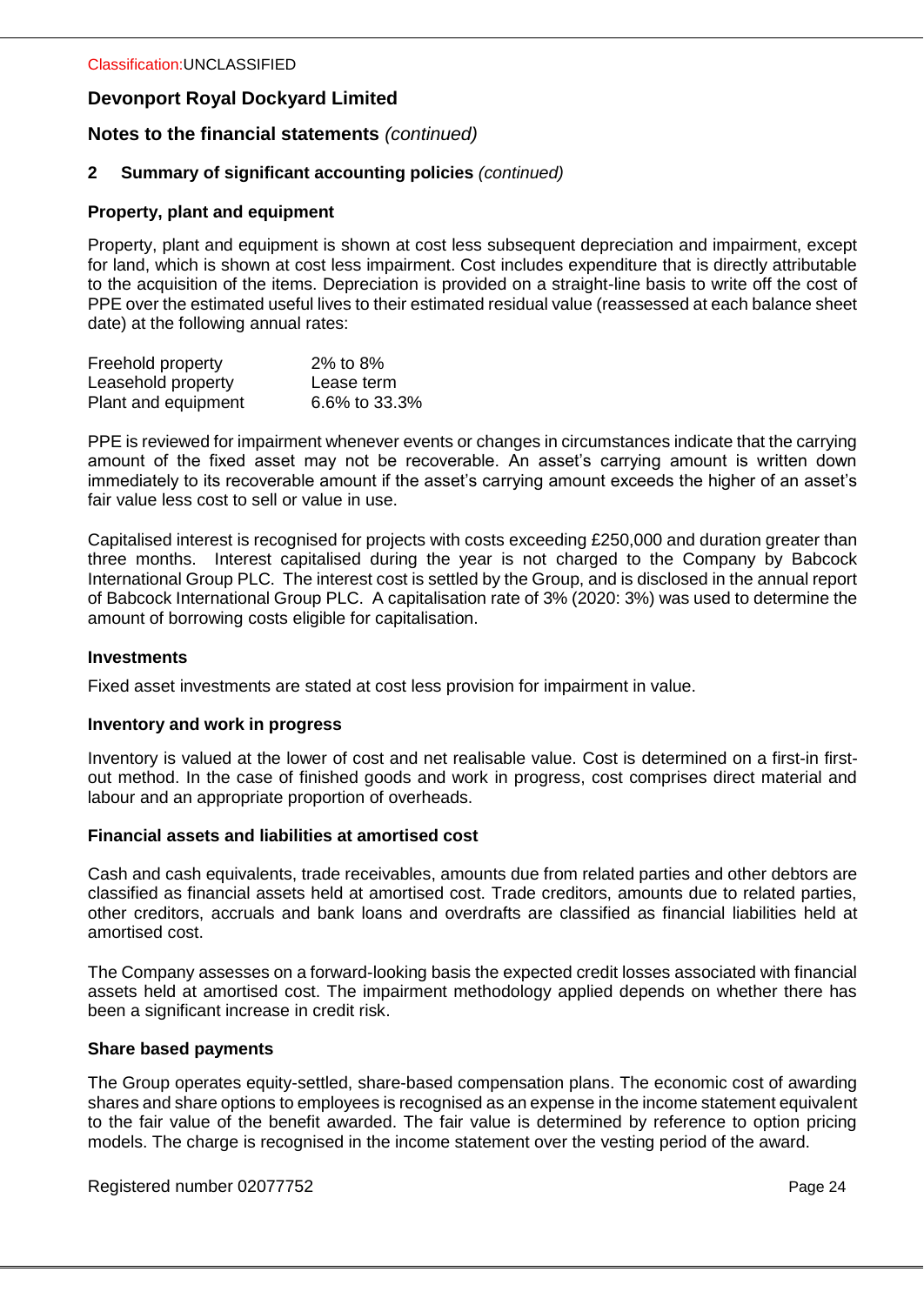# **Notes to the financial statements** *(continued)*

## **2 Summary of significant accounting policies** *(continued)*

## **Taxation**

(a) Current income tax

Current tax is provided at amounts expected to be paid (or recovered) using the tax rates and laws that have been enacted or substantially enacted by the statement of financial position date.

(b) Deferred income tax

Deferred income tax is provided in full, using the liability method, on temporary differences arising between the tax basis of assets and liabilities and their carrying amounts in the financial statements. However, if the deferred income tax arises from initial recognition of an asset or liability in a transaction, other than a business combination, that at the time of the transaction affects neither accounting nor taxable profit or loss, it is not accounted for. Deferred income tax is determined using tax rates (and laws) that have been enacted, or substantially enacted by the statement of financial position date and are expected to apply when the related deferred income tax asset is realised or the deferred income tax liability is settled.

Deferred income tax assets are recognised to the extent that it is probable that future taxable profit will be available against which the temporary differences can be utilised.

Tax is recognised in the income statement except to the extent that it relates to items recognised directly in either other comprehensive income or in equity.

#### **Pension costs and other post-retirement benefits**

The Company participates in a defined benefit scheme that shares risks between entities under common control. The defined benefit scheme defines the amount of pension benefit that an employee will receive on retirement, usually dependent on one or more factors such as age, years of service and compensation.

The cost of providing benefits is determined using the projected unit credit actuarial valuation method. The total service cost and associated administration costs of the pension scheme are charged to operating profit. In addition, a retirement benefit interest charge on the net pension deficit is charged to the income statement as a finance cost. Actuarial gains and losses are recognised directly in equity through the statement of comprehensive income so that the Company's statement of financial position reflects the IAS 19 measurement of the scheme's surpluses or deficits at the statement of financial position date.

The fair value of plan assets, are measured in accordance with FRS 101 fair value hierarchy and includes the use of appropriate valuation techniques.

The extent to which the Company recognises its share of the income statement charge, the assets and liabilities of the scheme, and the actuarial gain or loss is determined by the proportion of active members of the scheme that it employs.

The scheme's liability is the present value of the defined benefit obligation at the end of the reporting date less the fair value of the plan assets at the reporting date.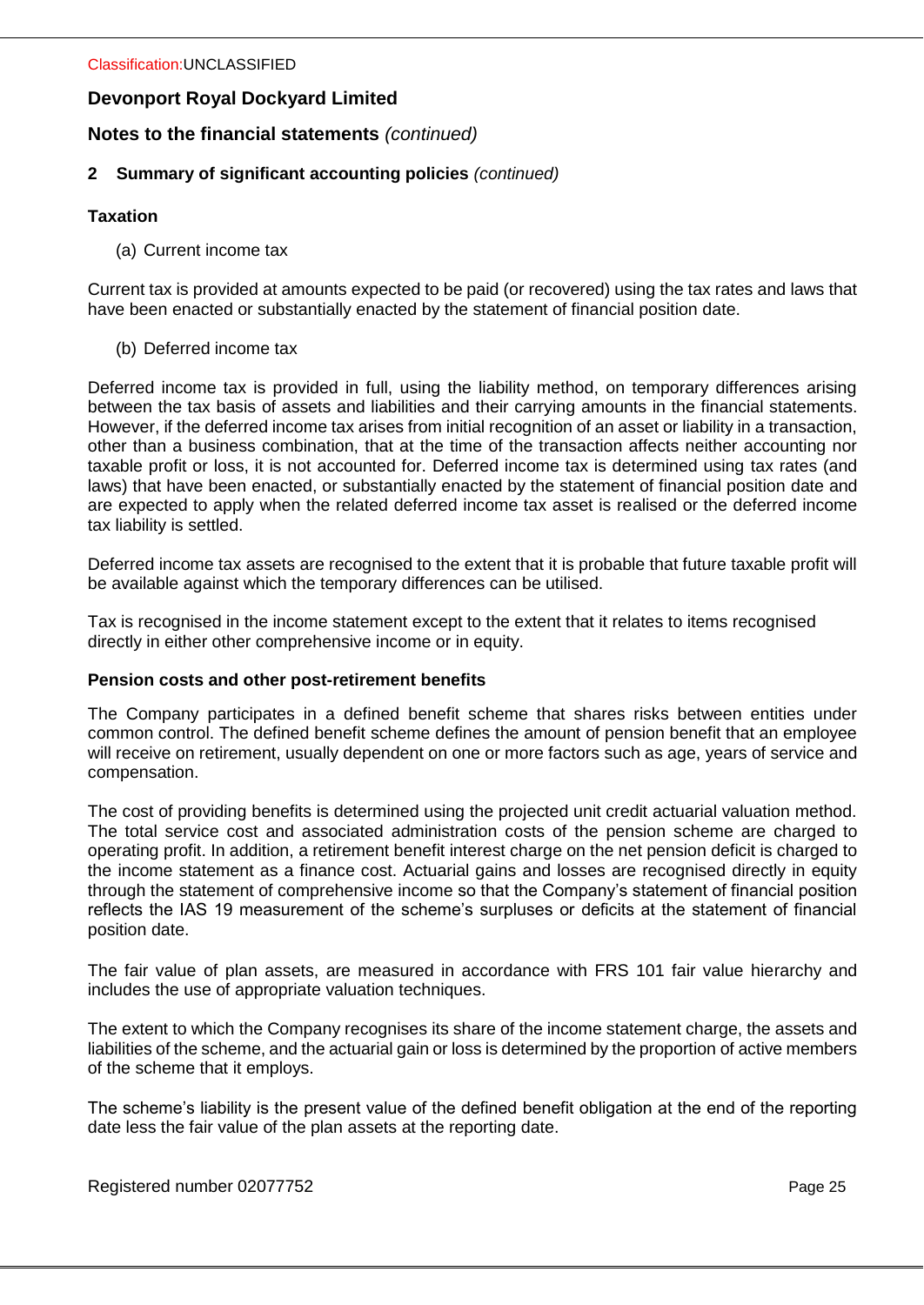# **Notes to the financial statements** *(continued)*

## **2 Summary of significant accounting policies** *(continued)*

#### **Pension costs and other post-retirement benefits** *(continued)*

The Company also participates in a defined contribution scheme. Obligations for contributions to the defined contribution pension plan are recognised as an expense in the income statement.

## **Foreign currencies**

Foreign currency transactions are translated into the functional currency using the exchange rates prevailing at the dates of the transactions. Monetary assets and liabilities denominated in foreign currencies are translated into the local currency at the year end exchange rates.

Foreign exchange gains and losses resulting from the settlement of such transactions and from the translation at exchange rates ruling at the statement of financial position date of monetary assets and liabilities denominated in foreign currencies are recognised in the income statement.

## **Lessee Accounting**

For all leases in which the Company is a lessee (other than those meeting the criteria detailed below), the present value of future lease payments are capitalised to the statement of financial position in accordance with IFRS 16 'Leases', with a corresponding right of use asset recognised.

Lease payments are discounted using the interest rate implicit in the lease or the incremental borrowing rate where the interest rate implicit in the lease is not available.

Depreciation of right of use assets is recognised as an expense in the income statement on a straight line basis over the shorter of the asset's useful life or expected term of the lease.

Interest on the lease liability is recognised as a finance expense in the income statement over time, with the rate being determined at lease inceptions based on a number of factors including asset type, lease currency and lease term.

Right of use assets are reviewed for impairment whenever events or changes in circumstances indicate that the carrying amount may not be recoverable, with the impairment expense being recognised in the income statement. Where a lease is terminated early, any termination fees or gain or loss relating to the release of right of use asset and lease obligation are recognised as a gain or loss through the income statement.

Payments in respect of short term leases or low value leases are expensed straight line to the income statement as permitted by IFRS 16 'Leases'. A lease is considered short term if the total lease length is less than 12 months, and low value if the underlying asset would cost less than £5,000 to buy new.

#### **Provisions for liabilities**

A provision is recognised in the statement of financial position when the Company has a present legal or constructive obligation as a result of a past event, it is probable that an outflow of economic benefits will be required to settle the obligation and the amount has been reliably estimated. If the effect is material, provisions are determined by discounting the expected future cash flows at an appropriate discount rate.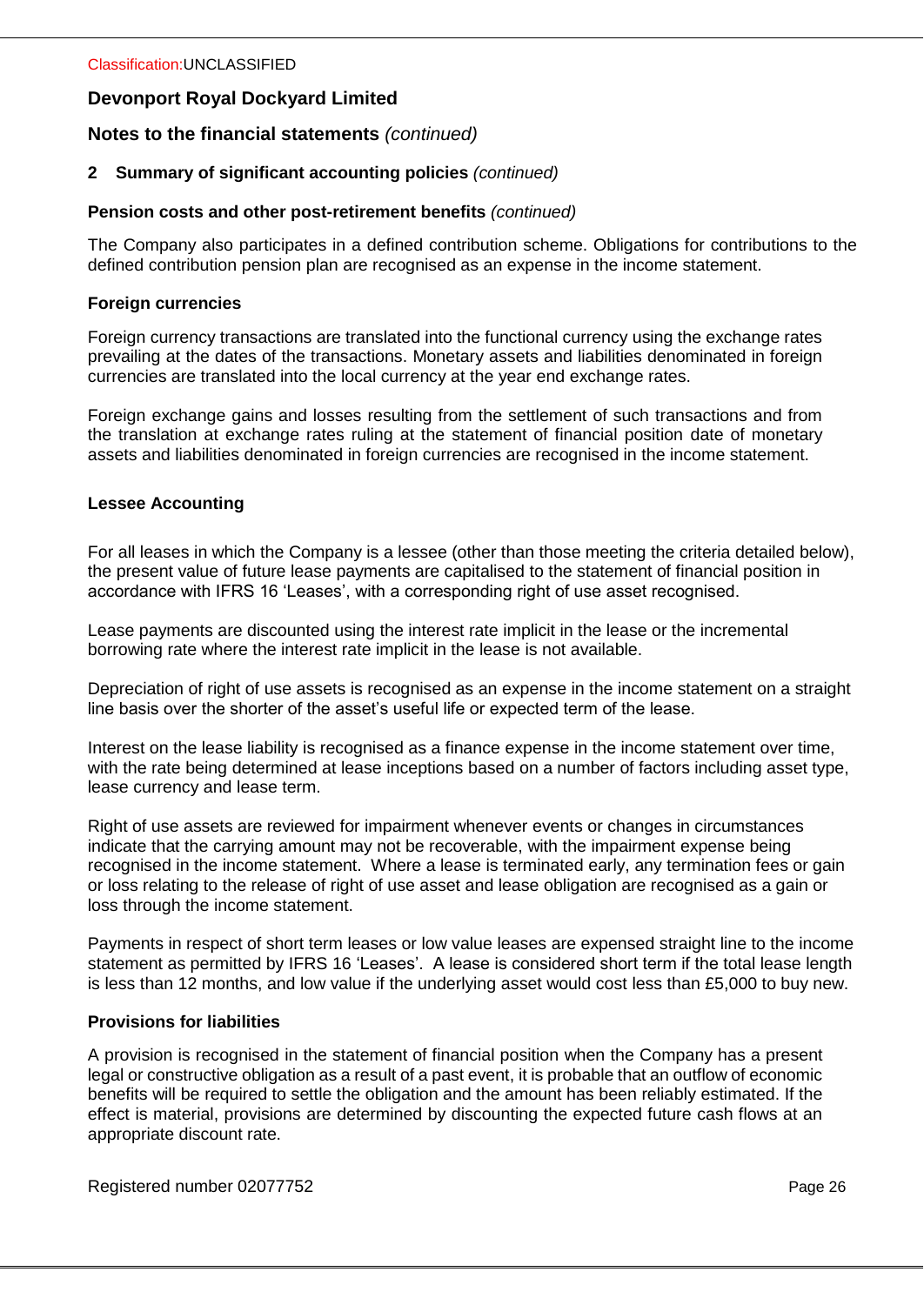# **Notes to the financial statements** *(continued)*

## **2 Summary of significant accounting policies** *(continued)*

## **Provisions for liabilities** *(continued)*

A provision for restructuring is recognised when the Company has approved a detailed and formal restructuring plan, and the restructuring has either commenced or has been publicly announced. Future operating costs are not provided for.

A provision for onerous contracts is recognised when the expected benefits to be derived by the Company from a contract are lower than the unavoidable cost of meeting its obligations under the contract. A provision for warranties is recognised on completed contracts and disposals when there is a realistic expectation of the Company incurring further costs.

Provisions for losses on contracts are recorded when it becomes probable that total estimated contract costs will exceed total contract revenues. Such provisions are recorded as write downs of work-in-progress for that portion of the work which has already been completed, and as liability provisions for the remainder. Losses are determined on the basis of estimated results on completion of contracts and are updated regularly. A provision is made where the operating leases are deemed to be onerous.

A provision for deferred consideration on acquisitions is recognised when the Company has a realistic expectation of the expense based on the Purchase and Sale Agreement.

A provision for employee benefits is recognised when there is a realistic expectation of the liability.

#### **Derivative financial instruments**

Derivatives are initially recognised at fair value on the date a derivative is entered into and are subsequently re-measured at their fair value. The Company designates certain derivative instruments within its portfolio to be hedges of the fair value of recognised assets or liabilities or unrecognised firm commitments.

Changes in the fair value of derivatives that are designated and qualify as fair value hedges are recorded in the income statement, together with changes in the fair value of the hedged asset or liability that are attributable to the hedged risk.

For derivatives that qualify as cash flow hedges, gains and losses are deferred in equity until such time as the firm commitment is recognised, at which point any deferred gain or loss is included in the assets' carrying amount. The gains or losses deferred in equity are shown in the hedging reserve on the face of the balance sheet. These gains or losses are then realised through the income statement as the asset is sold.

Certain derivatives do not qualify or are not designated as hedging instruments and any movement in their fair values is recognised in the income statement immediately.

#### **Dividend distribution**

Dividends are recognised as a liability in the Company's financial statements in the period in which they are approved.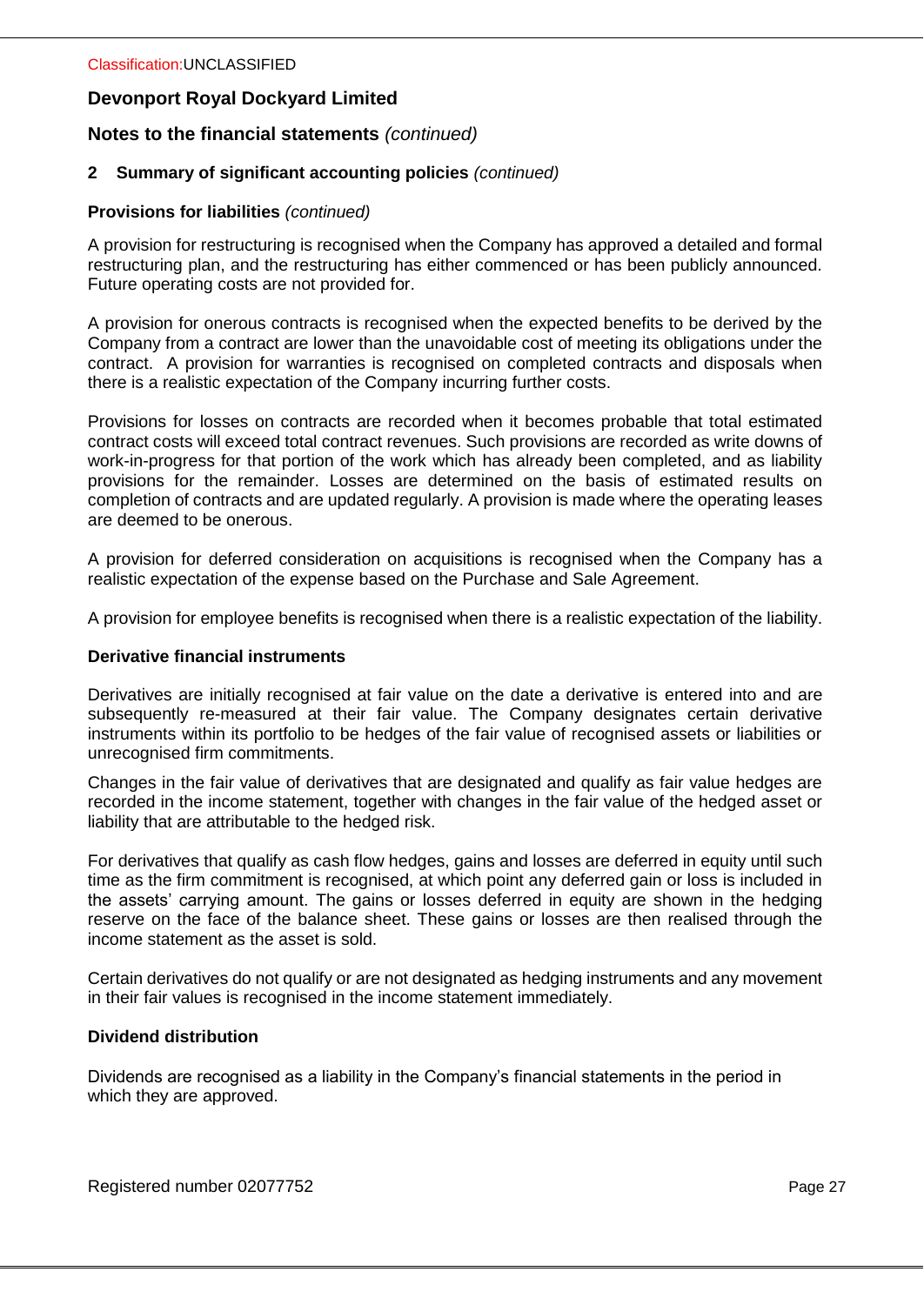## **Notes to the financial statements** *(continued)*

## **Finance costs**

Finance costs are recognised as an expense in the period in which they are incurred unless they are attributable to an asset under construction, in which case finance costs are capitalised.

## **3 Critical accounting estimates and judgements**

In the course of preparation of the financial statements no judgements have been made in applying the Company's accounting policies, other than those involving estimates, that have had a material effect on the amounts recognised in the financial statements. The application of the Company's accounting policies requires the use of estimates and the inherent uncertainty in forward looking estimates may result in a material adjustment to the carrying amount of assets and liabilities in the next financial year.

Critical accounting estimates are subject to continuing evaluation and are based on historical experience and other factors, including expectations of future events that are believed to be reasonable in light of known circumstances. Critical accounting estimates in relation to these financial statements are considered below:

## **Revenue and profit recognition**

Revenue and profit recognition on contracts is based on estimates of outturn revenues and costs on a contract-by-contract basis. Both of these estimates can involve significant levels of estimation uncertainty. Estimating contract revenues can involve judgements around whether the Company will meet performance targets, earn incentives and the pricing of any scope changes, variations or claims under the contract. When considering variations to contracts, the Company must make a judgement as to whether the variation should be accounted for as a separate, distinct contract or be considered, and accounted for, as part of the original contract. This judgement will depend on the scope of the variation, its pricing and the contractual terms. Contract outturn assessments are carried out by suitably qualified and experienced personnel and include assessments of variable consideration and contract contingencies arising out of technical, commercial, operational and other risks. When considering variations, claims and contingencies, the Company analyses various factors including the contractual terms, status of negotiations with the customer and historic experience with that customer and similar contracts. The assessment of all significant contracts are subject to review and challenge. As contracts near completion, often less judgement is needed to determine the size of the expected outturn.

#### **Defined benefit pension scheme**

The Company has an obligation to pay pension benefits to certain employees. The cost of these benefits and the present value of the obligation depend on a number of factors, including: life expectancy, salary increases, asset valuations and the discount rate on corporate bonds. Management estimates these factors in determining the net pension obligation in the statement of financial position. The assumptions reflect historical experience and current trends. See note 26 for the disclosures of the defined benefit pension scheme.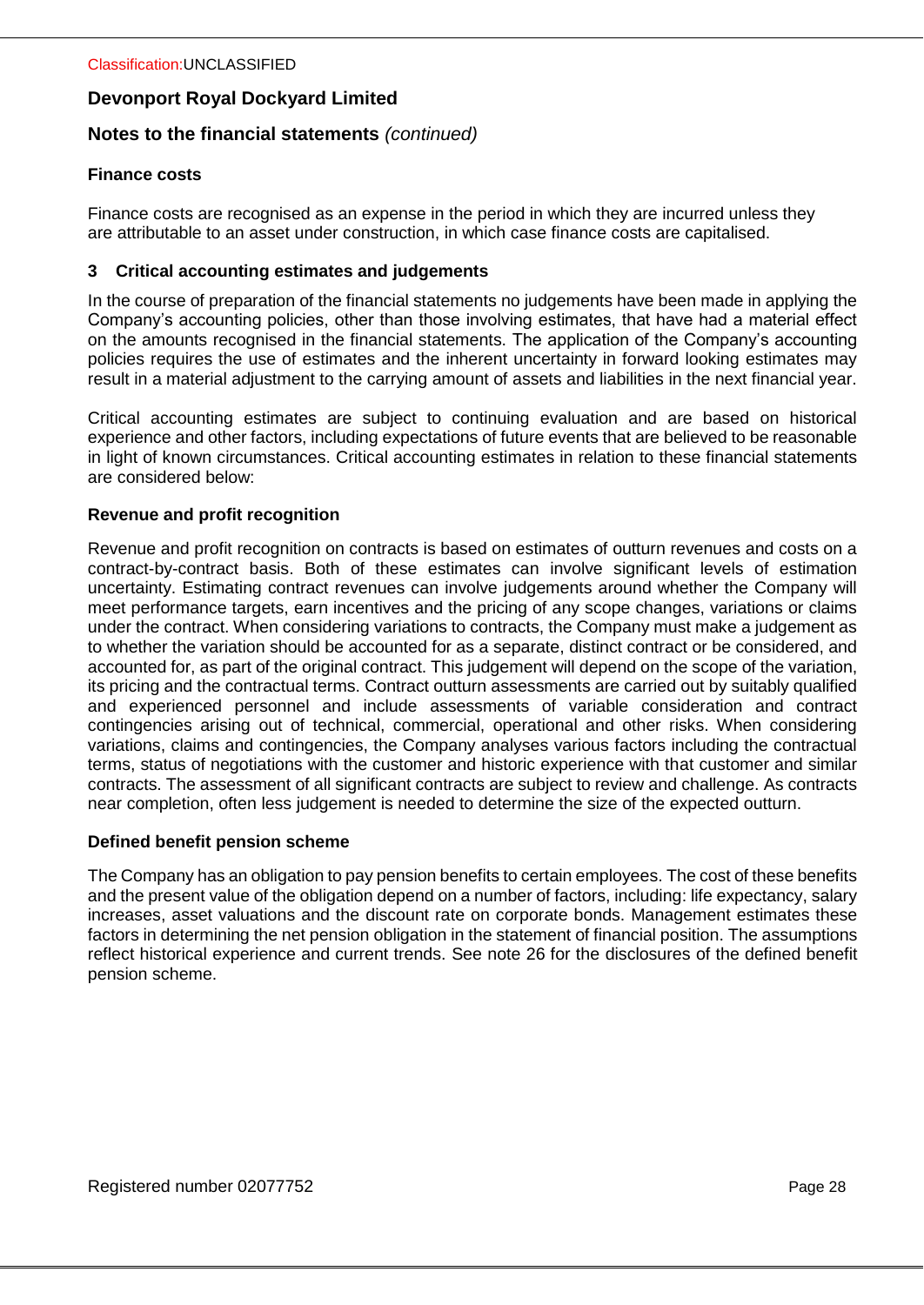# **Notes to the financial statements** *(continued)*

## **4 Revenue**

Revenue is wholly attributable to the principal activities of the Company and arises as follows:

|                                                                                                  | 2021<br>£000      | 2020<br>£000      |
|--------------------------------------------------------------------------------------------------|-------------------|-------------------|
| By area of activity:                                                                             |                   |                   |
| Sales of goods – transferred at a point in time<br>Provision of services - transferred over time | 23,058<br>791,172 | 39,844<br>750,969 |
|                                                                                                  | 814,230           |                   |
| All revenue relates to sales in the United Kingdom.                                              |                   | 790,813           |
| 5<br><b>Finance income and costs</b>                                                             |                   |                   |
|                                                                                                  | 2021              | 2020              |
|                                                                                                  | £000              | £000              |
| <b>Finance income:</b>                                                                           |                   |                   |
| <b>Bank interest</b><br>Loan interest receivable from group undertakings                         | 15                | 23                |
| Net pension interest income (note 26)                                                            | 5,141             | 4,441             |
| Capitalised interest                                                                             | 1,311             | 1,355             |
|                                                                                                  | 6,467             | 5,820             |
| <b>Finance costs:</b>                                                                            |                   |                   |
| <b>Bank interest</b>                                                                             | (74)              | (281)             |
| <b>IFRS 16 interest</b>                                                                          | (517)             | (500)             |
|                                                                                                  | (591)             | (781)             |
| <b>Operating profit</b><br>6                                                                     |                   |                   |
|                                                                                                  |                   |                   |
| Operating profit is stated after charging/(crediting):                                           | 2021              | 2020              |
|                                                                                                  | £000              | £000              |
| Depreciation of property, plant and equipment                                                    | 20,668            | 27,241            |
| Amortisation of intangible assets                                                                | 2,109             | 2,274             |
| Right of use depreciation (note 13)                                                              | 2,239             | 1,906             |
| Operating lease charges                                                                          |                   |                   |
| Short term leases                                                                                | 11                | 11                |
| Research and development<br>Foreign exchange loss                                                | 11,179<br>17      | 14,131<br>30      |
| Audit fees payable to the Company's auditors                                                     | 282               | 156               |
| Intellectual property royalty charge                                                             | 12,214            | 11,862            |
|                                                                                                  |                   |                   |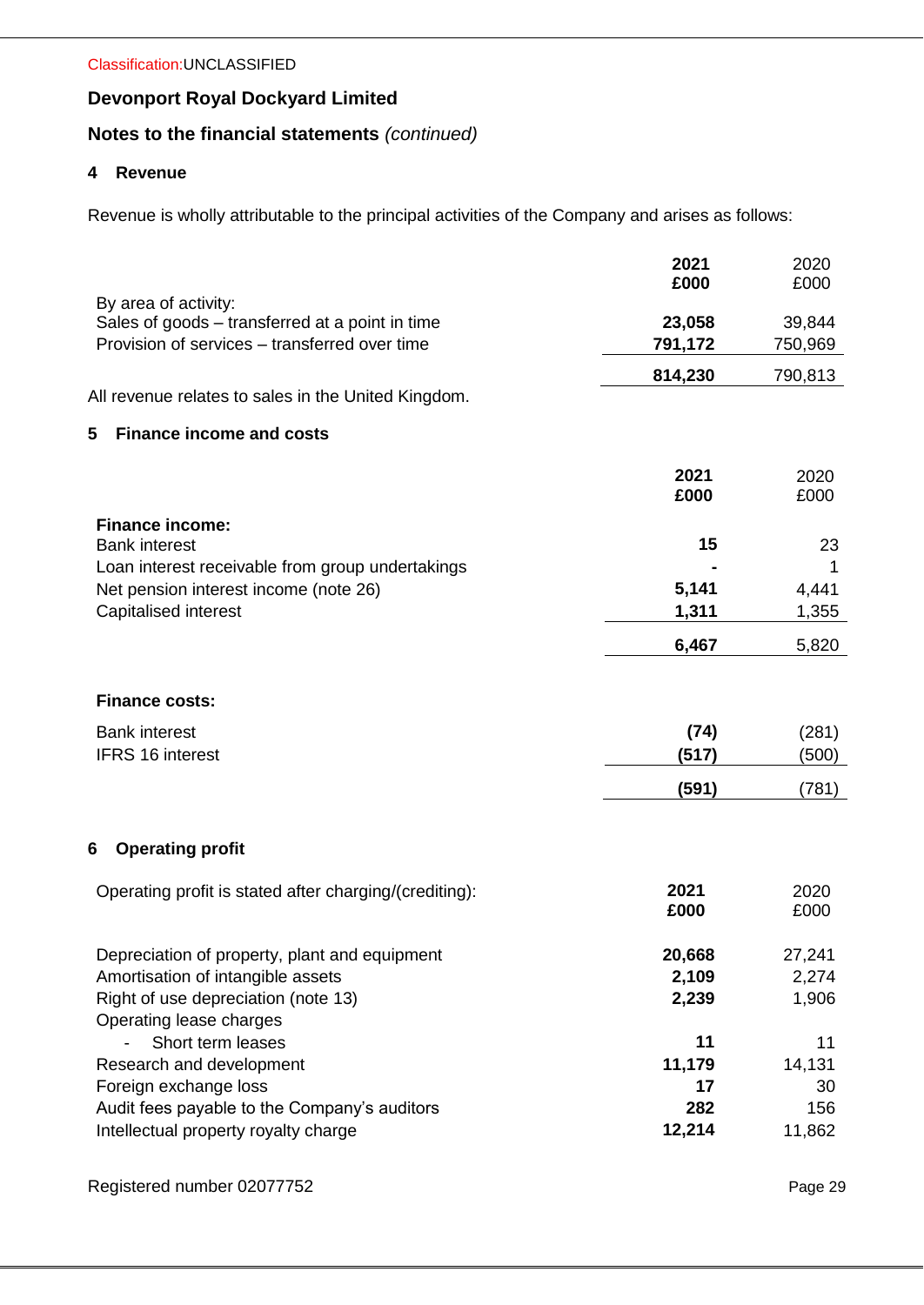## **Notes to the financial statements** *(continued)*

## **6 Operating profit** *(continued)*

Fees paid to the Company's auditors, PricewaterhouseCoopers LLP, and its associates, for services other than statutory audit of the Company, are disclosed on a consolidated basis in the financial statements of the ultimate parent undertaking, Babcock International Group PLC. The group financial statements are required to comply with the statutory disclosure requirements.

Cost of sales for the year ended 31 March 2021 also includes research and development tax credits of £11,178,878 (2020: £14,131,000).

## **7 Staff costs**

The average monthly number of employees (including directors) employed by the Company during the year was as follows:

|                               | 2021<br><b>Number</b> | 2020<br>Number |
|-------------------------------|-----------------------|----------------|
| By activity:                  |                       |                |
| Operations                    | 6,396                 | 5,655          |
| Management and administration | 11                    | 10             |
|                               | 6,407                 | 5,665          |

Their aggregate remuneration comprised:

|                                             | 2021<br>£000      | 2020<br>£000      |
|---------------------------------------------|-------------------|-------------------|
| Wages and salaries<br>Social security costs | 268,050<br>27,156 | 231,513<br>23,453 |
| Other pension costs                         | 33,763            | 28,615            |
|                                             | 328,969           | 283,581           |

Included in wages and salaries is a total expense of share-based payments of £340,678 (2020: £201,597) of which £340,678 (2020: £201,597) arises from transactions accounted for as equity settled share-based payment transactions.

Included in other pension costs are £18,915,000 (2020: £18,169,000) in respect of one (2020: one) defined benefit scheme and £11,521,006 (2020: £9,280,893) in respect of the defined contribution scheme.

The employment costs above include those of employees providing management services to other group companies, as well as staff seconded to other group companies. These are recharged to those business entities.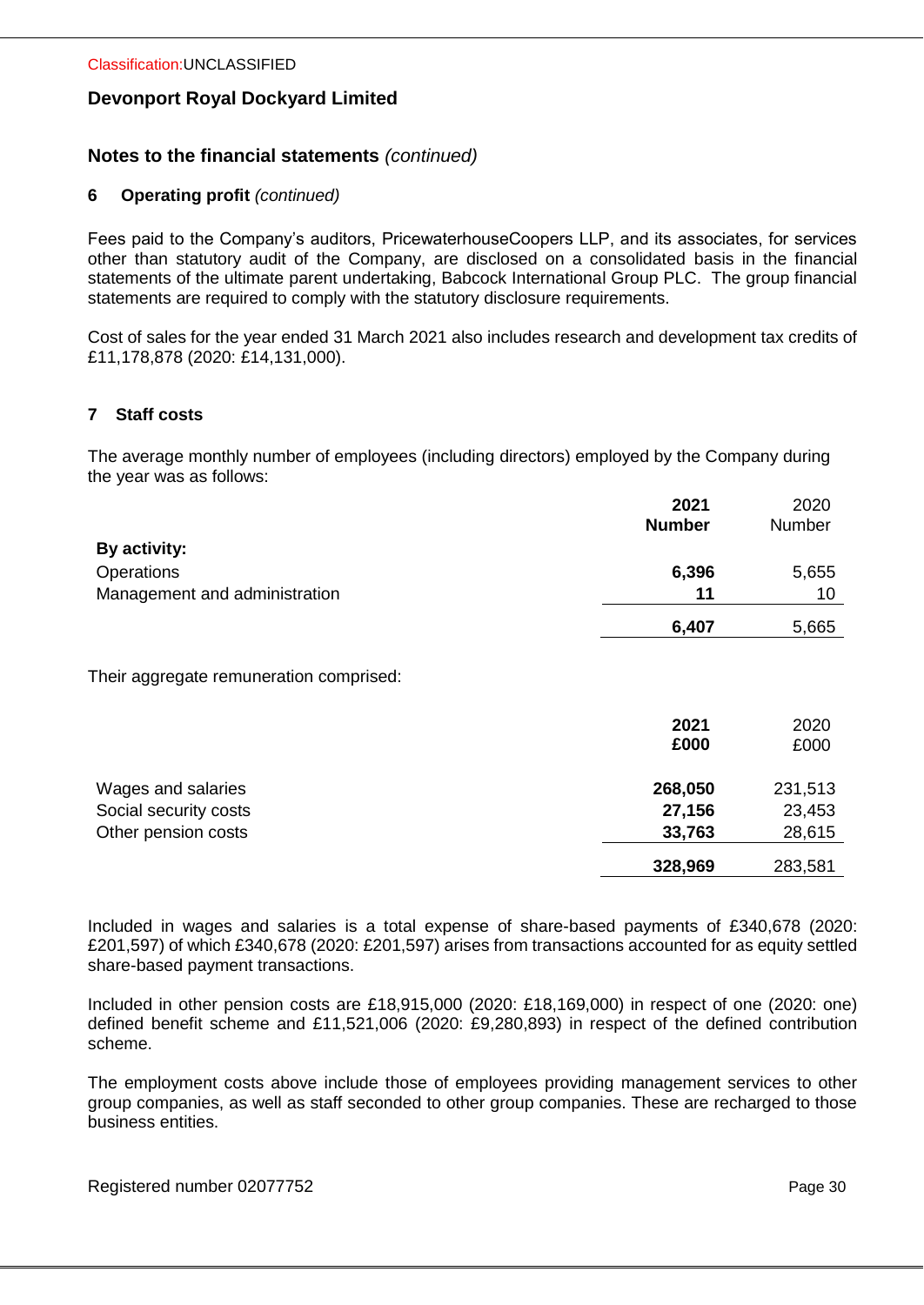## **Notes to the financial statements** *(continued)*

## **8 Directors' remuneration**

The emoluments of the directors, including pension contributions, paid by the Company in respect of services provided to this Company were as follows:

|                                         | 2021<br>£000 | 2020<br>£000 |
|-----------------------------------------|--------------|--------------|
| Emoluments (including benefits in-kind) | 799          | 959          |

During the year one (2020: three) director remunerated by Devonport Royal Dockyard Limited exercised share options under long term incentive plans and three (2020: three) directors were entitled to receive share options under long term incentive plans.

Retirement benefits are accruing to two directors (2020: three) under the Group pension scheme and the executive pension scheme, both of which are defined benefit schemes. The defined benefit schemes were amalgamated together on 1 January 2002, as reported in the pension financial statements for the year ended 31 March 2002.

No retirement benefits are accruing under the Group defined contribution scheme (2020: no retirement benefits were accruing under the Group defined contribution scheme). The total value of Company contributions paid to the scheme during the year in respect of directors' qualifying services was £nil (2020: £nil).

Nine directors held office at some point during the year and up to date of signing the annual report. Except for three (2020: four) directors, all of the directors of the Company are remunerated by other Babcock Group companies. It is not possible to make an accurate apportionment of these directors' emoluments relating to services provided to the Company and as such no disclosure of emoluments received by these directors has been made in these financial statements. No recharge is made for costs borne by the Company in relation to services performed by the directors in relation to other Babcock Group companies.

The above amounts for remuneration include the following in respect of the highest paid director:

|                                                                                | 2021<br>£000 | 2020<br>£000 |
|--------------------------------------------------------------------------------|--------------|--------------|
| Emoluments (including benefits in-kind but excluding pension<br>contributions) | 522          | 528          |
| Defined benefit pension scheme:                                                |              |              |
| Accrued pension at the end of the year<br>٠                                    | 26           |              |
| Accrued lump sum at the end of the year<br>-                                   | 79           |              |

The highest paid director did exercise shares under long term incentive plans (2020: the highest paid director did exercise shares under long term incentive plans).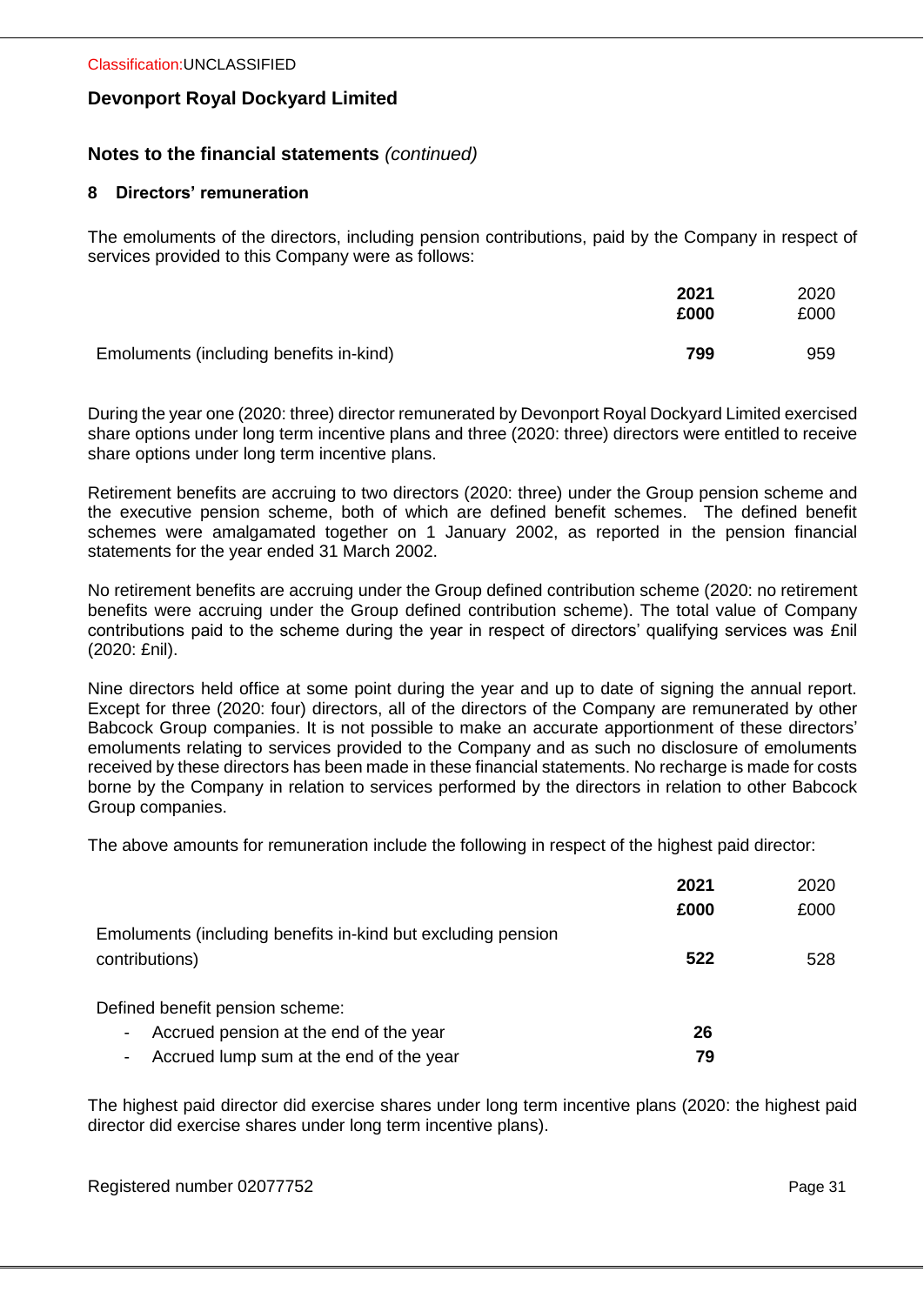# **Notes to the financial statements** *(continued)*

## **9 Share based payments**

The charge to the income statement is based on the amount charged from Babcock International Group PLC. This charge represents an allocation of the total charge based on the proportion which relates to Devonport Royal Dockyard Limited. The total charge has been based on the assumptions below and is based on the binomial model as adjusted, allowing for a closed form numerical-integrated solution, which makes it analogous to the Monte Carlo simulations, including performance conditions. The detailed description of the plans below is included within the Remuneration Report in the Babcock International Group PLC Annual Report and Accounts.

During the year the total charge relating to employee share-based payment plans was £0.3 million (2020: £0.2 million) all of which related to equity-settled share-based payment transactions. After tax, the income statement charge was £0.28 million (2020: £0.17 million).

The fair value per option granted and the assumptions used in the calculation are as follows: **DBMP, PSP and DBP<sup>1</sup>**

|          |                   |               |                    |                      | Expectations<br>of meeting  |                          |                     |                     |                      |
|----------|-------------------|---------------|--------------------|----------------------|-----------------------------|--------------------------|---------------------|---------------------|----------------------|
|          |                   | Share price   |                    |                      | performance                 |                          | Fair value          |                     |                      |
|          |                   | at grant or   |                    |                      | criteria -                  | Fair value               | per option-         |                     |                      |
|          | Options           | modification  | Expected           |                      | non-market                  | per option-              | non-market          |                     | Grant or             |
|          | awarded<br>Number | date<br>Pence | volatility<br>$\%$ | Option life<br>Years | conditions<br>$\frac{0}{0}$ | <b>TSR</b><br>Pence      | conditions<br>Pence | Correlation<br>$\%$ | modification<br>date |
| 2020 PSP | 695,458           | 350.0         | 19.0%              | 6.0                  | 100.0%                      | -                        | 305.2               | 55.0%               | 01/12/20             |
| 2020 PSP | 2,091,247         | 350.0         | 19.0%              | 4.0                  | 100.0%                      |                          | 350.0               | 55.0%               | 01/12/20             |
| 2020 PSP | 1,341,477         | 350.0         | 19.0%              | 6.0                  | 100.0%                      | 137.9                    | 305.2               | 55.0%               | 01/12/20             |
| 2020 DBP | 118,320           | 289.0         | 19.0%              | 4.0                  | 100.0%                      | $\qquad \qquad -$        | 289.0               | 55.0%               | 03/08/20             |
| 2020 DBP | 146,306           | 289.0         | 19.0%              | 3.0                  | 100.0%                      | $\overline{\phantom{m}}$ | 289.0               | 55.0%               | 03/08/20             |
| 2020 DBP | 192,096           | 284.2         | 19.0%              | 4.0                  | 100.0%                      | $\overline{\phantom{0}}$ | 284.2               | 55.0%               | 13/08/20             |
| 2020 DBP | 8,474             | 284.2         | 19.0%              | 3.0                  | 100.0%                      | $\overline{\phantom{m}}$ | 284.2               | 55.0%               | 13/08/20             |
| 2019 PSP | 1,370,671         | 472.8         | 11.0%              | 6.0                  | —                           | 70.9                     | 472.8               | 45.0%               | 13/06/19             |
| 2019 PSP | 3,019,033         | 472.8         | 11.0%              | 4.0                  |                             | 70.9                     | 472.8               | 45.0%               | 13/06/19             |
| 2019 DBP | 313,909           | 472.8         | 11.0%              | 4.0                  | 100.0%                      | $\qquad \qquad$          | 472.8               | 45.0%               | 13/06/19             |
| 2019 DBP | 93,430            | 472.8         | 11.0%              | 3.0                  | 100.0%                      |                          | 472.8               | 45.0%               | 13/06/19             |
| 2018 PSP | 860,157           | 856.0         | 14.0%              | 6.0                  |                             | 370.9                    | 856.0               | 56.0%               | 13/06/18             |
| 2018 PSP | 1,699,323         | 856.0         | 14.0%              | 4.0                  |                             | 370.9                    | 856.0               | 56.0%               | 13/06/18             |
| 2018 DBP | 187,433           | 856.0         | $14.0\%$           | 4.0                  | 100.0%                      |                          | 856.0               | 56.0%               | 13/06/18             |
| 2018 DBP | 90,777            | 856.0         | 14.0%              | 3.0                  | 100.0%                      |                          | 856.0               | 56.0%               | 13/06/18             |
| 2017 PSP | 902,424           | 905.5         | 15.0%              | 6.0                  | $\qquad \qquad -$           | 131.2                    | 905.5               | 46.0%               | 14/06/17             |
| 2017 PSP | 1,769,338         | 905.5         | 15.0%              | 4.0                  |                             | 131.2                    | 905.5               | 46.0%               | 14/06/17             |
| 2017 DBP | 186,949           | 905.5         | 15.0%              | 4.0                  | 100.0%                      | $\qquad \qquad -$        | 905.5               | 46.0%               | 14/06/17             |
| 2017 DBP | 103,246           | 905.5         | 15.0%              | 3.0                  | 100.0%                      | $\qquad \qquad -$        | 905.5               | 46.0%               | 14/06/17             |

Both the vesting period and the expected life of all DBMP, PSP and CSOP awards is three years, but for the DBP it is two years, other than executive directors where the vesting period is three years. The holders of all awards receive dividends.

The PSP awards for 2017 to 2019 are split evenly between the performance criteria of TSR, EPS and ROCE. For PSP awards made in December 2020, 2,786,705 were made via the used of restricted shares with a three year vesting period. There are no performance conditions attached. A further 1,341,477 awards were made where the performance criteria is 50% against free cash flow and 50% TSR.

There are no performance conditions attached to the DBP.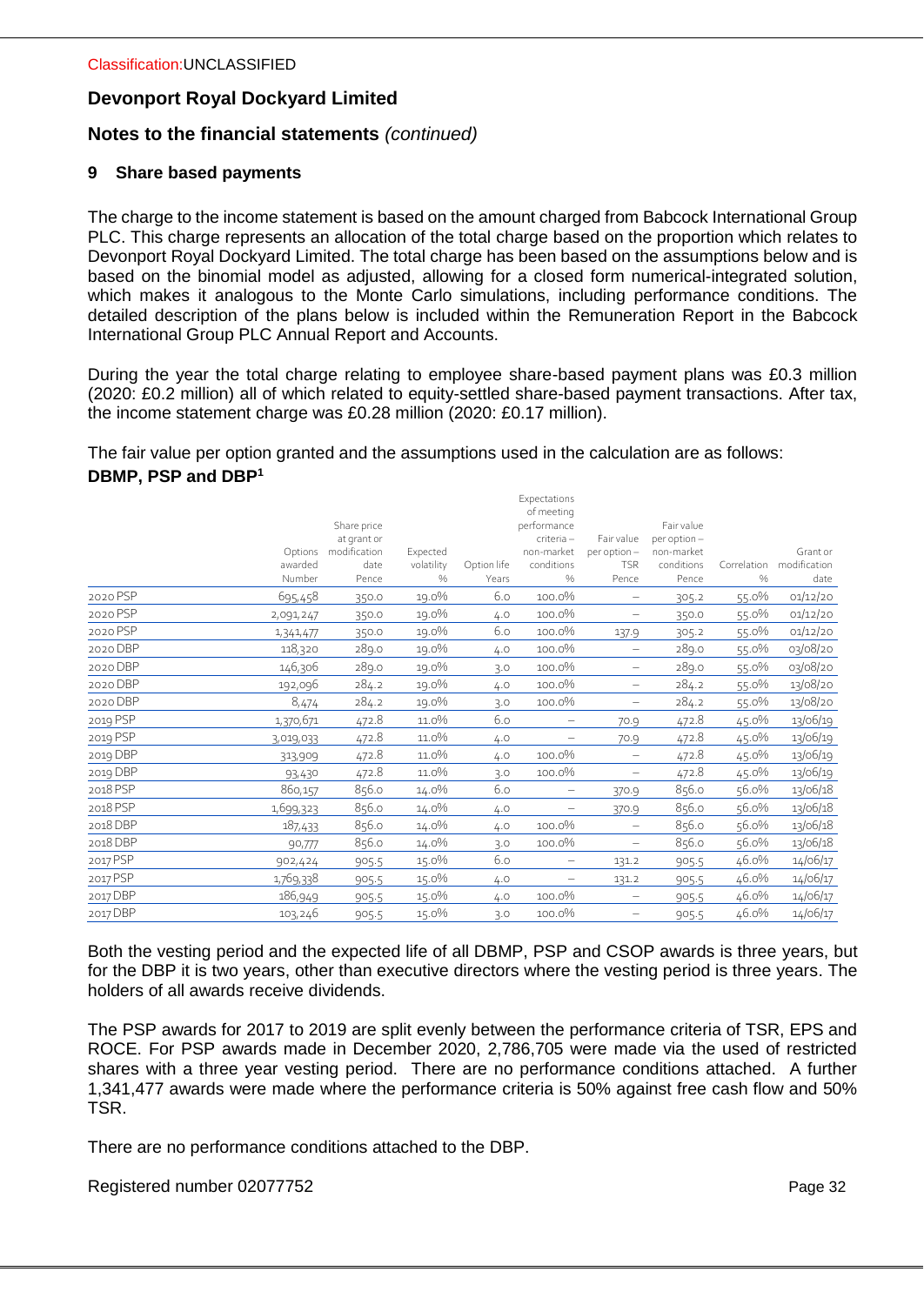# **Notes to the financial statements** *(continued)*

## **9 Share based payments** *(continued)*

The expected volatility is based on historical volatility over the last one to three years. The expected life is the average expected period to exercise. The risk free rate of return is the yield on zero-coupon government bonds of a term consistent with the assumed option life.

The Group also operates the Babcock Employee Share Plan which allows employees to contribute up to £150 per month to the fund, which then purchases shares on the open market on the employees' behalf. The Group provides matching shares, purchased on the open market, of one share for every 10 purchased by the employee. During the year the Group bought 180,175 matching shares (2020: 104,759 matching shares) at a cost of £0.5 million (2020: £0.5 million).

1. DBMP = 2012 Deferred Bonus Matching Plan, PSP= 2009 Performance Share Plan and DBP = 2012 Deferred Bonus Plan.

#### **10 Income tax expense**

#### **Tax expense included in income statement**

|                                                   | 2021<br>£000 | 2020<br>£000 |
|---------------------------------------------------|--------------|--------------|
| <b>Current tax:</b>                               |              |              |
| UK Corporation tax on profits for the year        |              | 15,888       |
| Double tax relief                                 | (8)          | (137)        |
| Overseas tax                                      | 8            | 137          |
| Adjustment in respect of prior years              | (137)        | (4)          |
| Current tax charge for the year                   | (137)        | 15,884       |
| <b>Deferred tax:</b>                              |              |              |
| Origination and reversal of temporary differences | 6,629        | 4,697        |
| Adjustment in respect of prior years              | (862)        | 1,491        |
| Impact of change in UK tax rate                   | ۰            | 486          |
| Total deferred tax charge (note 21)               | 5,767        | 6,674        |
| Tax on profit                                     | 5,630        | 22,558       |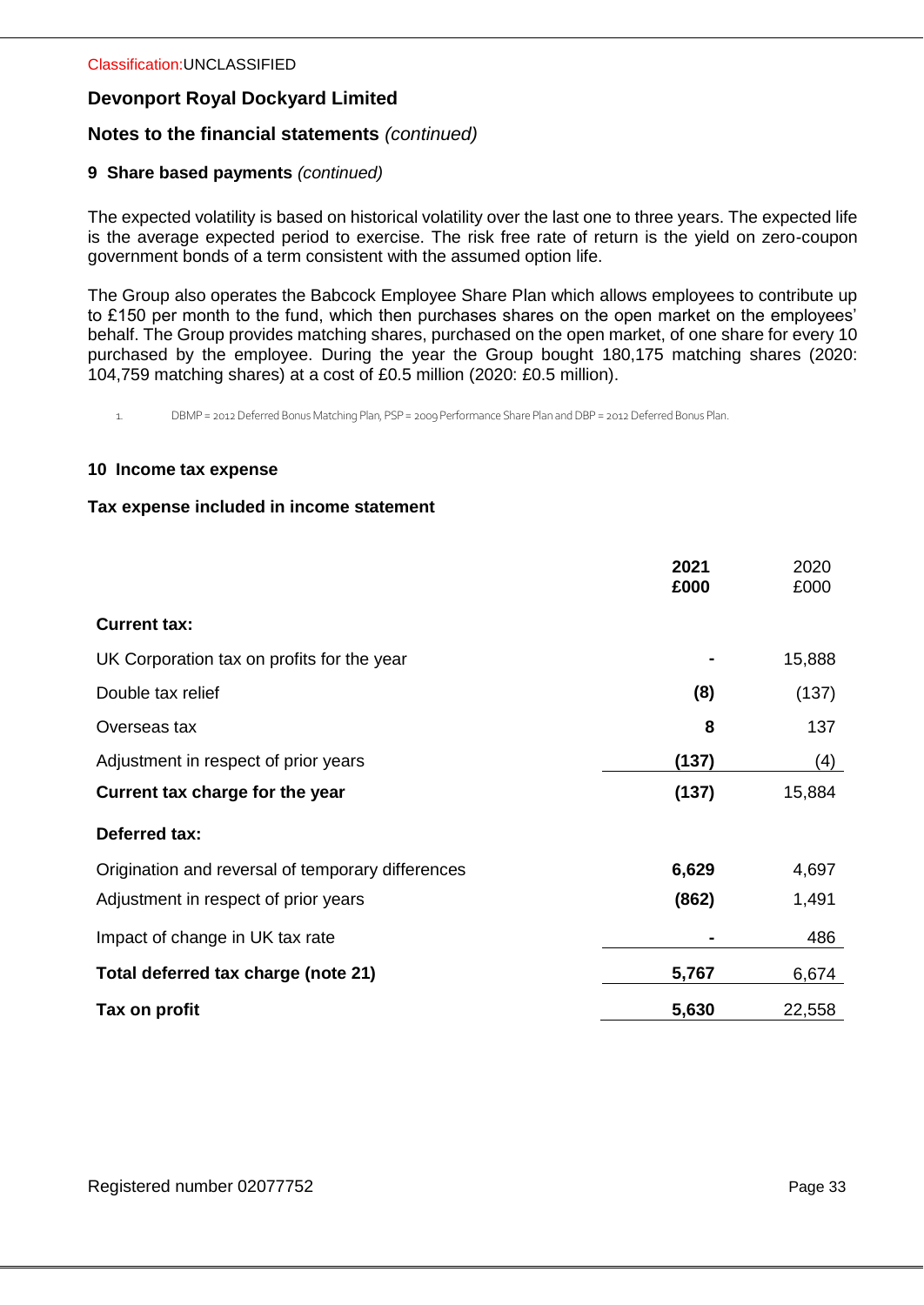## **Notes to the financial statements** *(continued)*

#### **10 Income tax expense** *(continued)*

| Tax (credit) / expense included in other comprehensive<br>income                     | 2021<br>£000 | 2020<br>£000 |
|--------------------------------------------------------------------------------------|--------------|--------------|
| Deferred tax:<br>Origination and reversal of temporary differences<br>$\blacksquare$ | (42, 161)    | (1, 333)     |
| Impact of change in UK tax rate<br>$\overline{\phantom{a}}$                          |              | 3,435        |
| Tax (credit) / expense included in other comprehensive<br>income                     | (42, 161)    | 2,102        |
|                                                                                      |              |              |

Tax expense for the year is lower (2020: higher) than the standard rate of corporation tax in the UK for the year ended 31 March 2021 of 19% (2020: 19%). The differences are explained below:

|                                                                                                                                                                                                                                                      | 2021<br>£000                                 | 2020<br>£000                               |
|------------------------------------------------------------------------------------------------------------------------------------------------------------------------------------------------------------------------------------------------------|----------------------------------------------|--------------------------------------------|
| <b>Profit before taxation</b>                                                                                                                                                                                                                        | 63,709                                       | 105,365                                    |
| Profit before taxation multiplied by standard UK corporation tax<br>rate of 19% (2020: 19%)<br>Effects of:                                                                                                                                           | 12,105                                       | 20,019                                     |
| Group relief claimed<br>Expenses not deductible for tax purposes<br>Overseas tax<br>Double tax relief<br>Adjustments in respect of prior periods<br>Deferred tax - change in UK rate of tax<br>Deferred tax - adjustment in respect of prior periods | (6,019)<br>543<br>8<br>(8)<br>(137)<br>(862) | 566<br>137<br>(137)<br>(4)<br>486<br>1,491 |
| Total tax charge for the year                                                                                                                                                                                                                        | 5,630                                        | 22,558                                     |

In the Spring Budget 2020, the UK Government announced that from 1 April 2020, the corporation tax rate would remain at 19% (rather than reducing to 17%, as previously enacted). The new law was substantively enacted on 17 March 2020. Deferred taxes at the balance sheet date have been measured using these enacted tax rates and reflected in these financial statements.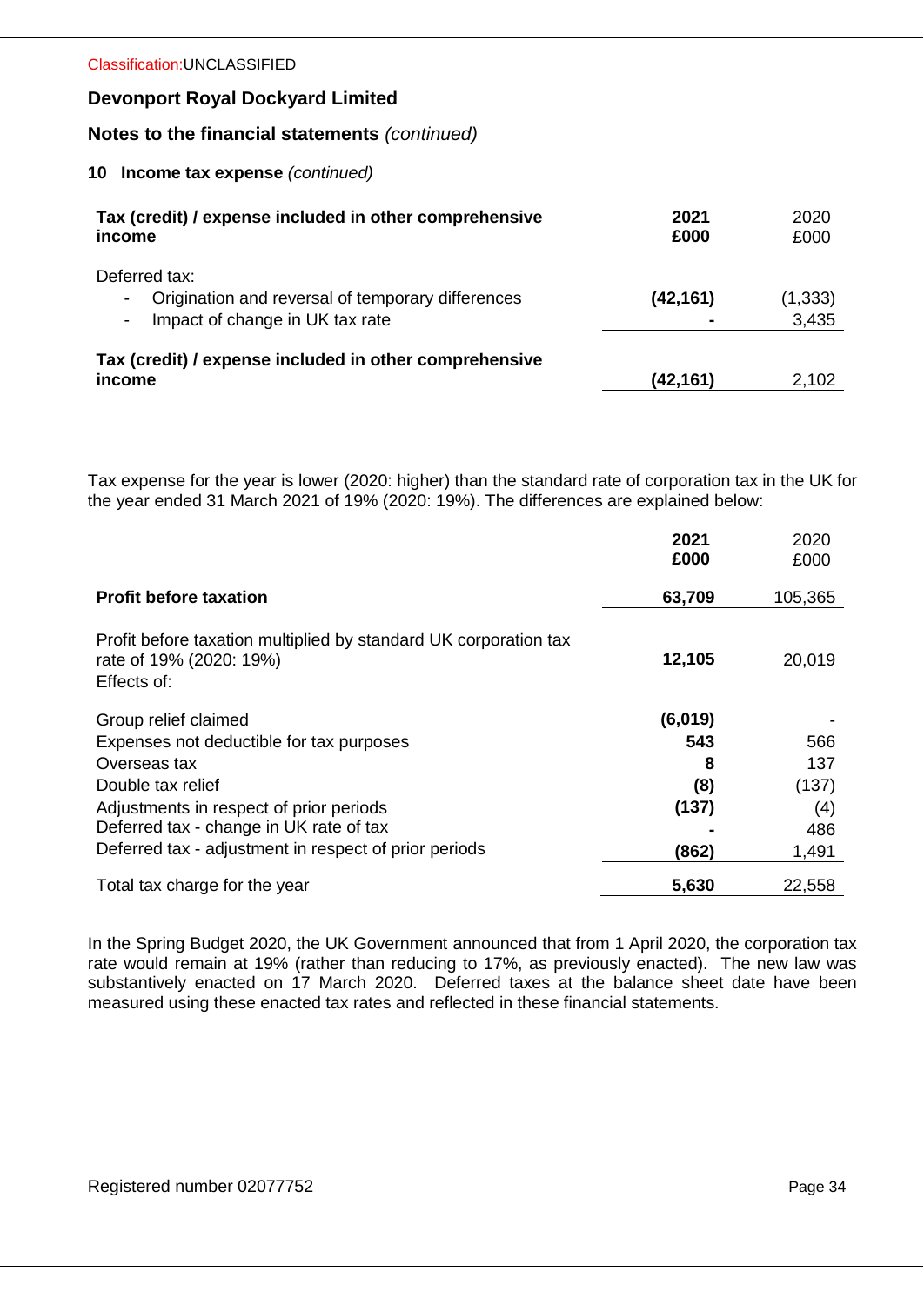# **Notes to the financial statements** *(continued)*

## **11 Intangible assets**

|                                         | <b>Software</b><br>£000 | Total<br>£000 |
|-----------------------------------------|-------------------------|---------------|
| Cost                                    |                         |               |
| At 1 April 2020                         | 65,700                  | 65,700        |
| <b>Additions</b>                        | 2,917                   | 2,917         |
| <b>Disposals</b>                        | (7, 752)                | (7, 752)      |
| At 31 March 2021                        | 60,865                  | 60,865        |
| Accumulated amortisation and impairment |                         |               |
| At 1 April 2020                         | (56, 254)               | (56, 254)     |
| Amortisation of software                | (2, 109)                | (2, 109)      |
| At 31 March 2021                        | (58,363)                | (58, 363)     |
| Net book value                          |                         |               |
| <b>At 31 March 2021</b>                 | 2,502                   | 2,502         |
| At 31 March 2020                        | 9,446                   | 9,446         |

As at 31 March 2021, £0.8 million (2020: £1.1 million) of assets were classed as under construction. This primarily relates to the phased roll out/upgrade of software.

## **12 Tangible assets**

|                                                                                               | <b>Freehold</b><br>property<br>£000 | <b>Plant and</b><br><b>Equipment</b><br>£000 | <b>Total</b><br>£000             |
|-----------------------------------------------------------------------------------------------|-------------------------------------|----------------------------------------------|----------------------------------|
| Cost                                                                                          |                                     |                                              |                                  |
| At 1 April 2020                                                                               | 127,726                             | 342,274                                      | 470,000                          |
| <b>Additions</b>                                                                              | 5,996                               | 25,419                                       | 31,415                           |
| <b>Disposals</b>                                                                              | (13)                                | (8, 187)                                     | (8,200)                          |
| At 31 March 2021                                                                              | 133,709                             | 359,506                                      | 493,215                          |
| <b>Accumulated depreciation</b><br>At 1 April 2020<br>Charge for the year<br><b>Disposals</b> | (78, 307)<br>(2,828)<br>8           | (239, 233)<br>(17, 840)<br>4,724             | (317, 540)<br>(20, 668)<br>4,732 |
| At 31 March 2021                                                                              | (81,127)                            | (252,349)                                    | (333,476)                        |
|                                                                                               |                                     |                                              |                                  |
| Net book value                                                                                |                                     |                                              |                                  |
| At 31 March 2021                                                                              | 52,582                              | 107,157                                      | 159,739                          |
| At 31 March 2020                                                                              | 49,419                              | 103,041                                      | 152,460                          |

As at 31 March 2021, £61.3 million (2020: £51.5 million) of assets were classed as under construction.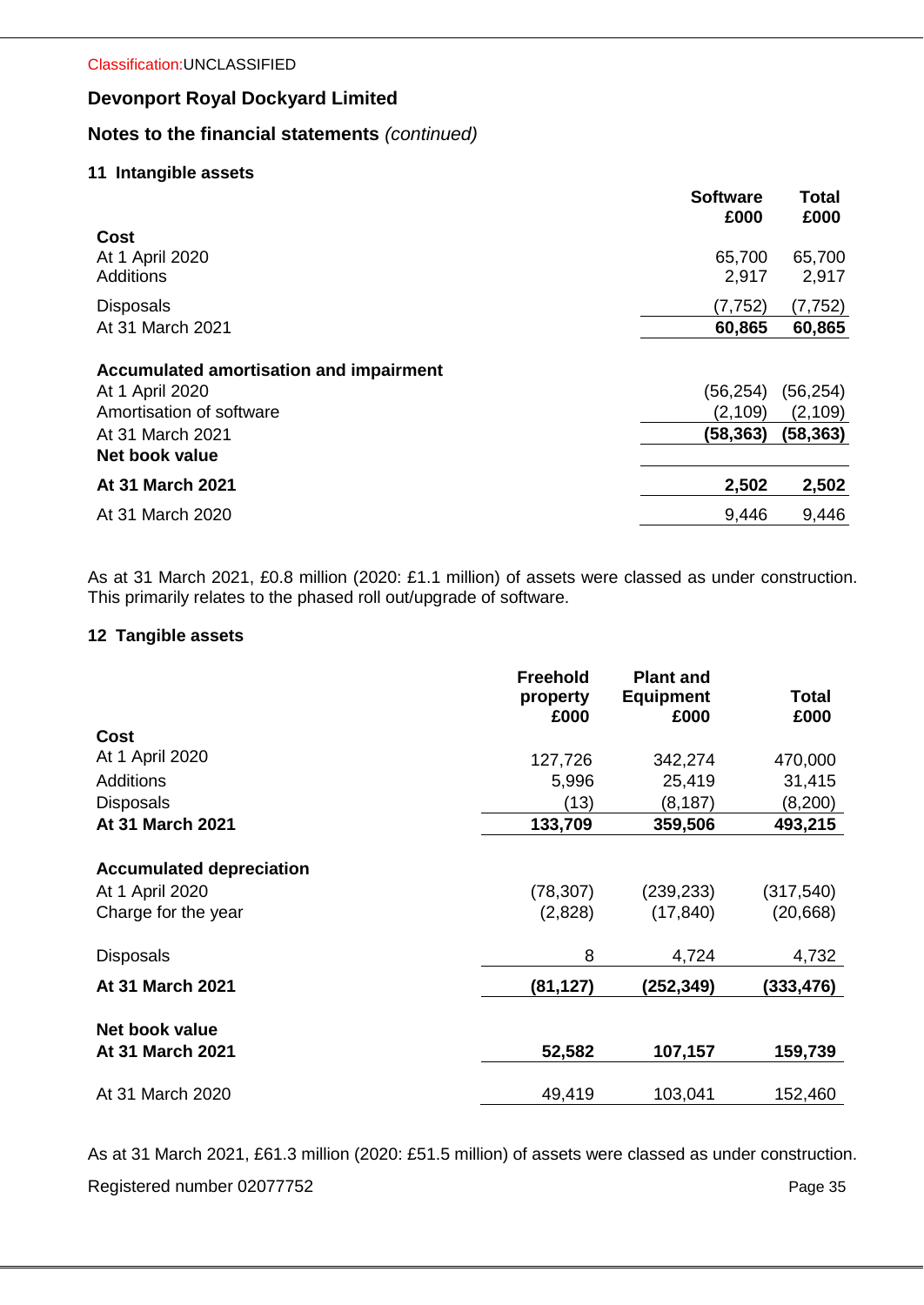# **Notes to the financial statements** *(continued)*

## **13 Right of use assets**

|                                 | <b>Property</b> | <b>Plant and</b><br>equipment | <b>Total</b> |
|---------------------------------|-----------------|-------------------------------|--------------|
|                                 | £000            | £000                          | £000         |
| <b>Cost</b>                     |                 |                               |              |
| At 1 April 2020                 | 11,882          | 4,902                         | 16,784       |
| <b>Additions</b>                | 170             | 243                           | 413          |
| <b>Modifications</b>            |                 | 41                            | 41           |
| <b>Terminations</b>             |                 | (750)                         | (750)        |
| At 31 March 2021                | 12,052          | 4,436                         | 16,488       |
| <b>Accumulated depreciation</b> |                 |                               |              |
| At 1 April 2020                 | (4,668)         | (1, 125)                      | (5,793)      |
| Charge for the year             | (898)           | (1, 341)                      | (2,239)      |
| <b>Terminations</b>             |                 | 736                           | 736          |
| At 31 March 2021                | (5, 566)        | (1,730)                       | (7, 296)     |
| Net book value                  |                 |                               |              |
| At 31 March 2021                | 6,486           | 2,706                         | 9,192        |
| At 31 March 2020                | 7,214           | 3,777                         | 10,991       |

## **14 Investments**

|                                                             | 2021                                              |                                               |               |                                            | 2020                                   |               |  |
|-------------------------------------------------------------|---------------------------------------------------|-----------------------------------------------|---------------|--------------------------------------------|----------------------------------------|---------------|--|
|                                                             | <b>Shares in</b><br>group<br>undertakings<br>£000 | <b>Shares in</b><br>joint<br>ventures<br>£000 | Total<br>£000 | Shares in<br>group<br>undertakings<br>£000 | Shares in<br>joint<br>ventures<br>£000 | Total<br>£000 |  |
| <b>Carrying amount</b><br>at 1 April and 31<br><b>March</b> | $\blacksquare$                                    | 1,015                                         | 1,015         | $\blacksquare$                             | 1,015                                  | 1,015         |  |

The investment represents 48% shareholding in Duqm Naval Dockyard. The directors believe that the carrying value of investments is supported by their underlying net assets.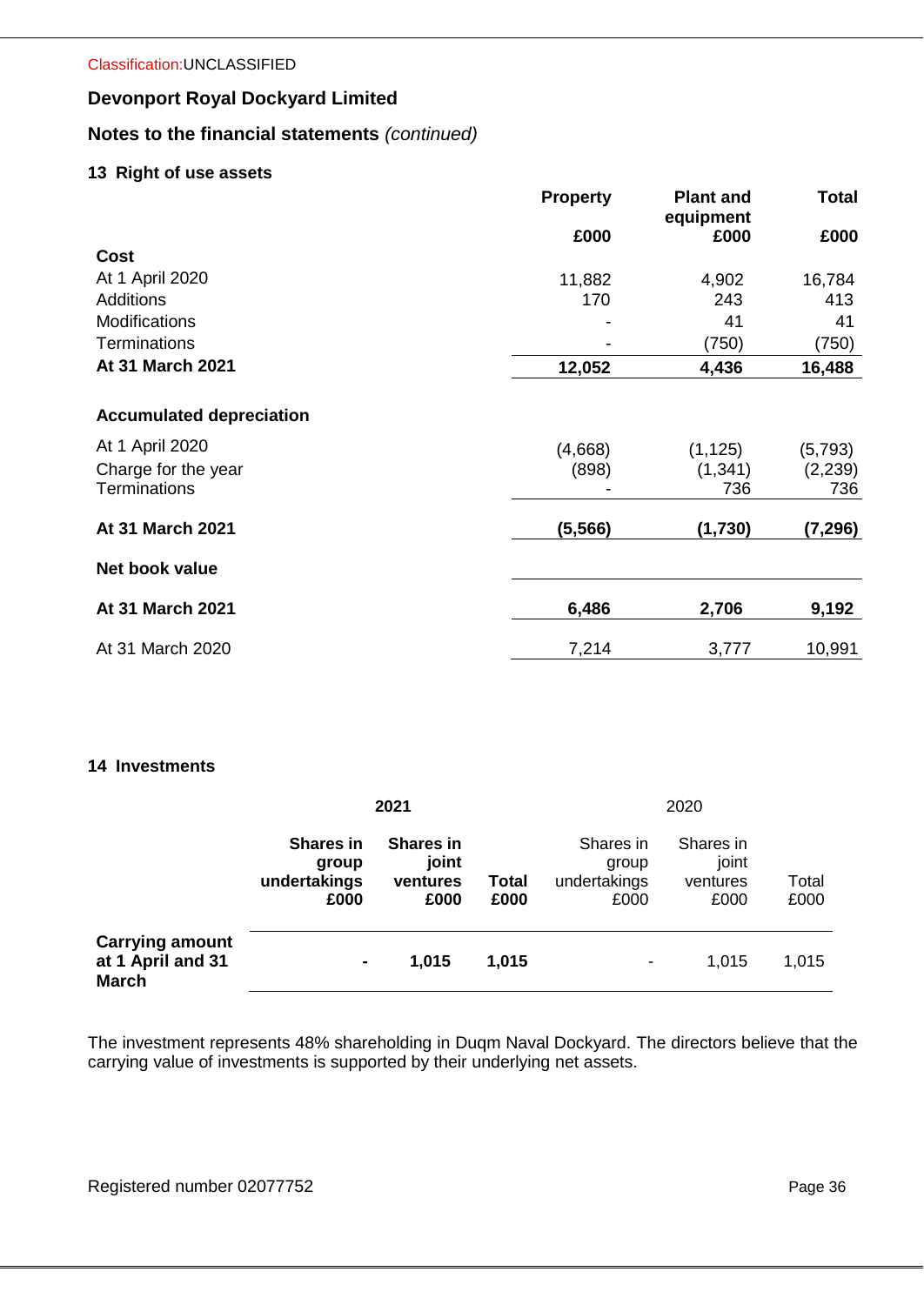# **Notes to the financial statements** *(continued)*

## **15 Inventories**

|               | 2021<br>£000 | 2020<br>£000 |
|---------------|--------------|--------------|
| Raw materials | 7,957        | 7,397        |

There is no significant difference between the replacement cost of work in progress and finished goods and goods for resale and their carrying amount.

The cost of inventory recognised as an expense and included in 'cost of sales' amounted to £56,023,081 (2020: £66,648,932).

## **16 Trade and other receivables**

| Amounts falling due within one year: | 2021<br>£000 | 2020<br>£000 |
|--------------------------------------|--------------|--------------|
| Trade receivables                    |              |              |
|                                      | 6,795        | 27,483       |
| Amounts recoverable on contracts     | 56,149       | 61,934       |
| Amounts owed by group undertakings   | 515,327      | 506,403      |
| Other receivables                    | 11,240       | 11,497       |
| Prepayments and accrued income       | 2,313        | 2,989        |
|                                      | 591,824      | 610,306      |

Amounts owed by group undertakings are unsecured and repayable on demand.

There are ten major loans (2020: ten) to group companies:

- A loan of £nil (2020: £nil) is repayable on demand, the interest rate is six monthly LIBOR plus 4%.
- Ten loans totalling £439,838,000 (2020: ten loans totalling £473,819,000) are repayable on demand, with no interest charge.

Trade receivables are stated after provisions for impairment of £nil (2020: £nil).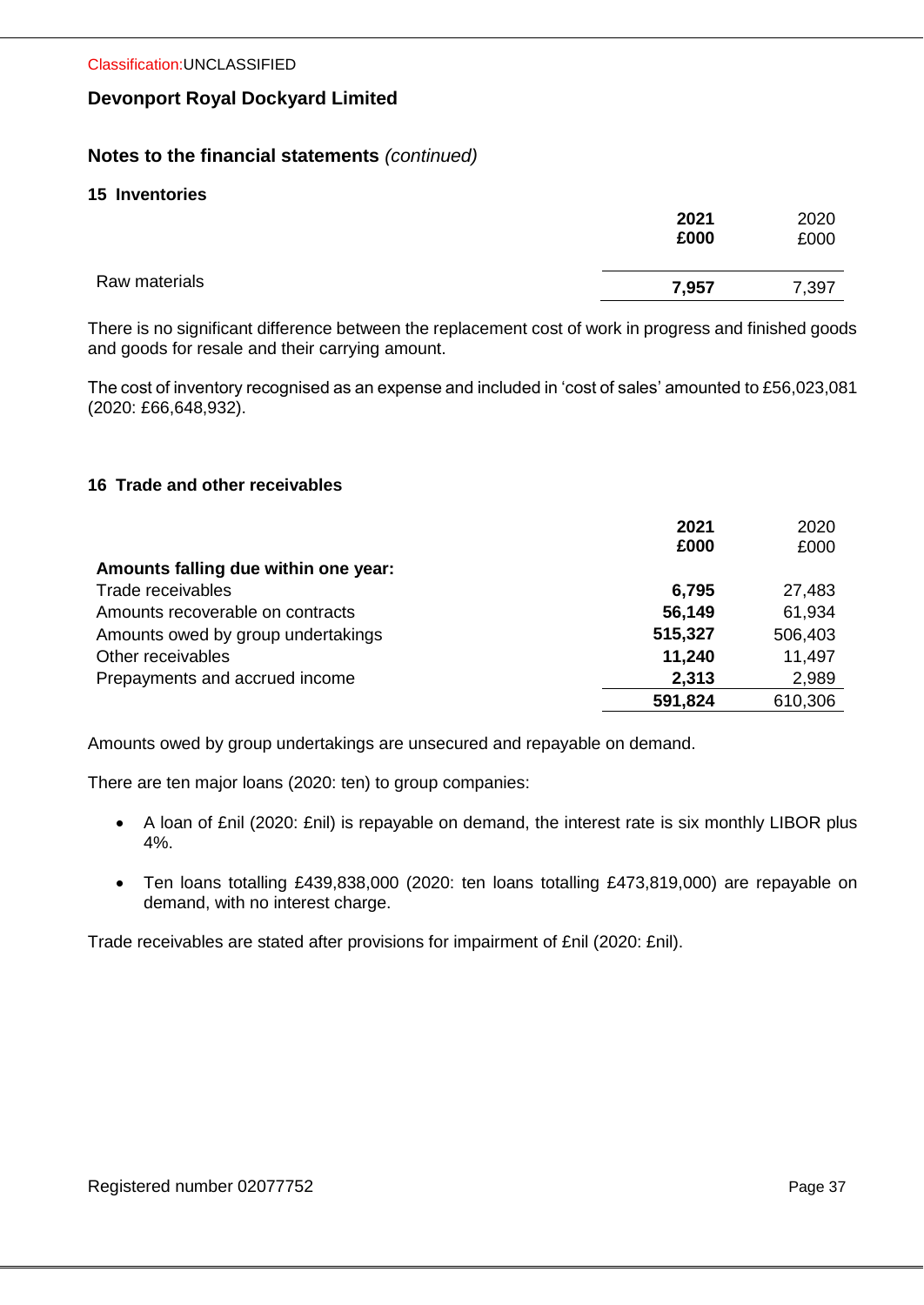# **Notes to the financial statements** *(continued)*

# **16 Trade and other receivables** *(continued)*

|                                                                                                                                                                                                                                                                     | <b>Amounts due for</b><br>contract work<br>£000 | <b>Total</b><br>£000                                |                                                                |
|---------------------------------------------------------------------------------------------------------------------------------------------------------------------------------------------------------------------------------------------------------------------|-------------------------------------------------|-----------------------------------------------------|----------------------------------------------------------------|
| <b>At 1 April 2020</b>                                                                                                                                                                                                                                              | 61,934                                          | 61,934                                              |                                                                |
| Transfers from contract assets recognised at the<br>beginning of the year to receivables<br>Increase due to work done not transferred from                                                                                                                          | (61, 934)                                       | (61, 934)                                           |                                                                |
| contract assets                                                                                                                                                                                                                                                     | 56,149                                          | 56,149                                              |                                                                |
| At 31 March 2021                                                                                                                                                                                                                                                    | 56,149                                          | 56,149                                              |                                                                |
| 17 Trade and other payables<br>Amounts falling due within one year:<br><b>Trade creditors</b><br>Advance payments<br>Amounts owed to parent and group undertakings<br>Taxation and social security<br>Contract cost accruals, overhead accruals and deferred income | 219,955                                         | 2021<br>£000<br>79,707<br>37,209<br>9,144<br>66,864 | 2020<br>£000<br>81,029<br>19,502<br>213,489<br>7,598<br>50,869 |
|                                                                                                                                                                                                                                                                     | 412,879                                         |                                                     | 372,487                                                        |
| Amounts falling due after more than one year:                                                                                                                                                                                                                       |                                                 |                                                     |                                                                |
|                                                                                                                                                                                                                                                                     |                                                 | 2021                                                | 2020                                                           |
|                                                                                                                                                                                                                                                                     |                                                 | £000                                                | £000                                                           |
| Contract cost accruals, overhead accruals and deferred income                                                                                                                                                                                                       |                                                 | 547                                                 | 669                                                            |
|                                                                                                                                                                                                                                                                     |                                                 | 547                                                 | 669                                                            |

Amounts due to group undertakings are unsecured, interest free, have no fixed date of repayment and are repayable on demand.

Deferred income falling due after more than one year represents revenue deferred to meet the costs of renewing the Frigate Complex Roof.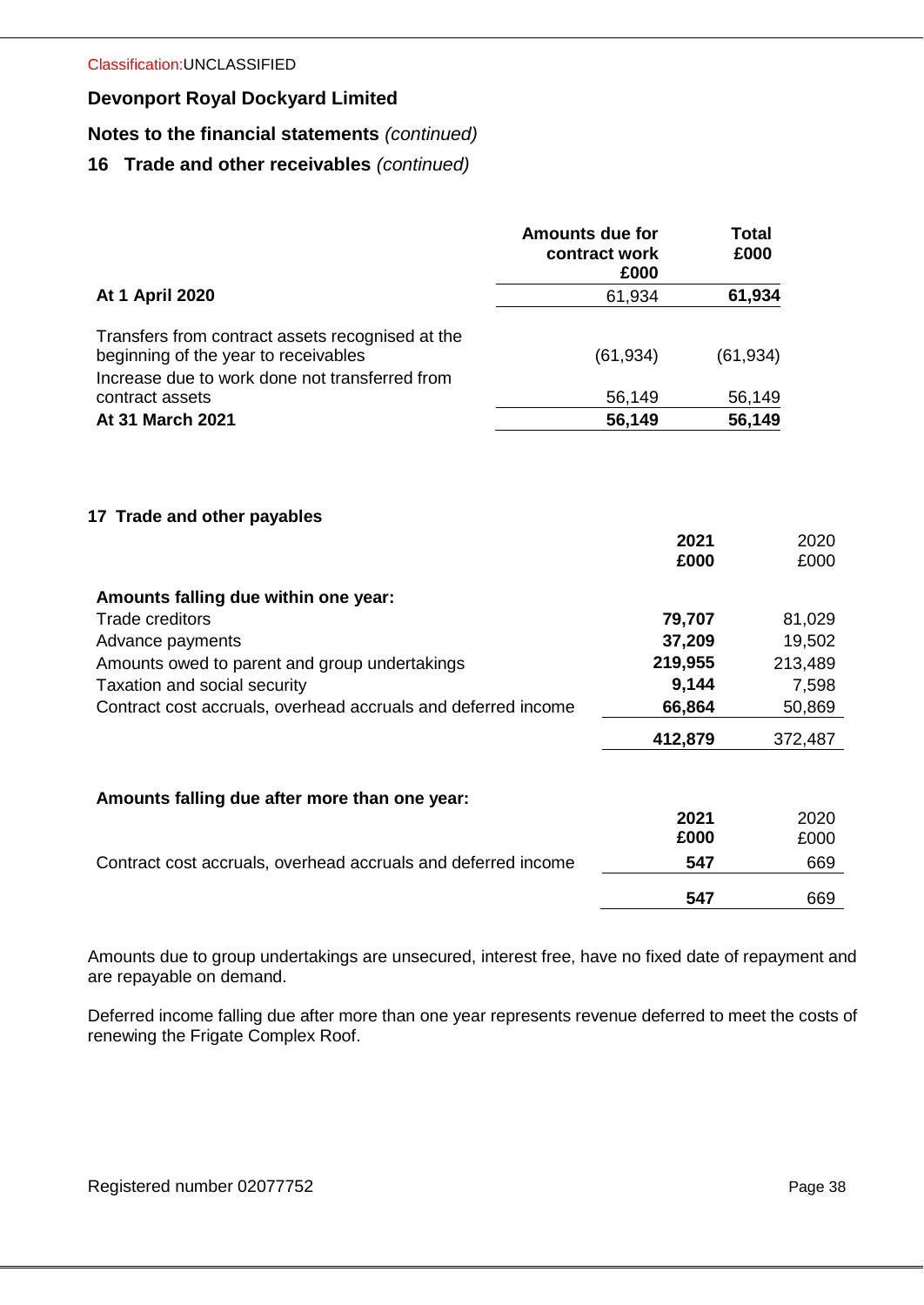## **Notes to the financial statements** *(continued)*

## **17 Trade and other payables** *(continued)*

The Company has access to the Babcock International Group PLC overdraft facility. The Company along with fellow group undertakings has provided cross-guarantees in relation to this facility.

|                                                                                                 | <b>Contract cost</b><br>accruals<br>£000 | <b>Advance</b><br>payments<br>£000 | Total<br>£000    |
|-------------------------------------------------------------------------------------------------|------------------------------------------|------------------------------------|------------------|
| At 1 April 2020                                                                                 | 27,836                                   | 19,502                             | 47,338           |
| Revenue recognised that was included in<br>contract liabilities at the beginning of the<br>year |                                          | (19,502)                           | (19, 502)        |
| Increase due to cash received, excluding<br>amounts recognised as revenue<br>Amounts accrued    | 39,438                                   | 37,209                             | 37,209<br>39,438 |
| Amounts utilised                                                                                | (27,836)                                 |                                    | (27,836)         |
| <b>At 31 March 2021</b>                                                                         | 39,438                                   | 37,209                             | 76,647           |

## **18 Lease liabilities**

The entity leases various offices and warehouses under non-cancellable operating lease agreements. The leases have various terms, escalation clauses and renewal rights. The entity also leases plant and machinery under non-cancellable operating leases. Included within the above are £nil (2020: £nil) of operating lease commitments which are matched in time to customer contracts and are directly attributable to them.

Set out below are the carrying amounts of lease liabilities and the movements during the period:

|                  | 2021           | 2020    |
|------------------|----------------|---------|
|                  | £000           | £000    |
| At 1 April 2020  | 11,730         | 10,443  |
| Additions        | 407            | 3,600   |
| <b>Disposals</b> | $\blacksquare$ | (292)   |
| Interest charged | 518            | 516     |
| Payments         | (2,674)        | (2,537) |
| At 31 March 2021 | 9,981          | 11,730  |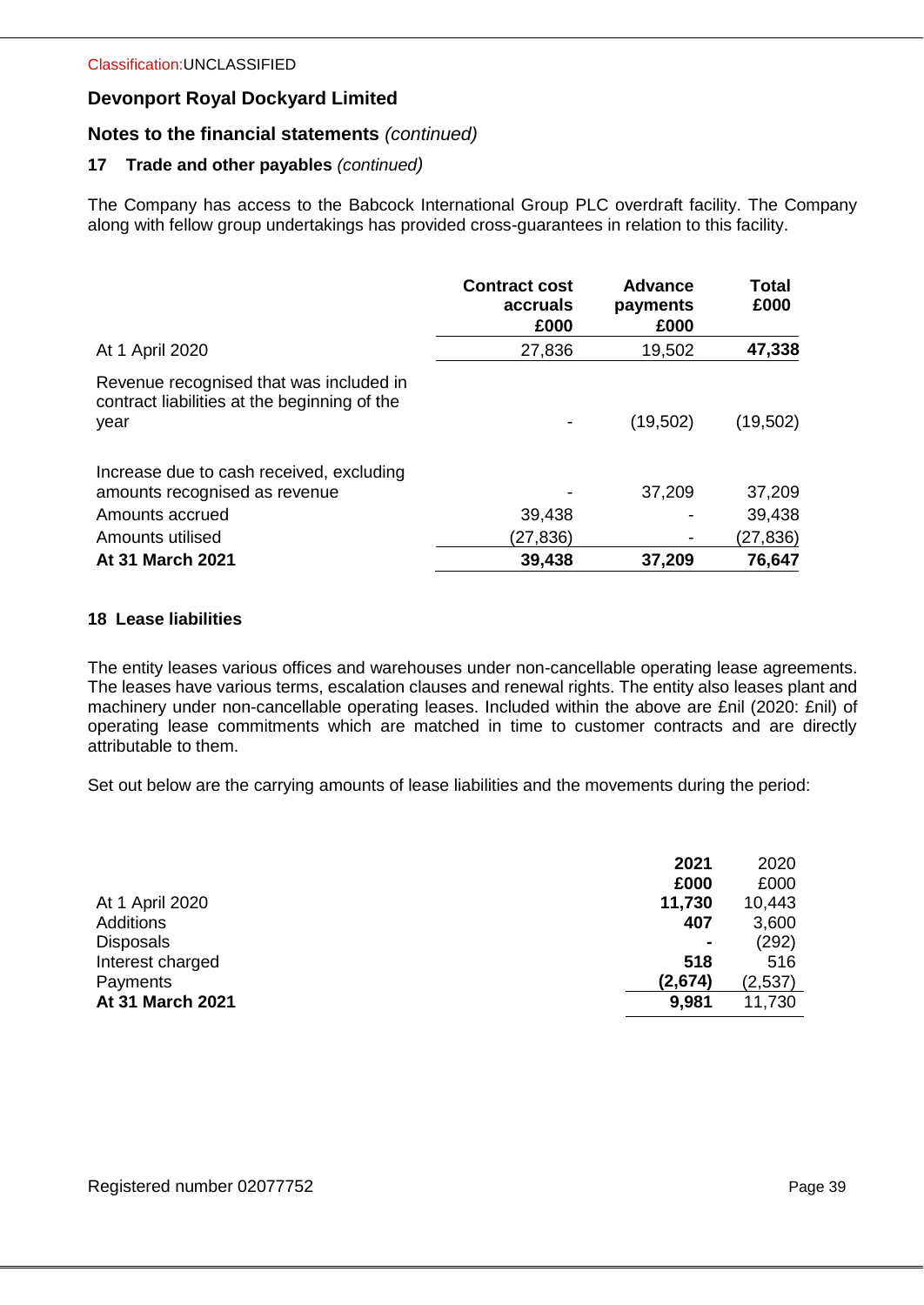Classification:UNCLASSIFIED

## **Devonport Royal Dockyard Limited**

# **Notes to the financial statements** *(continued)*

## **18 Lease liabilities** *(continued)*

Discounted future minimum lease payments are as follows:

|                                                     | 2021  | 2020   |
|-----------------------------------------------------|-------|--------|
|                                                     | £000  | £000   |
| Within one year                                     | 1.870 | 2,044  |
| In more than one year, but not more than five years | 4.614 | 5,528  |
| After five years                                    | 3,497 | 4,158  |
| <b>Carrying value of liability</b>                  | 9,981 | 11,730 |

The Company had total cash outflows for leases of £2,673,526 for the year ended 31 March 2021 (2020: £2,537,183).

The following are the amounts recognised in profit or loss:

|                                                | 2021<br>£000 | 2020<br>£000 |
|------------------------------------------------|--------------|--------------|
| Expense relating to short-term leases          | 9            | a            |
| Expense relating to leases of low-value assets | כי           |              |
|                                                |              |              |

#### **19 Provisions for other liabilities and charges**

The Company had the following provisions during the year:

|                                 | Warranty<br><b>Provision</b><br>£000 | <b>Contract</b><br><b>Provision</b><br>£000 | Total<br>£000 |
|---------------------------------|--------------------------------------|---------------------------------------------|---------------|
| At 1 April 2020                 | 12                                   | ۰                                           | 12            |
| Charged to the income statement | 2                                    | 3,733                                       | 3,735         |
| At 31 March 2021                | 14                                   | 3,733                                       | 3,747         |

The warranty provisions relate to warranty obligations on completed contracts and disposals. The contract provisions relate to potential losses regarding COVID 19 time related costs and a potential SSRO claim relating to R&D tax credits.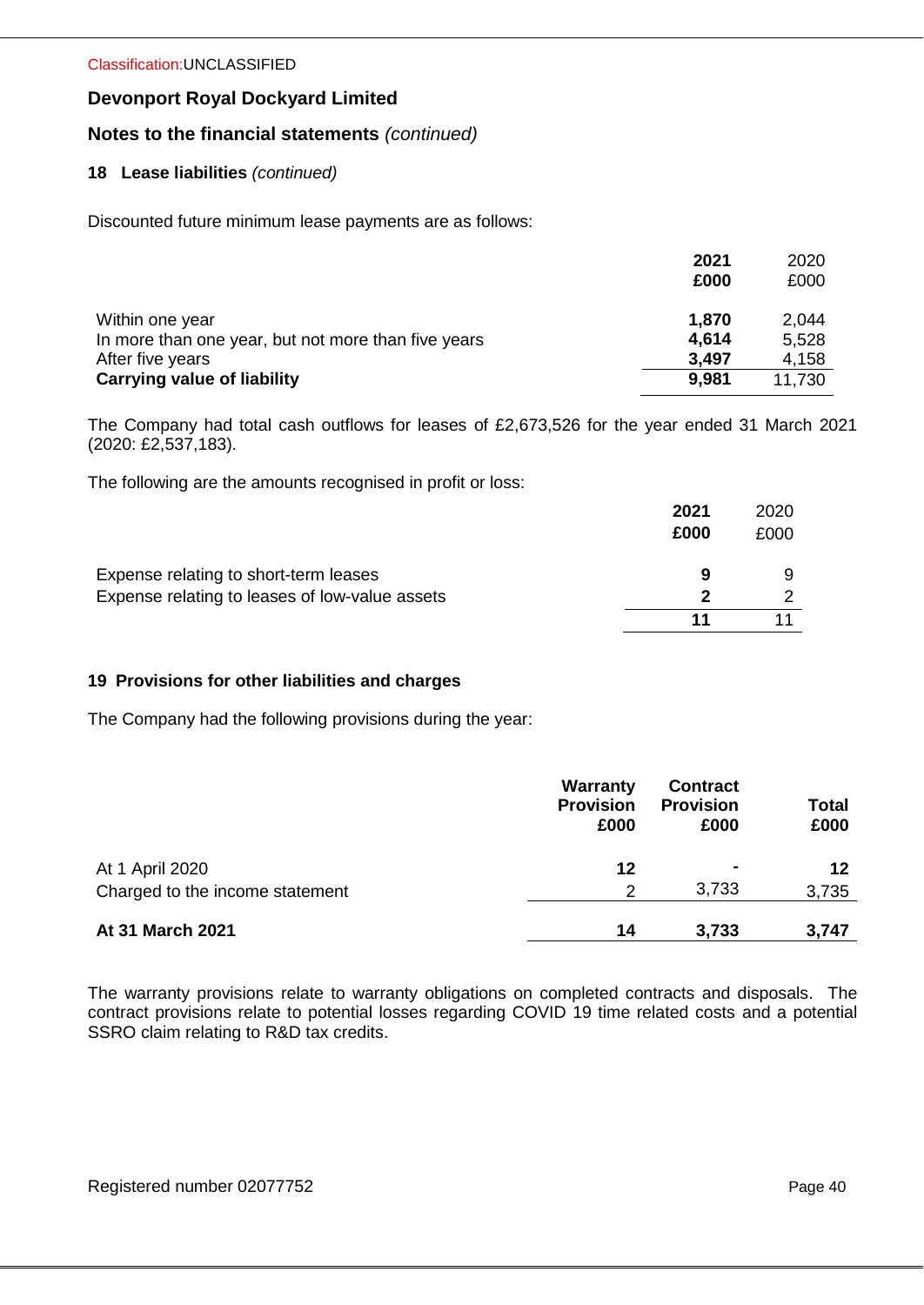## **Notes to the financial statements** *(continued)*

#### **20 Other financial assets and liabilities**

Includes the following derivative financial instruments at fair value:

|                                         | 2021          |                    | 2020   |             |
|-----------------------------------------|---------------|--------------------|--------|-------------|
|                                         | <b>Assets</b> | <b>Liabilities</b> | Assets | Liabilities |
|                                         | £000          | £000               | £000   | £000        |
| Derivative financial instruments        |               |                    |        |             |
| Forward FX contracts – cash flow hedges | ۰             | (124)              | 54     |             |
| Total                                   |               | (124)              | 54     |             |
| Less non-current portion                |               |                    |        |             |
| Forward FX contracts – cash flow hedges | ۰             |                    |        |             |
| <b>Current portion</b>                  |               | (124)              | 54     |             |
|                                         |               |                    |        |             |
|                                         | 2021          |                    | 2020   |             |
|                                         | <b>Assets</b> | <b>Liabilities</b> | Assets | Liabilities |
|                                         | £000          | £000               | £000   | £000        |
|                                         |               |                    |        |             |
| Foreign currency cash deposits          |               | (2,285)            |        | (1,678)     |

The Company has taken advantage of the exemptions within FRS 101 not to disclose all IFRS 7 and IFRS 13 requirements, on the grounds that the Company itself is a wholly owned subsidiary of Babcock International Group PLC, for which the consolidated financial statements are publicly available with compliance to IFRS.

Trading derivatives are classified as a current asset or liability. The full fair value of a hedging derivative is classified as a non-current asset or liability if the remaining maturity of the hedged item is more than 12 months and, as a current asset or liability, if the maturity of the hedged item is less than 12 months.

A mix of forward currency contracts and foreign currency cash deposits are being used to hedge the foreign currency risk of the firm commitments. The notional principal amounts of the outstanding forward foreign exchange contracts at 31 March 2021 were (£2,284,921) (2020: (£1,677,508)).

The hedged transactions denominated in foreign currency are due to occur at various dates during the next twelve months. Gains and losses recognised in the hedging reserve in equity as at 31 March 2021 will be recognised in the income statement in the period or periods in which the hedged forecast transactions impact the income statement.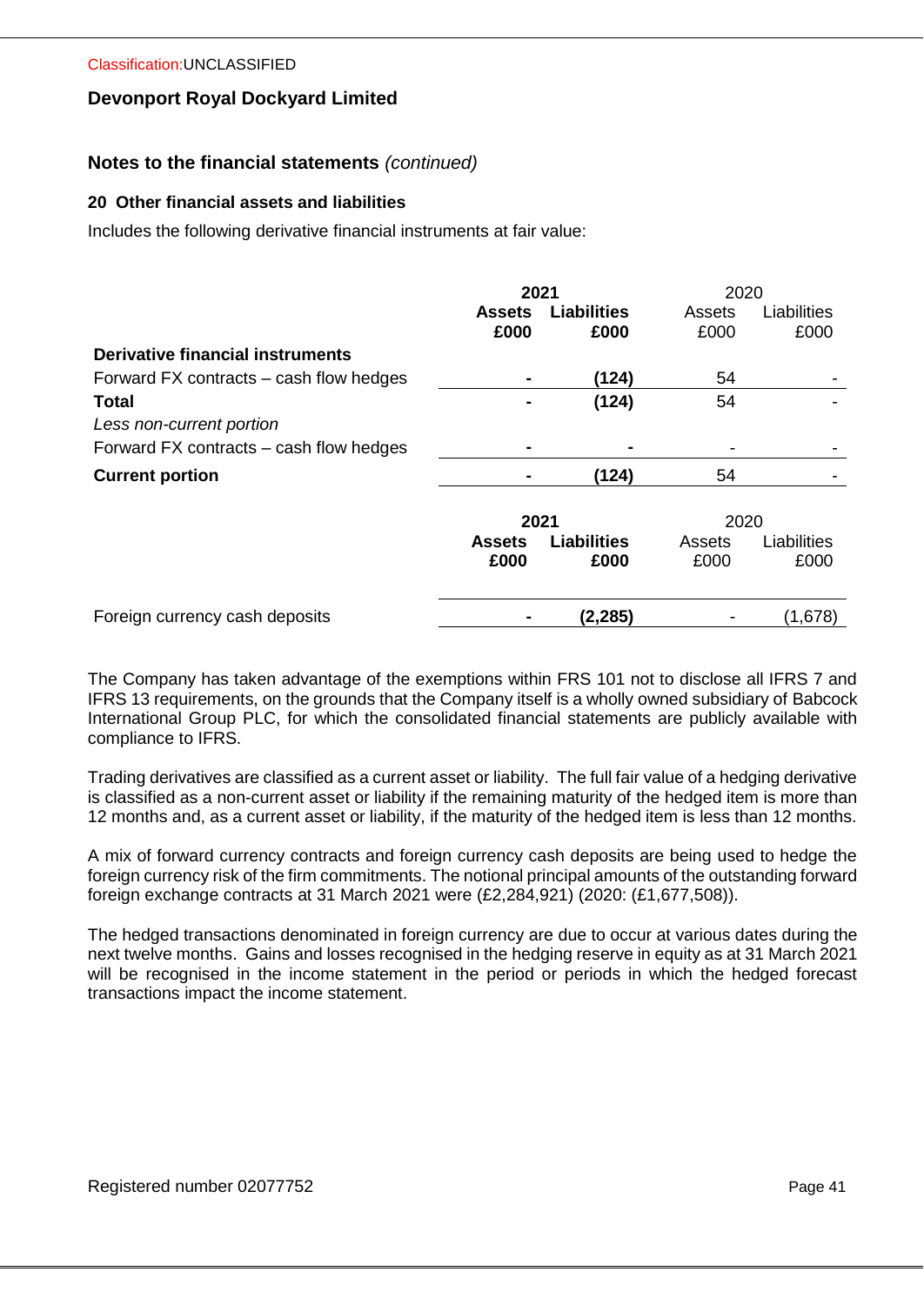# **Notes to the financial statements** *(continued)*

## **20 Other financial assets and liabilities** *(continued)*

## **Amounts (charged)/credited to other comprehensive income:**

|                                                                                                       | 2021<br>£000 | 2020<br>£000 |
|-------------------------------------------------------------------------------------------------------|--------------|--------------|
| Hedging reserve at 1 April                                                                            | 54           | 12           |
| Amounts (charged)/credited to other comprehensive income:                                             |              |              |
| (Loss)/gain on derivative financial instruments maturing in year<br>-<br>recycled to income statement | (54)         | 4            |
| (Loss)/gain on derivative financial instruments recorded under                                        |              |              |
| equity                                                                                                | (124)        | 54           |
| Loss on non-derivative financial instruments                                                          |              | (16)         |
|                                                                                                       | (178)        | 42           |
| <b>Hedging reserve at 31 March</b>                                                                    | (124)        | 54           |

## **21 Deferred tax liability**

The major components of the deferred tax liabilities and deferred tax assets are recorded as follows:

| Deferred tax liabilities/(assets)                                                                                          | <b>Accelerated</b><br>capital<br>allowances<br>£000 | <b>Retirement</b><br>benefit<br>obligations<br>£000 | Other<br>£000 | Total<br>£000      |
|----------------------------------------------------------------------------------------------------------------------------|-----------------------------------------------------|-----------------------------------------------------|---------------|--------------------|
| At 1 April 2020:                                                                                                           | 2,698                                               | 37,916                                              | (2)           | 40,612             |
| Charged to the income statement<br>$\overline{\phantom{a}}$<br>Credited to other comprehensive<br>$\blacksquare$<br>income | (901)                                               | 6,668<br>(42, 127)                                  | (34)          | 5,767<br>(42, 161) |
| At 31 March 2021:                                                                                                          | 1,797                                               | 2,457                                               | (36)          | 4,218              |

Deferred tax assets are recognised for pension liabilities accrued in the financial statements that are deductible for tax purposes only when paid. The directors are of the opinion that the Company will generate suitable taxable profits from which the future reversal of the timing difference can be deducted.

## **22 Share capital**

|                                                        | 2021<br>£000 | 2020<br>£000 |
|--------------------------------------------------------|--------------|--------------|
| Allotted, called up and fully paid                     |              |              |
| 5,350,001 ordinary shares of £1 each (2020: 5,350,001) | 5,350        | 5,350        |
| 1 special share of £1 each (2020: 1)                   | ۰            |              |
|                                                        | 5,350        | 5,350        |
|                                                        |              |              |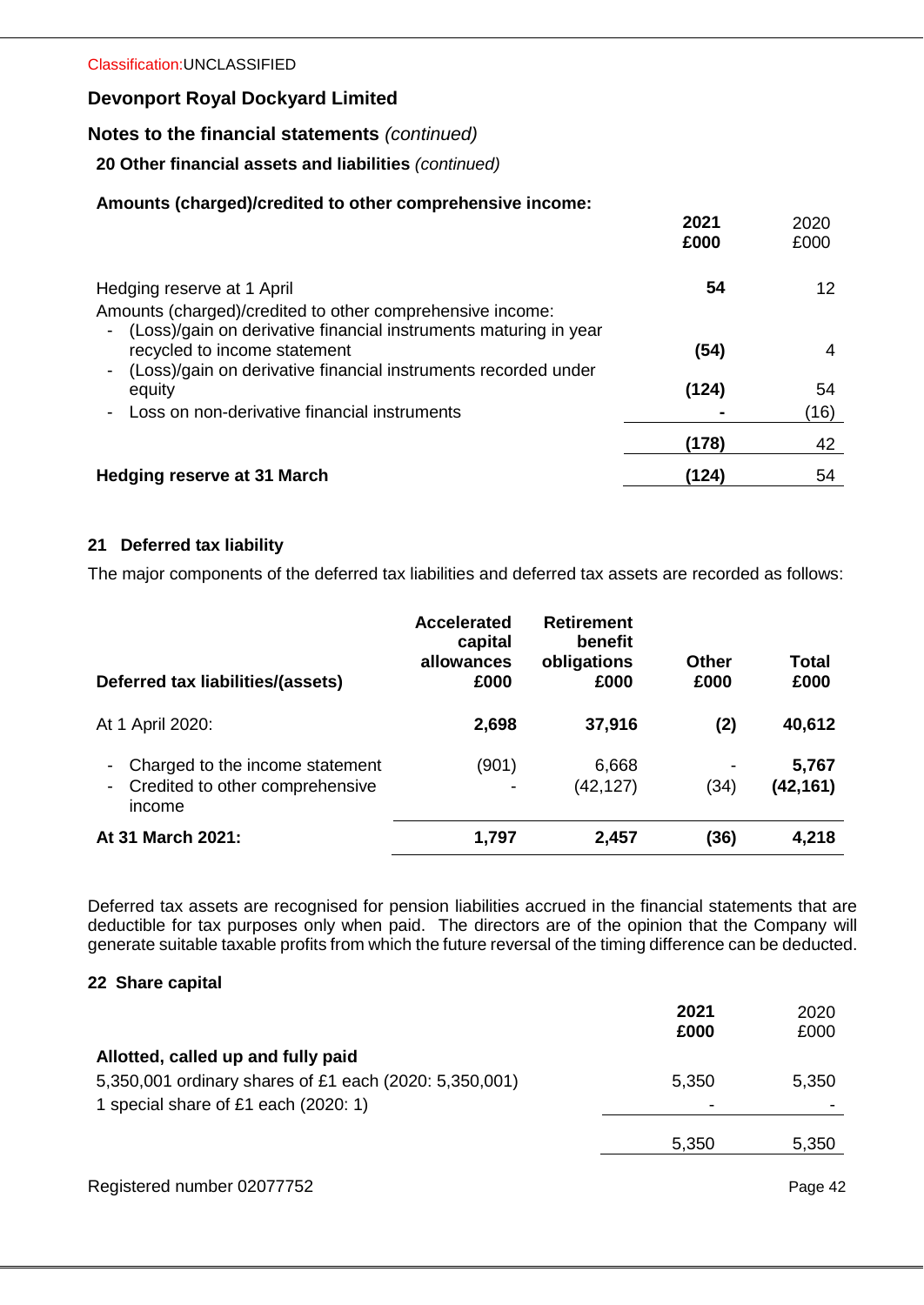# **Notes to the financial statements** *(continued)*

## **22 Called up share capital** *(continued)*

The special share issued to the Secretary of State for Defence, has rights attaching that effectively give him the power, under certain extreme circumstances set out in the Company's Articles of Association, to overrule the votes of the ordinary shares. In all other respects both classes of shares rank pari passu.

## **23 Dividends**

Dividends declared and paid were £30,000,000 (2020: £30,000,000), this is equivalent to 560.75 pence per share (2020: 560.75 pence). There are no plans for a final dividend.

## **24 Guarantees and financial commitments**

a) Capital Commitments

At 31 March 2021 the Company had capital commitments of £25,005,000 (2020: £9,115,000) for the purchase of tangible and intangible fixed assets.

b) Lease Commitments

At 31 March 2021 the Company had lease commitments of £nil for leases not yet commenced.

## **25 Related party disclosures**

The Company has taken advantage of the exemptions within FRS 101 not to disclose transactions and balances with Babcock International Group PLC and its wholly owned subsidiaries, on the grounds that the Company itself is a wholly owned subsidiary of Babcock International Group PLC, for which the consolidated financial statements are publicly available.

One son of one director was employed by the company during the year. He is employed and paid under the same terms and conditions as other employees performing similar roles in the company.

For the year ended 31 March 2021, the Company had no transactions or balances outstanding with related companies that fall outside the FRS 101 exemption criteria.

#### **26 Pension commitments**

The Company accounts for pension costs in accordance with IAS 19.

The Company contributes to a defined contribution scheme (the "Babcock International Group Defined Contribution Scheme") in respect of a number of its employees.

The Company is also a contributing employer to a defined benefit pension scheme, the "Devonport Royal Dockyard Pension Scheme" for the benefit of its employees. The full details of this scheme are disclosed below.

The Company was previously a contributing employer to another defined benefit scheme, the "Babcock International Group Pension Scheme", but has no further liabilities to this Scheme. No contributions have been made during this financial year.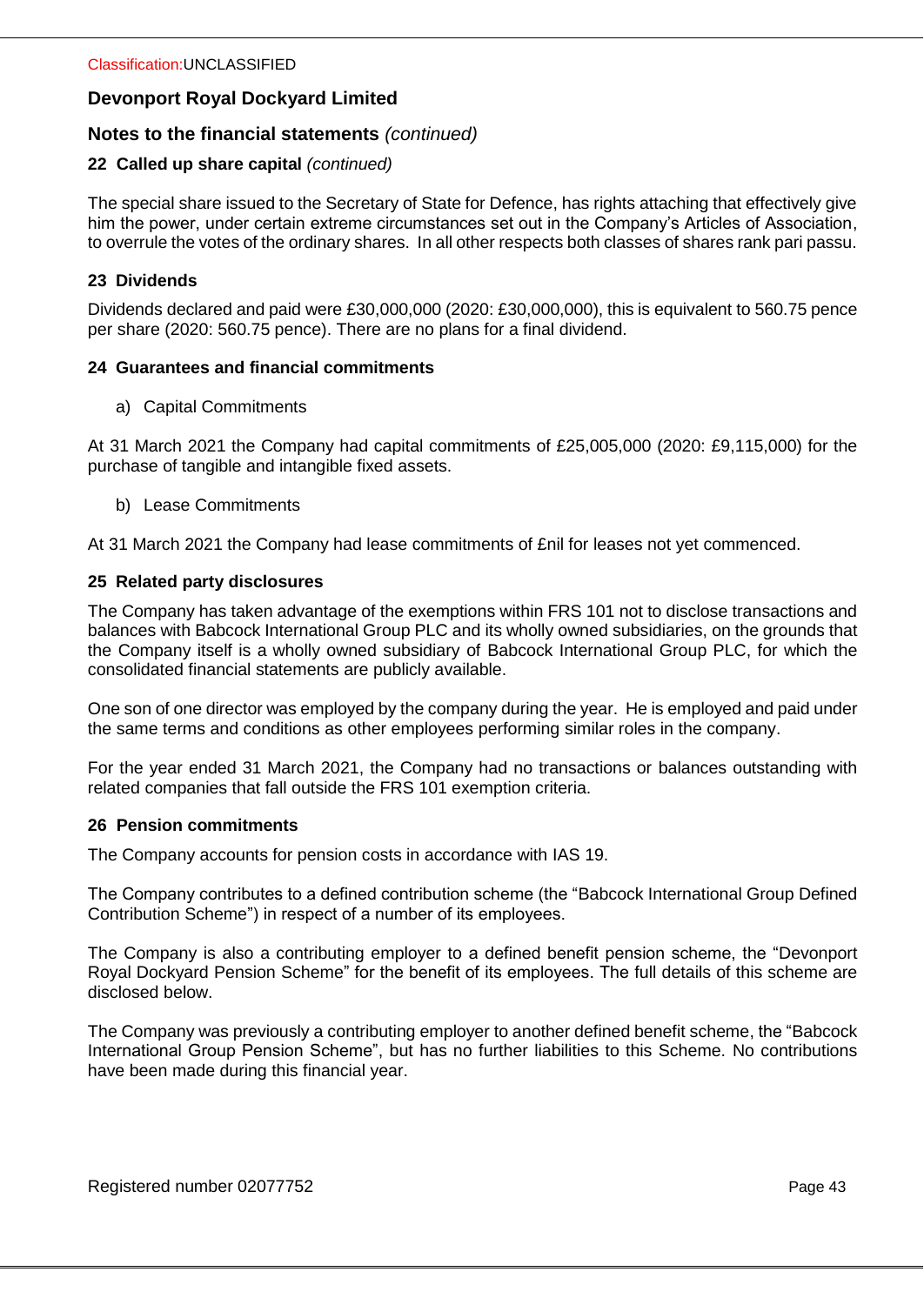# **Notes to the financial statements** *(continued)*

## **26 Pension commitments** *(continued)*

The nature of the defined benefit scheme is that the employees contribute to the scheme with the employer paying the balance of the cost required. The contributions required and the assessment of the assets and liabilities that have accrued to members, and any deficit recovery payments required, are agreed by the participating employer with the trustees of the Devonport Royal Dockyard Pension Scheme who are advised by an independent, qualified actuary.

The key risks for the "Devonport Royal Dockyard Pension Scheme" relate primarily to longevity, the expected inflation rate in the future which impacts on pension increases, and indirectly salary increases and the discount rate used to value the liabilities. The scheme has mitigated some of these risks by taking out longevity swaps in respect of a proportion of pensioners and their spouses, through a common investment committee. This has significantly hedged the interest rate and inflation risk through derivative instruments, and introduced benefit changes impacting future service benefits which include capping of pensionable salaries, capping pension increases, increased normal retirement age in line with state pension ages and increased the level of member contributions.

The scheme is funded by payments to legally separate trustee-administered funds. The trustees of the scheme are required by law to act in the best interests of the scheme's members. In addition to determining future contribution requirements (with the agreement of the participating employers), the trustees are responsible for setting the scheme's investment strategy (subject to consultation). The scheme has an independent trustee and member nominated trustees. The scheme is subject to regulation under the funding regime set out in Part III of the Pensions Act 2004.

The cost included as a charge to the income statement in these financial statements was:

|                                                                | 2021<br>£000 | 2020<br>£000 |
|----------------------------------------------------------------|--------------|--------------|
| Devonport Royal Dockyard Pension Scheme                        | 13,774       | 13,728       |
| <b>Babcock International Group Defined Contribution Scheme</b> | 11.521       | 9,281        |
|                                                                | 25,295       | 23,009       |

The total charge to 'cost of sales' in relation to current service costs was £33,763,000 (2020: £28,615,000). Finance income in relation to net pension interest was £5,141,000 (2020: £4,441,000).

The total actuarial (loss) recognised in the SOCI in these financial statements was:

|                                         | 2021<br>£000 | 2020<br>£000 |
|-----------------------------------------|--------------|--------------|
| Devonport Royal Dockyard Pension Scheme | (221, 724)   | (7,056)      |

The total asset recognised on the statement of financial position in these financial statements was:

|                                         | 2021<br>£000 | 2020<br>£000 |
|-----------------------------------------|--------------|--------------|
| Devonport Royal Dockyard Pension Scheme | 12.931       | 199,561      |
| Registered number 02077752              |              | Page 44      |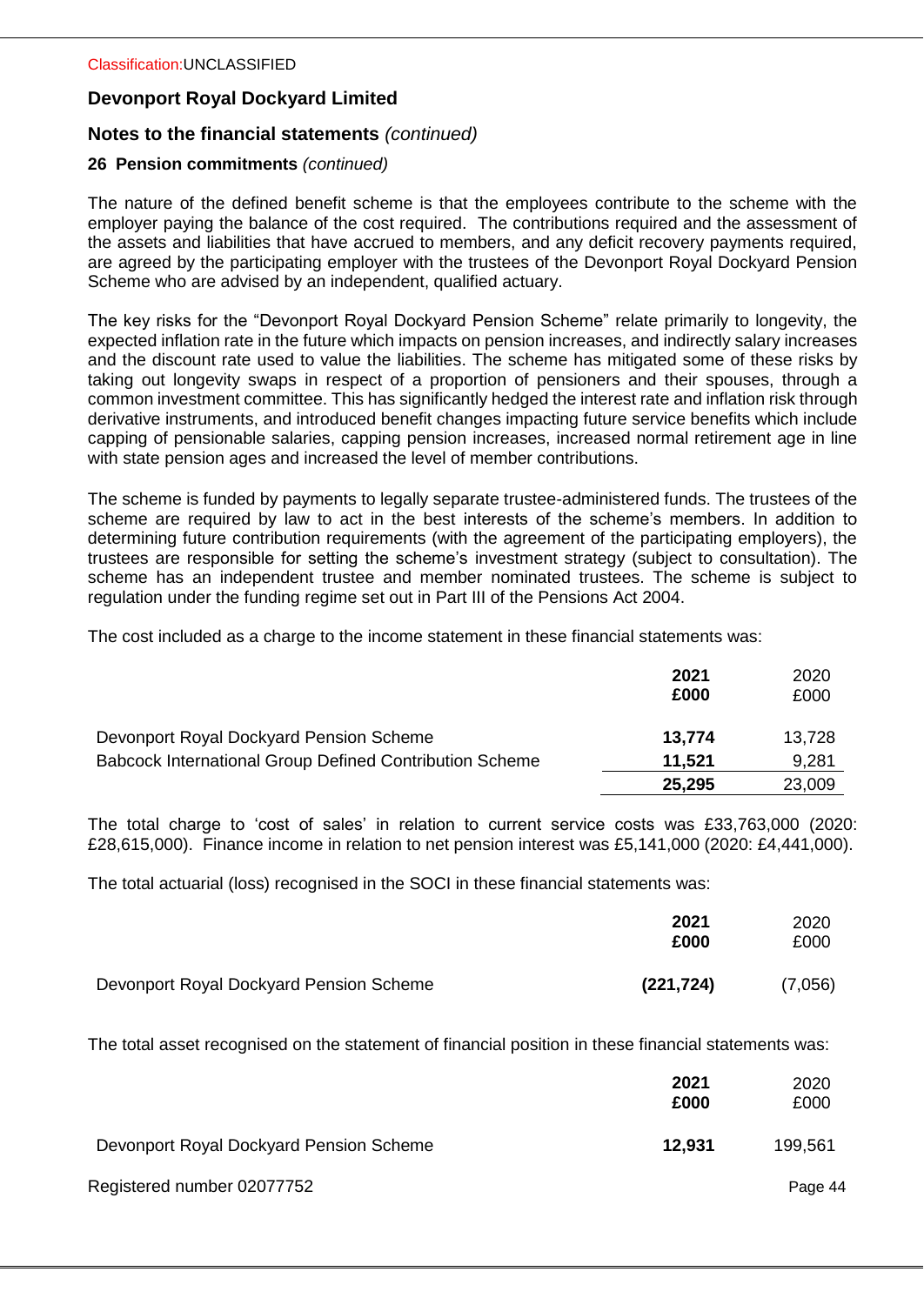## **Notes to the financial statements** *(continued)*

## **26 Pension commitments** *(continued)*

## a) **Devonport Royal Dockyard Pension Scheme**

The IAS 19 valuation has been updated at 31 March 2021 by an independent qualified actuary using revised assumptions that are consistent with the requirements of IAS 19. The date of the last full actuarial valuation was 31 March 2020. The major assumptions used for the IAS 19 valuation were:

| <b>Major assumptions</b>            | 2021<br>% | 2020<br>$\%$ |
|-------------------------------------|-----------|--------------|
| Rate of increase in salaries        | 2.9       | 2.0          |
| Rate of increase in pension payment | 2.7       | 2.0          |
| Discount rate                       | 2.0       | 2.4          |
| Inflation                           | 2.7       | 1.8          |

The expected total employer contributions to be made by participating employers to the scheme in 2021/22 are £38.8m. The future service rate is 21.6%. The above level of funding is expected to continue until the next actuarial valuation, with valuations carried out every 3 years. Included in employer contributions of £38.8m is £18.6m of deficit recovery payments.

The mortality assumptions used were:

|                                            | 2021<br>Years | 2020<br>Years |
|--------------------------------------------|---------------|---------------|
| Life expectancy from age 65 (Male aged 65) | 20.7          | 20.7          |
| Life expectancy from age 65 (Male aged 45) | 21.8          | 21.8          |

The Group's cash contribution rates payable to the scheme in 2021/22 are expected to be as follows:

| Future service contribution rate             | 21.6%  |
|----------------------------------------------|--------|
| Future service cash contributions            | £12.9m |
| Deficit contributions                        | £18.6m |
| Additional longevity swap payments           | £7.3m  |
| Expected employer cash costs for 2021/22     | £38.8m |
| Expected salary sacrifice contributions      | £6.5m  |
| <b>Expected total employer contributions</b> | £45.3m |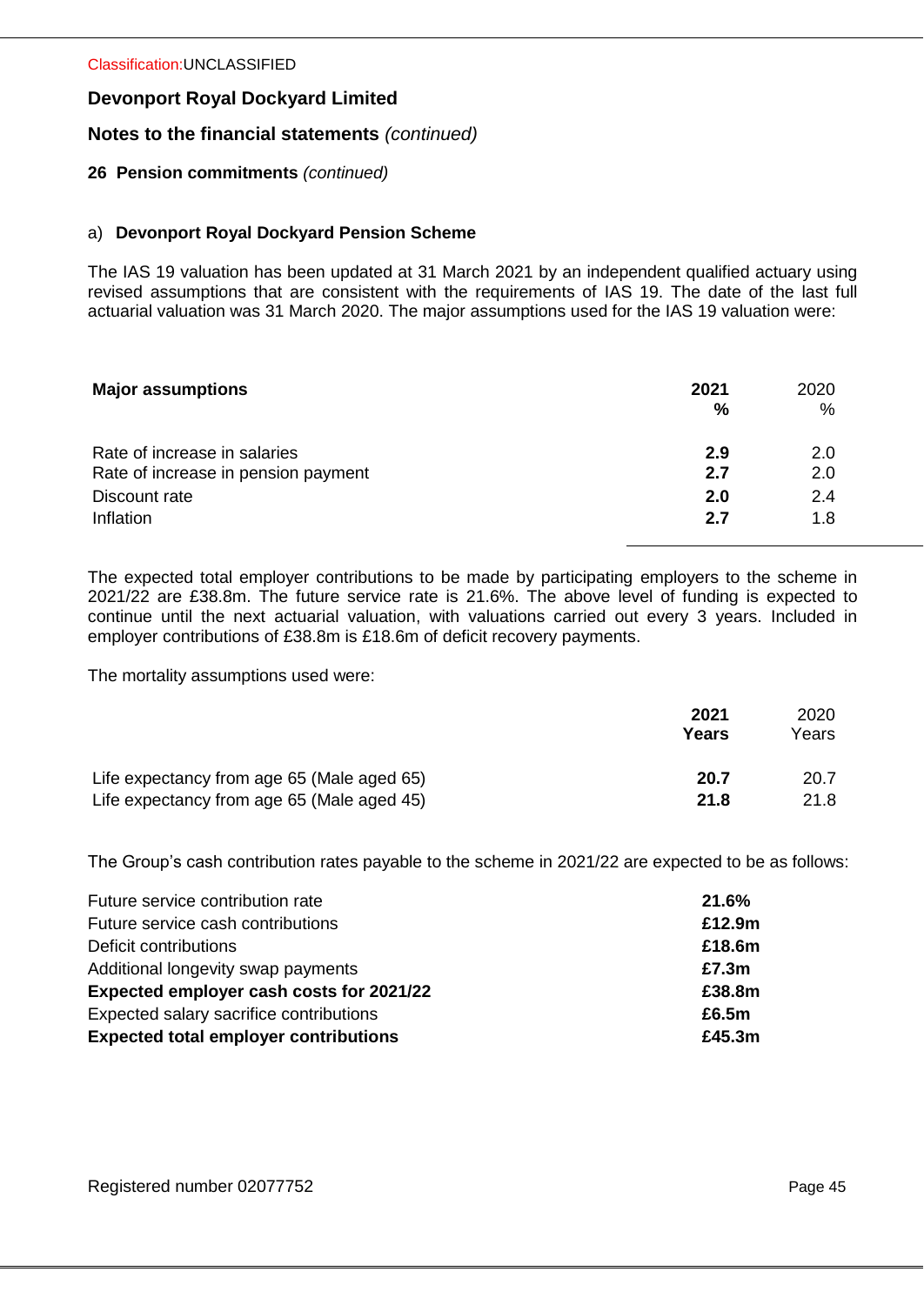# **Notes to the financial statements** *(continued)*

## **26 Pension commitments** *(continued)*

## **a) Devonport Royal Dockyard Pension Scheme** *(continued)*

The changes to the Company balance sheet at March 2021 and the changes to the Company income statement for the year to March 2022, if the assumptions were sensitised by the amounts below, would be:

|                                                | <b>Defined benefit</b><br>obligations<br>2021<br>£000 | <b>Income</b><br>statement<br>2022<br>£000 |
|------------------------------------------------|-------------------------------------------------------|--------------------------------------------|
| Initial assumptions                            | 1,899,526                                             | 22,069                                     |
| Discount rate assumptions increased by 0.5%    | 1,748,894                                             | 16,095                                     |
| Discount rate assumptions decreased by 0.5%    | 2,050,158                                             | 26,506                                     |
| Inflation rate assumptions increased by 0.5%   | 2,034,202                                             | 25,894                                     |
| Inflation rate assumptions decreased by 0.5%   | 1,781,375                                             | 18,539                                     |
| Total life expectancy increased by half a year | 1,938,846                                             | 23,099                                     |
| Total life expectancy decreased by half a year | 1,860,206                                             | 21,039                                     |
| Salary increase assumptions increased by 0.5%  | 1,931,058                                             | 23,163                                     |
| Salary increase assumptions decreased by 0.5%  | 1,867,994                                             | 20,975                                     |

The weighted average duration of cashflows (years) was 18.

The fair value of the assets, the present value of the liabilities and the expected rates of return of the scheme at the balance sheet date of 31 March 2021 were:

| Fair value of plan of assets                 | 2021        | 2020        |
|----------------------------------------------|-------------|-------------|
|                                              | £000        | £000        |
| <b>Equities</b>                              | 33,019      | 10,040      |
| Property                                     | 217,818     | 209,693     |
| High yield bonds/emerging market debt        | 141,317     |             |
| Absolute return and multi strategy funds     | 233,546     | 205,461     |
| <b>Bonds</b>                                 | 597,970     | 582,296     |
| Matching assets                              | 779,997     | 884,818     |
| Active position on longevity swaps           | (91, 210)   | (83,690)    |
| Total assets                                 | 1,912,457   | 1,808,618   |
| Present market value of liabilities – funded | (1,899,526) | (1,609,057) |
| <b>Gross pension surplus</b>                 | 12,931      | 199,561     |

All the assets of the scheme are quoted except for the longevity swaps.

The scheme does not invest directly in assets or shares of Babcock International Group PLC. Investments have been valued for this purpose at fair value at the balance sheet date. Equity investments and bonds are valued at bid price.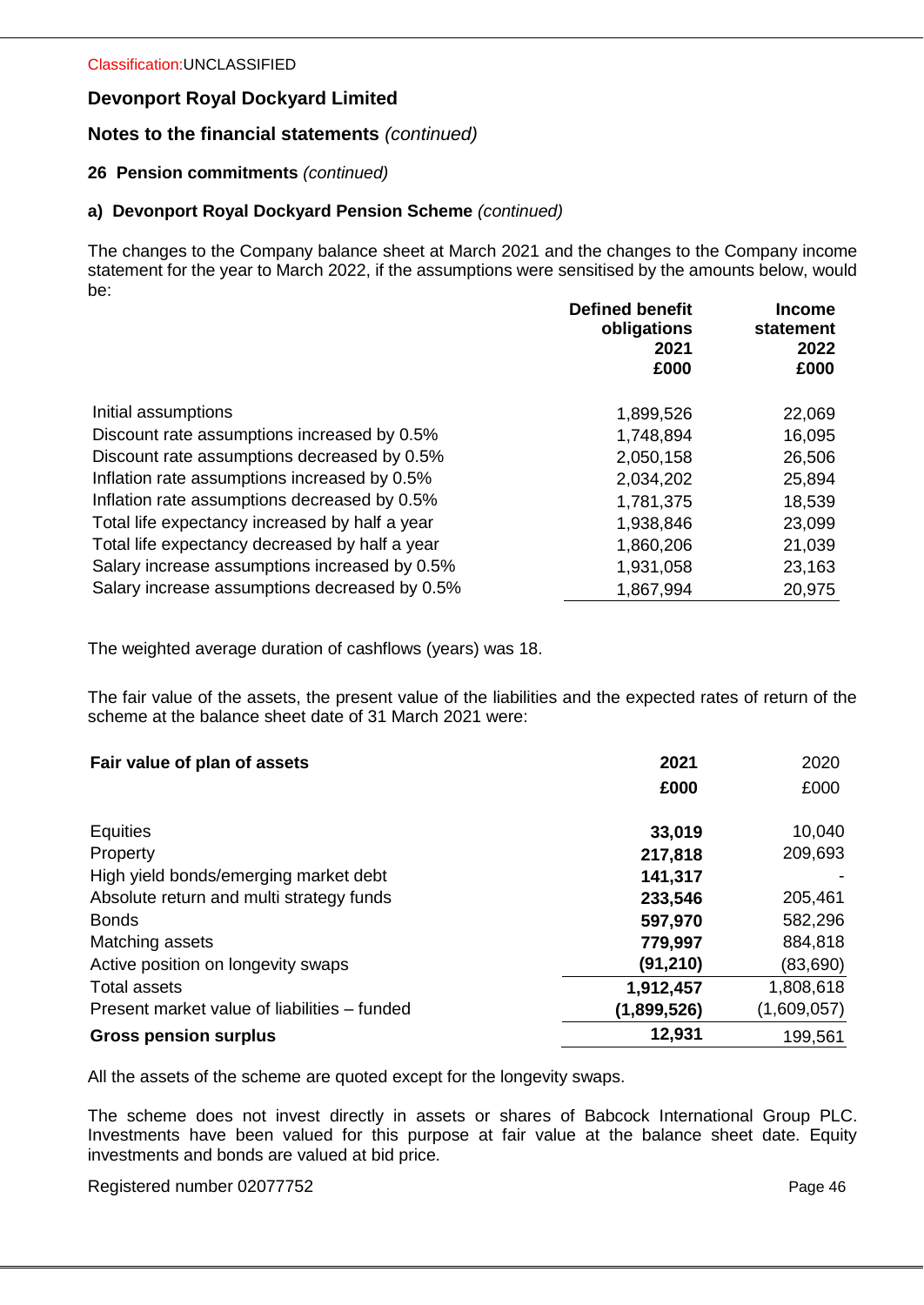# **Notes to the financial statements** *(continued)*

## **26 Pension commitments** *(continued)*

## **a) Devonport Royal Dockyard Pension Scheme** *(continued)*

The longevity swaps have been valued, in 2021, in line with assumptions that are consistent with the requirements of IFRS 13.

| Analysis of amount charged to the income statement | 2021     | 2020     |
|----------------------------------------------------|----------|----------|
|                                                    | £000     | £000     |
| Current service cost                               | 16,404   | 17,312   |
| Past service cost                                  | 190      |          |
| Incurred expenses                                  | 2,321    | 857      |
| Total included within operating profit             | 18,915   | 18,169   |
| Net interest income                                | (5, 141) | (4, 441) |
| Total charged to the income statement              | 13,774   | 13,728   |
|                                                    |          |          |
|                                                    |          |          |
|                                                    |          |          |

| Analysis of amount included in statement of     | 2021       | 2020      |
|-------------------------------------------------|------------|-----------|
| comprehensive income ("SOCI")                   | £000       | £000      |
| Actuarial (losses)/gains recognised in the SOCI | (323, 467) | 57,581    |
| Experience gains/(losses)                       | 107,254    | (52, 518) |
| Other (losses)                                  | (5, 511)   | (12, 119) |
|                                                 | (221, 724) | (7,056)   |

| 2021<br>£000 | 2020<br>£000 |
|--------------|--------------|
| 1,808,618    | 1,863,379    |
| 44,843       | 45,956       |
| 111,215      | (39, 882)    |
| (7,520)      | (13,796)     |
| (93,623)     | (95, 707)    |
| 48,868       | 48,595       |
|              |              |
| 56           | 73           |
| 1,912,457    | 1,808,618    |
|              |              |